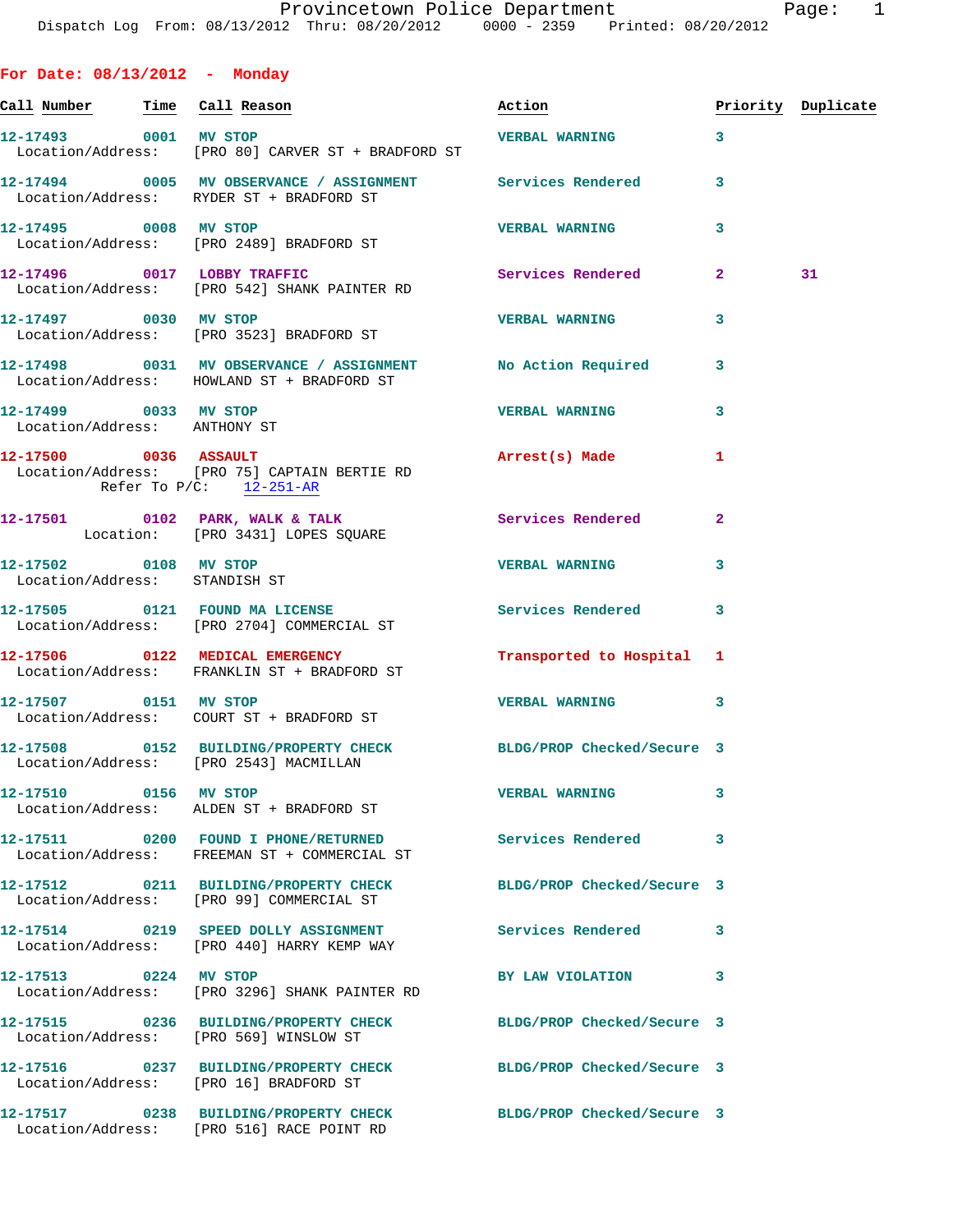|                                                                                                     | 12-17518 0239 BUILDING/PROPERTY CHECK<br>Location/Address: [PRO 488] MAYFLOWER AVE                          | BLDG/PROP Checked/Secure 3 |              |
|-----------------------------------------------------------------------------------------------------|-------------------------------------------------------------------------------------------------------------|----------------------------|--------------|
|                                                                                                     | 12-17519 0240 BUILDING/PROPERTY CHECK<br>Location/Address: [PRO 440] HARRY KEMP WAY                         | BLDG/PROP Checked/Secure 3 |              |
|                                                                                                     | 12-17520 0314 BUILDING/PROPERTY CHECK<br>Location/Address: [PRO 1638] COMMERCIAL ST                         | BLDG/PROP Checked/Secure 3 |              |
|                                                                                                     | 12-17522 0414 BUILDING/PROPERTY CHECK<br>Location/Address: [PRO 3030] TIN PAN ALLEY RD                      | BLDG/PROP Checked/Secure 3 |              |
| Location/Address: [PRO 564] BAYBERRY                                                                | 12-17523 0522 BUILDING/PROPERTY CHECK                                                                       | BLDG/PROP Checked/Secure 3 |              |
|                                                                                                     | 12-17524 0531 BUILDING/PROPERTY CHECK<br>Location/Address: [PRO 2206] COMMERCIAL ST                         | BLDG/PROP Checked/Secure 3 |              |
|                                                                                                     | 12-17525 0616 BUILDING/PROPERTY CHECK<br>Location/Address: [PRO 3163] WINTHROP ST                           | BLDG/PROP Checked/Secure 3 |              |
|                                                                                                     | 12-17526 0617 BUILDING/PROPERTY CHECK<br>Location/Address: [PRO 3259] MACMILLAN WHARF                       | BLDG/PROP Checked/Secure 3 |              |
| 12-17527 0705 MV DISABLED                                                                           | Location/Address: [PRO 3004] BRADFORD ST                                                                    | <b>GONE ON ARRIVAL</b>     | $\mathbf{2}$ |
| 12-17528 0719 MV ACCIDENT<br>Location/Address: [PRO 738] BRADFORD ST<br>Refer To Accident: 12-60-AC |                                                                                                             | Services Rendered          | 1            |
| 12-17529 0758 ABANDONED BIKE<br>Location/Address: CREEK RD                                          |                                                                                                             | Services Rendered          | $\mathbf{2}$ |
|                                                                                                     | 12-17530 0819 BUILDING/PROPERTY CHECK<br>Location/Address: [PRO 2206] COMMERCIAL ST                         | BLDG/PROP Checked/Secure 3 |              |
| 12-17531 0824 MV STOP<br>Location/Address: [PRO 2479] ROUTE 6                                       |                                                                                                             | No Action Required         | 3            |
| 12-17532 0833 H/M ON/OFF DUTY                                                                       | Location/Address: [PRO 3259] MACMILLAN WHARF                                                                | No Action Required         | $\mathbf{2}$ |
|                                                                                                     | 12-17533 0920 MV ACCIDENT<br>Location/Address: BRADFORD ST EXT + COTTAGE ST                                 | Services Rendered 1        |              |
|                                                                                                     | 12-17534 0943 STREET SWEEP TOW<br>Location/Address: [PRO 830] COMMERCIAL ST                                 | Vehicle Towed              | 3            |
|                                                                                                     | 12-17535 1011 MV OBSERVANCE / ASSIGNMENT No Action Required<br>Location/Address: SHANK PAINTER RD + ROUTE 6 |                            | 3            |
| 12-17536 1016 MV STOP                                                                               | Location/Address: [PRO 1916] COURT ST                                                                       | <b>VERBAL WARNING</b>      | 3            |
| 12-17537 1027 MV STOP                                                                               | Location/Address: [PRO 3670] SHANK PAINTER RD                                                               | <b>VERBAL WARNING</b>      | 3            |
| Location/Address: [PRO 2521] ROUTE 6                                                                | 12-17538 1036 MV OBSERVANCE / ASSIGNMENT Services Rendered                                                  |                            | 3            |
| 12-17539 1040 MV STOP<br>Location/Address: SHANKPAINTER RD                                          |                                                                                                             | <b>VERBAL WARNING</b>      | 3            |
|                                                                                                     | 12-17540 1047 PARKING COMPLAINT / GENERAL SPOKEN TO<br>Location/Address: [PRO 106] COMMERCIAL ST            |                            | 3            |
| 12-17541 1048 MV STOP<br>Location/Address: ROUTE 6                                                  |                                                                                                             | <b>VERBAL WARNING</b>      | 3            |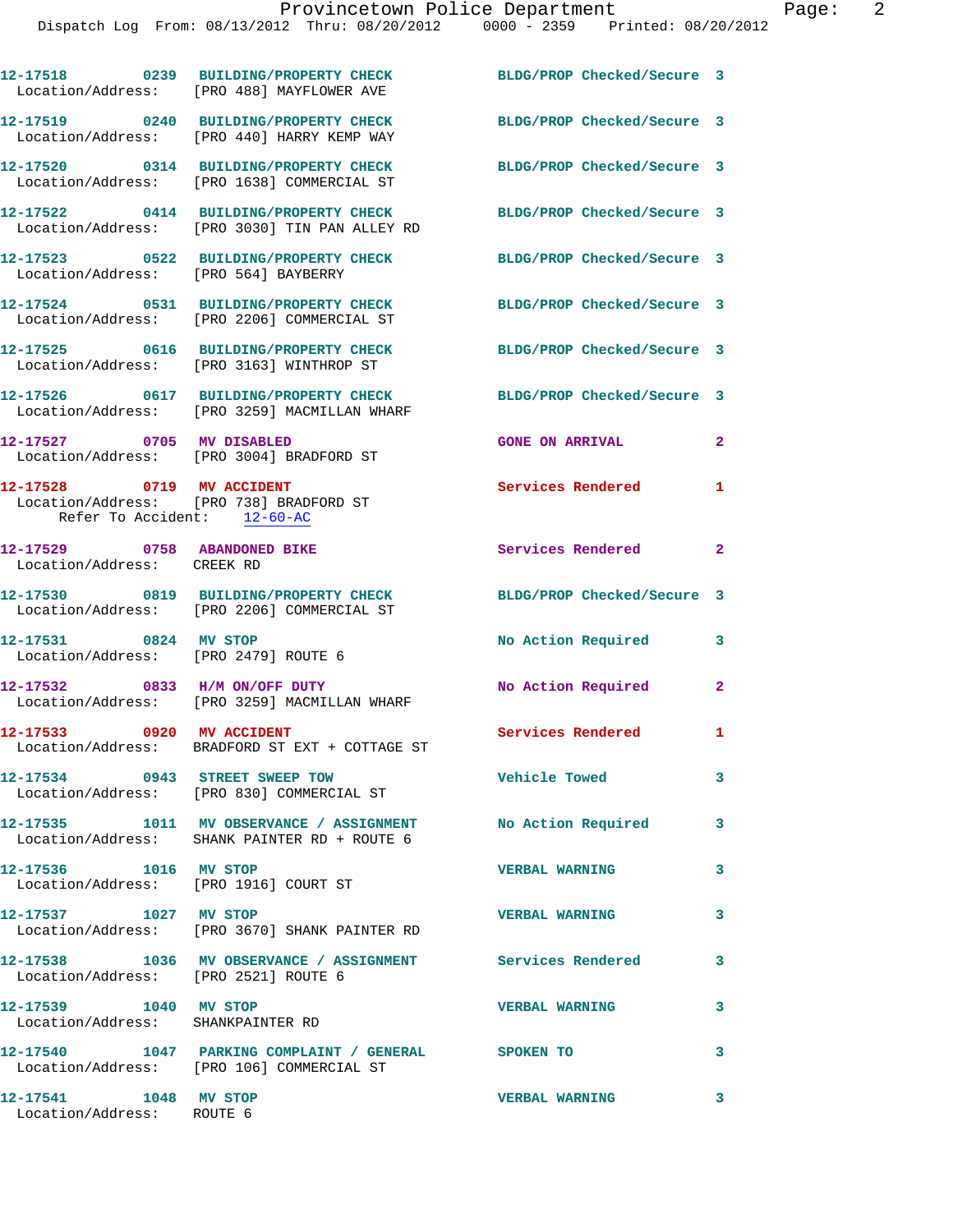## Provincetown Police Department Fage: 3

|                                                          | Dispatch Log From: 08/13/2012 Thru: 08/20/2012 0000 - 2359 Printed: 08/20/2012                               |                           |              |
|----------------------------------------------------------|--------------------------------------------------------------------------------------------------------------|---------------------------|--------------|
| 12-17542 1052 MV STOP<br>Location/Address: ROUTE 6       |                                                                                                              | <b>VERBAL WARNING</b>     | 3            |
|                                                          | 12-17543 1058 MEDICAL EMERGENCY Services Rendered<br>Location/Address: [PRO 3259] MACMILLAN WHARF            |                           | 1            |
|                                                          | 12-17544 1114 MEDICAL EMERGENCY<br>Location/Address: [PRO 1367] COOK ST                                      | Transported to Hospital 1 |              |
|                                                          | 12-17545 1119 PARKING COMPLAINT / GENERAL SPOKEN TO<br>Location/Address: [PRO 1909] COMMERCIAL ST            |                           | 3            |
| 12-17546 1120 MV STOP                                    | Location/Address: [PRO 3670] SHANK PAINTER RD                                                                | Citation/Warning Issued   | 3            |
| Location/Address: [PRO 2513] ROUTE 6                     | 12-17547 1140 MV OBSERVANCE / ASSIGNMENT Services Rendered                                                   |                           | 3            |
| 12-17548 1142 MV STOP<br>Location/Address: ROUTE 6       |                                                                                                              | <b>VERBAL WARNING</b>     | 3            |
|                                                          | 12-17549 1148 BUILDING/PROPERTY CHECK Services Rendered<br>Location/Address: [PRO 564] BAYBERRY              |                           | 3            |
| 12-17550 1148 LOST IPHONE                                | Location/Address: [PRO 542] SHANK PAINTER RD                                                                 | Services Rendered         | 3            |
| 12-17551 1157 MV STOP<br>Location/Address: RACE POINT RD |                                                                                                              | No Action Required        | 3            |
| 12-17552 1158 DISTURBANCE                                | Location/Address: [PRO 3259] MACMILLAN WHARF                                                                 | SPOKEN TO                 | 1            |
|                                                          | 12-17553 1212 PARK, WALK & TALK<br>Location/Address: [PRO 2490] PROVINCELANDS RD                             | SPOKEN TO                 | $\mathbf{2}$ |
|                                                          | 12-17554 1213 PARK, WALK & TALK<br>Location: [PRO 3431] LOPES SQUARE                                         | <b>Services Rendered</b>  | $\mathbf{2}$ |
|                                                          | 12-17555 1216 MV OBSERVANCE / ASSIGNMENT Services Rendered<br>Location/Address: [PRO 1645] HARRY KEMP        |                           | 3            |
| 12-17556 1219 MV STOP                                    | Location/Address: [PRO 2891] HARRY KEMP WAY + HOWLAND ST                                                     | <b>VERBAL WARNING</b>     | 3            |
|                                                          | 12-17557 1221 PARKING COMPLAINT / GENERAL Services Rendered<br>Location/Address: [PRO 3084] HARRY KEMP WAY   |                           | 3            |
|                                                          | 12-17558 1230 BUILDING/PROPERTY CHECK BLDG/PROP Checked/Secure 3<br>Location/Address: [PRO 3317] CEMETERY RD |                           |              |
| Location/Address: [PRO 2521] ROUTE 6                     | 12-17559 1301 MV OBSERVANCE / ASSIGNMENT No Action Required                                                  |                           | 3            |
| 12-17560 1306 MV STOP                                    | Location/Address: [PRO 2521] ROUTE 6                                                                         | <b>VERBAL WARNING</b>     | 3            |
| Location/Address: SHANKPAINTER RD                        | 12-17561 1315 AMB 196 OUT OF SERVICE Services Rendered                                                       |                           | 1            |
| Location/Address: SHANKPAINTER RD                        | 12-17562 1321 ASSIST AGENCY / MUTUAL AID Services Rendered                                                   |                           | 3            |
|                                                          | 12-17563 1326 SPRINKLER SYSTEM TESTING Services Rendered<br>Location/Address: [PRO 284] COMMERCIAL ST        |                           | 1            |
|                                                          | 12-17564 1341 AIRCRAFT FLIGHT COVERAGE Services Rendered<br>Location/Address: [PRO 516] RACE POINT RD        |                           | 2            |
|                                                          | 12-17566 1458 MEDICAL EMERGENCY<br>Location/Address: [PRO 517] RACE POINT RD                                 | Transported to Hospital 1 |              |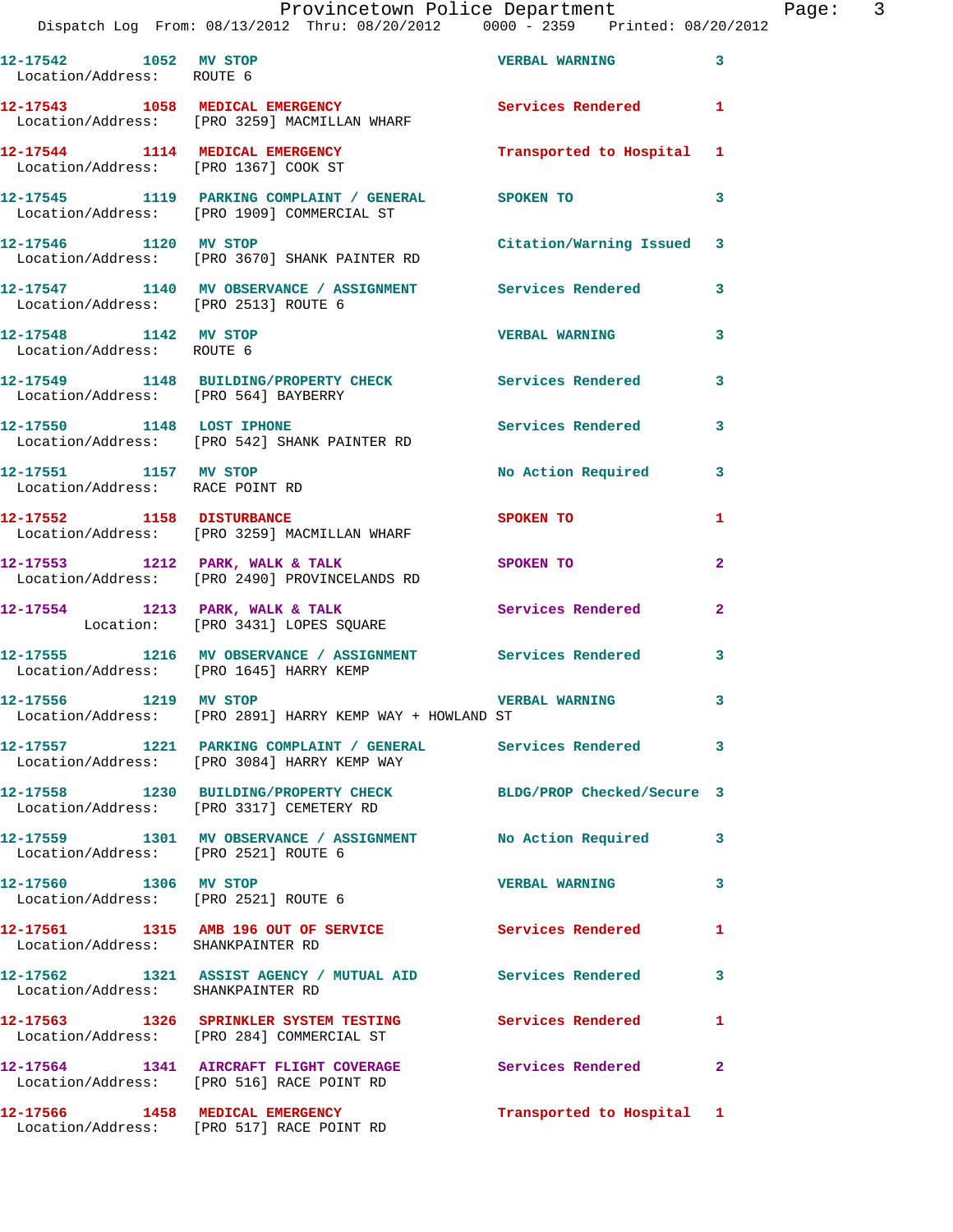|                                                        | Dispatch Log From: 08/13/2012 Thru: 08/20/2012 0000 - 2359 Printed: 08/20/2012                                      | Provincetown Police Department |              | Page: 4 |  |
|--------------------------------------------------------|---------------------------------------------------------------------------------------------------------------------|--------------------------------|--------------|---------|--|
|                                                        | 12-17567 1519 SERVE WARRANT<br>Location/Address: [PRO 542] SHANK PAINTER RD<br>Refer To Arrest: $12-253-AR$         | Arrest(s) Made 3               |              |         |  |
|                                                        | 12-17569 1538 FOUND MASTER CARD<br>Location/Address: [PRO 542] SHANK PAINTER RD                                     | No Action Required 3           |              |         |  |
|                                                        | 12-17568 1608 ASSIST AGENCY / MUTUAL AID Taken/Referred to Other 3<br>Location: [EAS] COAST GUARD BEACH             |                                |              |         |  |
|                                                        | 12-17570 1626 COMPLAINT - STREET PERFORMERS SPOKEN TO<br>Location/Address: [PRO 214] COMMERCIAL ST                  |                                | 3            |         |  |
|                                                        | 12-17571 1713 FOUND MASTER CARD<br>Location/Address: [PRO 542] SHANK PAINTER RD                                     | No Action Required 3           |              |         |  |
|                                                        | 12-17572 1726 MEDICAL EMERGENCY<br>Location/Address: [PRO 2499] RACE POINT RD                                       | PATIENT REFUSAL                | 1            |         |  |
| 12-17573 1743 MV DISABLED                              | Location/Address: COMMERCIAL ST + FRANKLIN ST                                                                       | No Action Required             | $\mathbf{2}$ |         |  |
|                                                        | 12-17574 1758 FOLLOW UP<br>Location/Address: [PRO 542] SHANK PAINTER RD                                             | No Action Required 2           |              |         |  |
| 12-17575 1759 MV DISABLED<br>Location/Address: ROUTE 6 |                                                                                                                     | Services Rendered              | $2^{\circ}$  | 15      |  |
|                                                        | 12-17576 1830 SUSPICIOUS ACTIVITY<br>Location/Address: [PRO 3259] MACMILLAN WHARF                                   | Unfounded                      | $\mathbf{2}$ |         |  |
| 12-17577 1844 HARASSMENT                               | Location/Address: [PRO 542] SHANK PAINTER RD                                                                        | SPOKEN TO                      | $\mathbf{2}$ |         |  |
|                                                        | 12-17578 1910 BUILDING/PROPERTY CHECK BLDG/PROP Checked/Secure 3<br>Location/Address: [PRO 2898] JEROME SMITH RD    |                                |              |         |  |
| 12-17579 1910 COMPLAINT                                | Location/Address: [PRO 3408] COMMERCIAL ST                                                                          | Could Not Locate               | 3            |         |  |
|                                                        | 12-17580 1925 SPEED DOLLY ASSIGNMENT No Action Required 3<br>Location/Address: [PRO 542] SHANK PAINTER RD           |                                |              |         |  |
|                                                        | 12-17581 1937 PARKING COMPLAINT / GENERAL No Action Required 3<br>Location/Address: [PRO 1892] SHANK PAINTER RD     |                                |              |         |  |
|                                                        | 12-17582 1949 MEDICAL EMERGENCY<br>Location/Address: [PRO 1373] CUDWORTH ST                                         | Transported to Hospital 1      |              |         |  |
|                                                        | 12-17583 2002 BUILDING CHECK; ALL IN ORDER BLDG/PROP Checked/Secure 3<br>Location/Address: [PRO 3292] COMMERCIAL ST |                                |              |         |  |
|                                                        | 12-17584 2010 MV STOP<br>Location: [PRO 3431] LOPES SQUARE                                                          | VERBAL WARNING 3               |              |         |  |
|                                                        | 12-17586 2018 BUILDING CHECK; ALL IN ORDER BLDG/PROP Checked/Secure 3<br>Location/Address: [PRO 182] COMMERCIAL ST  |                                |              |         |  |
| Location/Address: [PRO 444] HIGH POLE                  | 12-17585 2020 BUILDING/PROPERTY CHECK No Action Required 3                                                          |                                |              |         |  |
|                                                        | 12-17587 2024 BUILDING CHECK; ALL IN ORDER BLDG/PROP Checked/Secure 3<br>Location/Address: [PRO 2500] COMMERCIAL ST |                                |              |         |  |
| 12-17588 2030 MV STOP                                  | Location/Address: [PRO 208] COMMERCIAL ST                                                                           | VERBAL WARNING 3               |              |         |  |
|                                                        |                                                                                                                     |                                |              |         |  |

**12-17589 2041 MV STOP VERBAL WARNING 3**  Location: [PRO 3431] LOPES SQUARE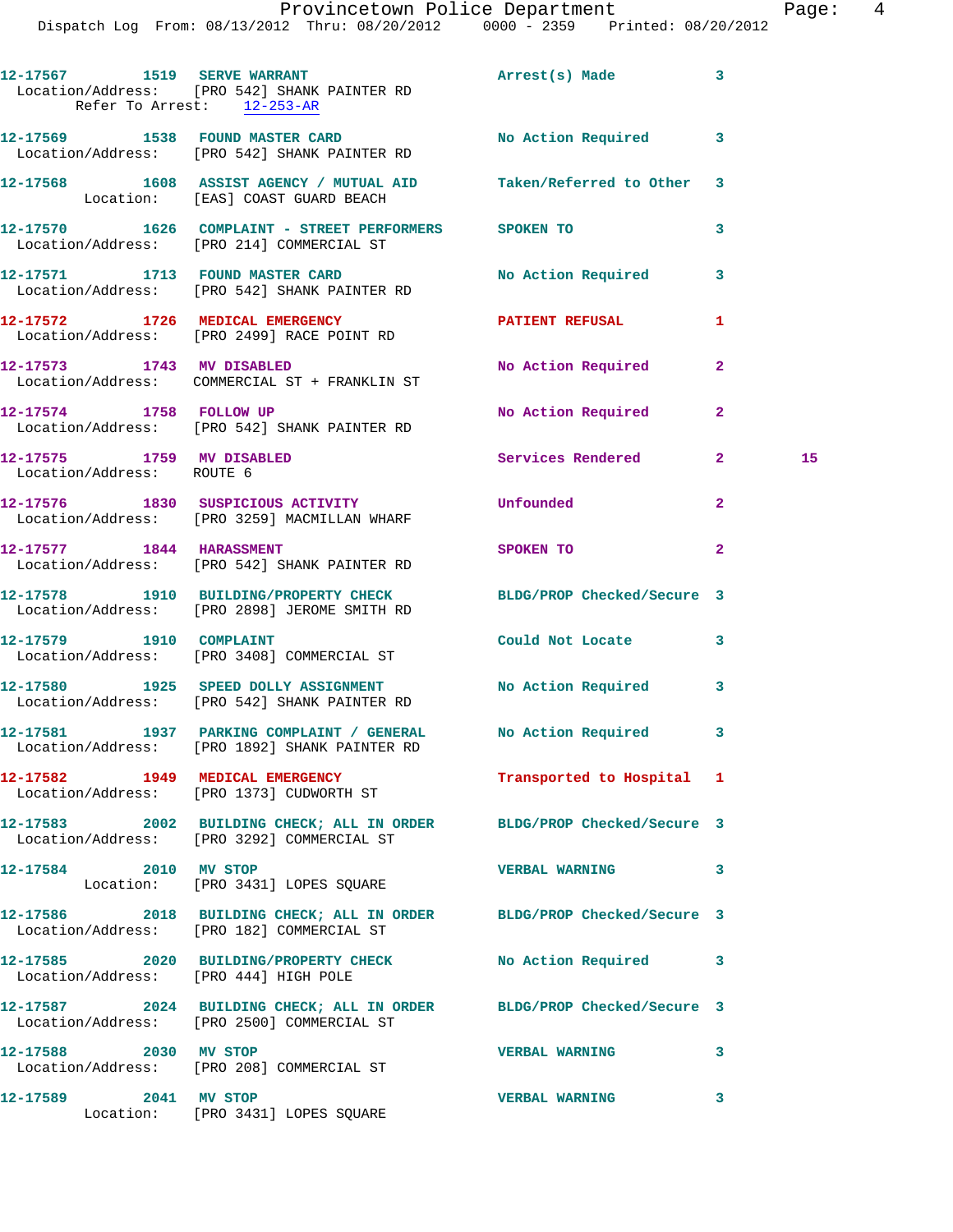|                                                                 | Provincetown Police Department The Page: 5<br>Dispatch Log From: 08/13/2012 Thru: 08/20/2012   0000 - 2359   Printed: 08/20/2012 |                            |              |
|-----------------------------------------------------------------|----------------------------------------------------------------------------------------------------------------------------------|----------------------------|--------------|
|                                                                 | 12-17590  2044   MISSING PERSON   No Action Required   1<br>Location: [PRO 3431] LOPES SQUARE                                    |                            |              |
| Location/Address: BAYBERRY AVE                                  | 12-17592 2054 NOISE COMPLAINT SPOKEN TO 3                                                                                        |                            |              |
|                                                                 | 12-17593 2100 BUILDING CHECK; ALL IN ORDER BLDG/PROP Checked/Secure 3<br>Location/Address: [PRO 1638] COMMERCIAL ST              |                            |              |
|                                                                 | 12-17594 2112 BY-LAW VIOLATION SPOKEN TO<br>Location/Address: [PRO 175] COMMERCIAL ST                                            |                            | $\mathbf{2}$ |
|                                                                 | 12-17595 2127 BUILDING/PROPERTY CHECK BLDG/PROP Checked/Secure 3<br>Location/Address: [PRO 16] BRADFORD ST                       |                            |              |
|                                                                 | 12-17596 2131 BUILDING CHECK; ALL IN ORDER BLDG/PROP Checked/Secure 3<br>Location/Address: [PRO 175] COMMERCIAL ST               |                            |              |
|                                                                 | 12-17597 2131 MEDICAL EMERGENCY Transported to Hospital 1<br>Location/Address: [PRO 269] COMMERCIAL ST                           |                            |              |
|                                                                 | 12-17598 2141 MV STOP<br>Location/Address: SHANK PAINTER RD + ROUTE 6                                                            | <b>VERBAL WARNING</b>      | 3            |
|                                                                 | 12-17599 2142 NOISE COMPLAINT<br>Location/Address: [PRO 2966] COMMERCIAL ST                                                      | SPOKEN TO 3                |              |
|                                                                 | 12-17600 2143 BUILDING CHECK; ALL IN ORDER BLDG/PROP Checked/Secure 3<br>Location/Address: [PRO 306] COMMERCIAL ST               |                            |              |
|                                                                 | 12-17601 2200 NOISE COMPLAINT SPOKEN TO 3<br>Location/Address: [PRO 1547] COMMERCIAL ST                                          |                            |              |
|                                                                 | 12-17602 2214 BUILDING CHECK; ALL IN ORDER BLDG/PROP Checked/Secure 3<br>Location/Address: [PRO 3442] COMMERCIAL ST              |                            |              |
| 12-17603 2214 911 GENERAL                                       | Location/Address: [PRO 1355] COMMERCIAL ST                                                                                       | No Action Required 1       |              |
|                                                                 | 12-17604 2228 BUILDING CHECK; ALL IN ORDER BLDG/PROP Checked/Secure 3<br>Location/Address: [PRO 204] COMMERCIAL ST               |                            |              |
|                                                                 | 12-17605 2246 BUILDING/PROPERTY CHECK<br>Location/Address: [PRO 105] COMMERCIAL ST                                               | BLDG/PROP Checked/Secure 3 |              |
| 12-17606 2249 NOISE COMPLAINT<br>Location/Address: BAYBERRY AVE |                                                                                                                                  | Services Rendered          | 3            |
| 12-17607 2306 LOST WALLET                                       | Location/Address: [PRO 357] COMMERCIAL ST                                                                                        | Services Rendered          | 3            |
| 12-17608 2316 MV STOP                                           | Location/Address: MEADOW RD + BRADFORD ST                                                                                        | <b>VERBAL WARNING</b>      | 3            |
| Location/Address: [PRO 444] HIGH POLE                           | 12-17609 2323 BUILDING/PROPERTY CHECK                                                                                            | BLDG/PROP Checked/Secure 3 |              |
| Location/Address: [PRO 16] BRADFORD ST                          | 12-17610 2324 BUILDING/PROPERTY CHECK                                                                                            | BLDG/PROP Checked/Secure 3 |              |
| 12-17611 2346 MV STOP                                           | Location/Address: SNAIL RD + COMMERCIAL ST                                                                                       | <b>VERBAL WARNING</b>      | 3            |
|                                                                 | 12-17612 2351 MV OBSERVANCE / ASSIGNMENT Services Rendered<br>Location/Address: BRADFORD ST + HOWLAND ST                         |                            | 3            |

## **For Date: 08/14/2012 - Tuesday**

| 12–17613          | 0000 BUILDING/PROPERTY CHECK | BLDG/PROP Checked/Secure 3 |  |
|-------------------|------------------------------|----------------------------|--|
| Location/Address: | FPRO 5711 ALDEN ST           |                            |  |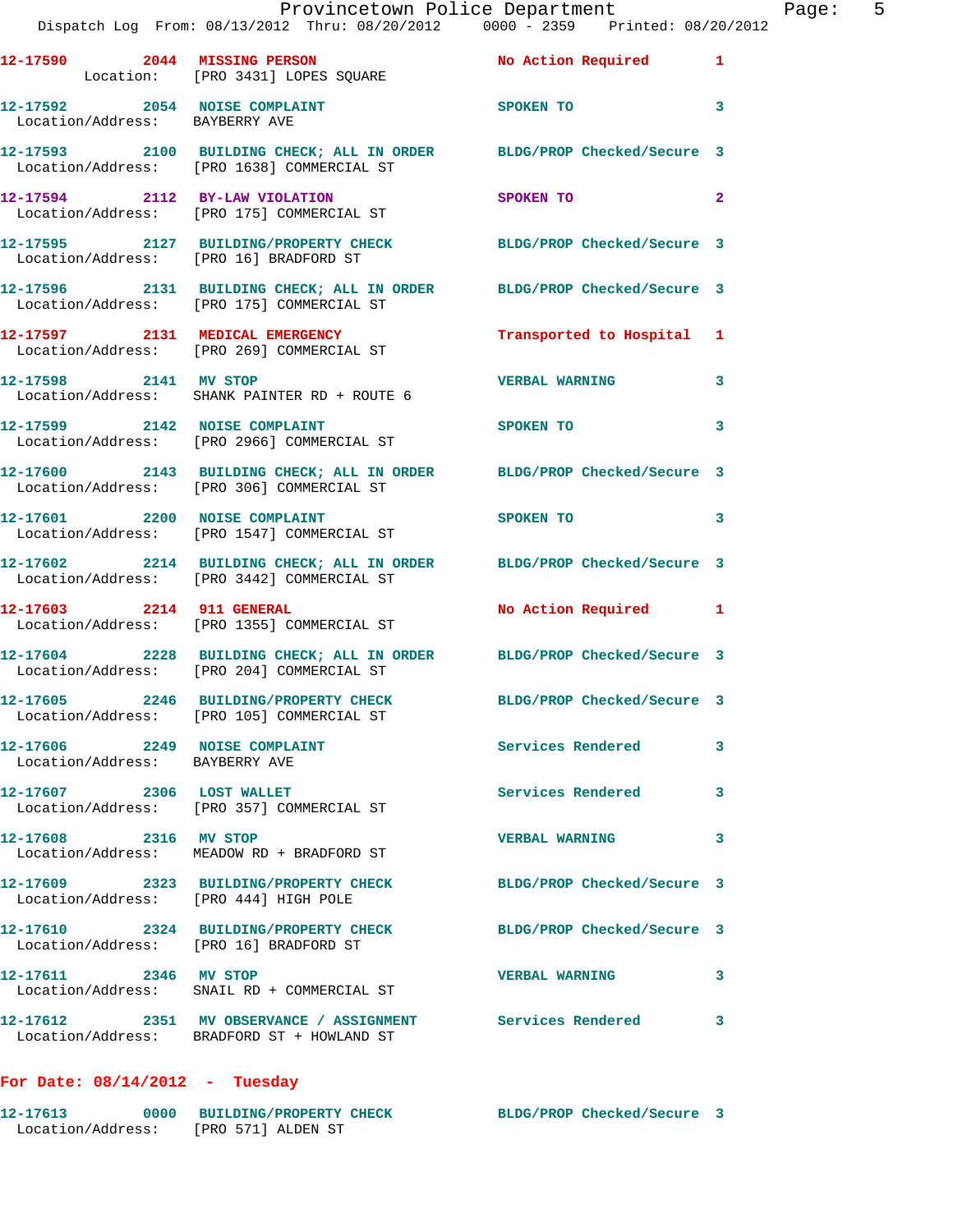|                                                     | Dispatch Log From: 08/13/2012 Thru: 08/20/2012 0000 - 2359 Printed: 08/20/2012                                       |                            |              |              |
|-----------------------------------------------------|----------------------------------------------------------------------------------------------------------------------|----------------------------|--------------|--------------|
| 12-17614 0007 MV STOP                               | Location/Address: HANCOCK ST + BRADFORD ST                                                                           | <b>Vehicle Towed</b>       | 3            |              |
|                                                     | 12-17615 0012 MV OBSERVANCE / ASSIGNMENT Services Rendered<br>Location/Address: BRADFORD ST + RYDER ST               |                            | 3            |              |
|                                                     | 12-17616 0016 LOBBY TRAFFIC<br>Location/Address: [PRO 542] SHANK PAINTER RD                                          | Services Rendered          | $\mathbf{2}$ | 39           |
|                                                     | 12-17617 0020 MV OBSERVANCE / ASSIGNMENT Services Rendered<br>Location/Address: SHANK PAINTER RD + CAPTAIN BERTIE RD |                            | 3            |              |
| 12-17618 0027 MV STOP<br>Refer To Arrest: 12-254-AR | Location/Address: [PRO 3523] BRADFORD ST                                                                             | Arrest(s) Made             | 3            |              |
| 12-17619 0118 MV STOP                               | Location/Address: CAPTAIN BERTIE RD                                                                                  | <b>VERBAL WARNING</b>      | 3            |              |
|                                                     | 12-17623 0139 ALARM - GENERAL<br>Location/Address: [PRO 3488] COMMERCIAL ST                                          | BLDG/PROP Checked/Secure 1 |              | $\mathbf{1}$ |
|                                                     | 12-17624 0157 BUILDING/PROPERTY CHECK<br>Location/Address: [PRO 2543] MACMILLAN                                      | BLDG/PROP Checked/Secure 3 |              |              |
|                                                     | 12-17625 0204 BUILDING/PROPERTY CHECK<br>Location/Address: [PRO 3318] CEMETERY RD                                    | BLDG/PROP Checked/Secure 3 |              |              |
|                                                     | 12-17626 0209 BUILDING/PROPERTY CHECK<br>Location/Address: [PRO 440] HARRY KEMP WAY                                  | BLDG/PROP Checked/Secure 3 |              |              |
|                                                     | 12-17627 0218 BUILDING/PROPERTY CHECK<br>Location/Address: [PRO 99] COMMERCIAL ST                                    | BLDG/PROP Checked/Secure 3 |              |              |
|                                                     | 12-17628 0218 BUILDING/PROPERTY CHECK<br>Location/Address: [PRO 569] WINSLOW ST                                      | BLDG/PROP Checked/Secure 3 |              |              |
|                                                     | 12-17629 0223 BUILDING/PROPERTY CHECK BLDG/PROP Checked/Secure 3<br>Location/Address: [PRO 16] BRADFORD ST           |                            |              |              |
|                                                     | 12-17630 0225 BUILDING/PROPERTY CHECK BLDG/PROP Checked/Secure 3<br>Location/Address: [PRO 488] MAYFLOWER AVE        |                            |              |              |
|                                                     | 12-17631 0233 SPEED DOLLY ASSIGNMENT<br>Location/Address: [PRO 2493] BRADFORD ST                                     | Services Rendered          | 3            |              |
|                                                     | 12-17632 0242 BUILDING/PROPERTY CHECK<br>Location/Address: [PRO 2543] MACMILLAN WHARF                                | BLDG/PROP Checked/Secure 3 |              |              |
|                                                     | 12-17633 0243 BUILDING/PROPERTY CHECK<br>Location/Address: [PRO 516] RACE POINT RD                                   | BLDG/PROP Checked/Secure 3 |              |              |
|                                                     | 12-17634 0314 BUILDING/PROPERTY CHECK<br>Location/Address: [PRO 1638] COMMERCIAL ST                                  | BLDG/PROP Checked/Secure 3 |              |              |
|                                                     | 12-17635 0402 BUILDING/PROPERTY CHECK<br>Location/Address: [PRO 3030] TIN PAN ALLEY RD                               | BLDG/PROP Checked/Secure 3 |              |              |
|                                                     | 12-17636 0434 BUILDING/PROPERTY CHECK<br>Location/Address: [PRO 545] SHANKPAINTER RD                                 | BLDG/PROP Checked/Secure 3 |              |              |
| Location/Address: [PRO 564] BAYBERRY                | 12-17638 0531 BUILDING/PROPERTY CHECK                                                                                | BLDG/PROP Checked/Secure 3 |              |              |
| Location/Address: [PRO 3287] ROUTE 6                | 12-17637 0532 BUILDING/PROPERTY CHECK BLDG/PROP Checked/Secure 3                                                     |                            |              |              |
|                                                     | 12-17639 0538 MV OBSERVANCE / ASSIGNMENT Services Rendered<br>Location/Address: ROUTE 6 + HOWLAND ST                 |                            | 3            |              |

Provincetown Police Department Fage: 6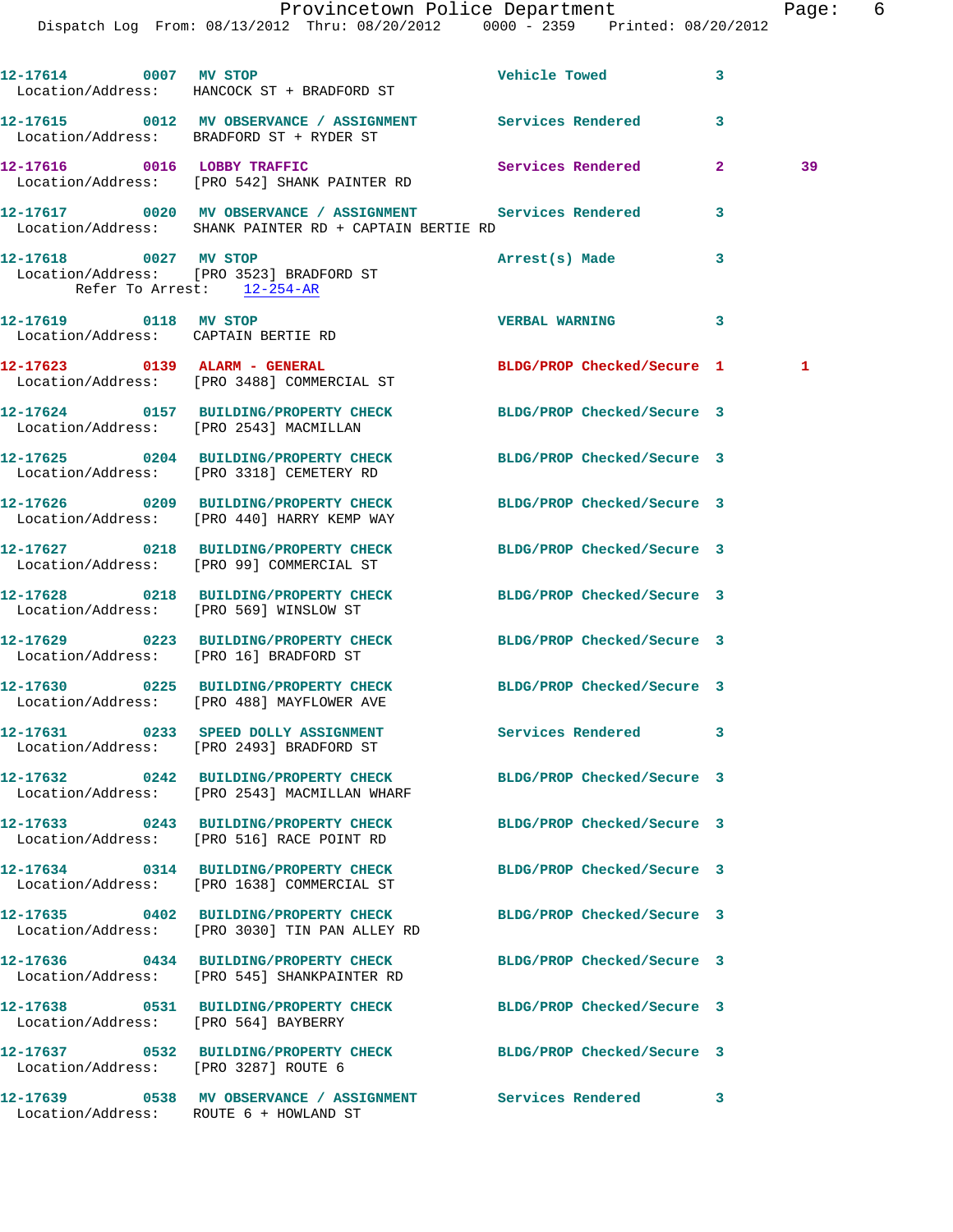|  | Provincetown Police Department<br>Dispatch Log From: 08/13/2012 Thru: 08/20/2012 0000 - 2359 Printed: 08/20/2012 |                          |                |
|--|------------------------------------------------------------------------------------------------------------------|--------------------------|----------------|
|  | 12-17640 0613 BUILDING/PROPERTY CHECK BLDG/PROP Checked/Secure 3<br>Location/Address: [PRO 3163] WINTHROP ST     |                          |                |
|  | 12-17641 0647 LOST CHECKBOOK<br>Location/Address: [PRO 542] SHANK PAINTER RD                                     | <b>Services Rendered</b> | 3              |
|  | 12-17642 0739 BUILDING/PROPERTY CHECK BLDG/PROP Checked/Secure 3<br>Location/Address: [PRO 3317] CEMETERY RD     |                          |                |
|  | 12-17643 0803 LARCENY<br>Location/Address: [PRO 1953] COMMERCIAL ST                                              | Could Not Locate         | $\overline{2}$ |
|  | Location/Address: [PRO 3259] MACMILLAN WHARF                                                                     |                          | $\mathbf{2}$   |
|  | 12-17645 0852 LOST WALLET/LOCATED Services Rendered<br>Location/Address: [PRO 542] SHANK PAINTER RD              |                          | 3              |
|  | 12-17646 0919 STREET SWEEP TOW<br>Location/Address: COMMERCIAL ST                                                | <b>Vehicle Towed</b>     | 3              |
|  | 12-17647 0950 MV COMPLAINT<br>Location/Address: [PRO 3456] RYDER ST EXT                                          | <b>GONE ON ARRIVAL</b>   | $\overline{2}$ |
|  | 12-17648 0959 MEDICAL EMERGENCY<br>Location/Address: SHANKPAINTER RD                                             | Services Rendered        | 1              |

Location/Address: [PRO 3287] ROUTE 6

Location/Address: [PRO 2500] COMMERCIAL ST

Location/Address: [PRO 542] SHANK PAINTER RD

**12-17655 1103 BUILDING/PROPERTY CHECK BLDG/PROP Checked/Secure 3**  Location/Address: [PRO 571] ALDEN ST

**12-17657 1107 MV ACCIDENT Services Rendered 1**  Location/Address: PLEASANT ST

Location/Address: [PRO 2521] ROUTE 6

**12-17660 1151 MV STOP VERBAL WARNING 3**  Location/Address: [PRO 2513] ROUTE 6

**12-17661 1235 LOST BLACK WALLET Services Rendered 3** 

**12-17662 1242 LOST BLUE ID HOLDER Services Rendered 3** 

**12-17649 1002 LOST NJ LIC Services Rendered 3**  Location/Address: [PRO 542] SHANK PAINTER RD

**12-17650 1011 COMPLAINT Could Not Locate 3**  Location/Address: [PRO 3259] MACMILLAN WHARF

**12-17651 1032 HARASSMENT Services Rendered 2**  Location/Address: [PRO 349] COMMERCIAL ST

**12-17652 1041 BUILDING/PROPERTY CHECK BLDG/PROP Checked/Secure 3** 

**12-17653 1047 BUILDING/PROPERTY CHECK BLDG/PROP Checked/Secure 3** 

12-17654 1049 PARK, WALK & TALK **Services Rendered** 2 Location/Address: [PRO 285] COMMERCIAL ST

**12-17656 1100 FOUND RING Services Rendered 3** 

**12-17658 1126 HAZARDS Services Rendered 2**  Location/Address: [PRO 208] COMMERCIAL ST

**12-17659 1143 MV OBSERVANCE / ASSIGNMENT Services Rendered 3** 

Location/Address: [PRO 542] SHANK PAINTER RD

Location/Address: [PRO 542] SHANK PAINTER RD

**12-17663 1320 FOUND BLUE WALLET Services Rendered 3**  Location/Address: [PRO 542] SHANK PAINTER RD

Page: 7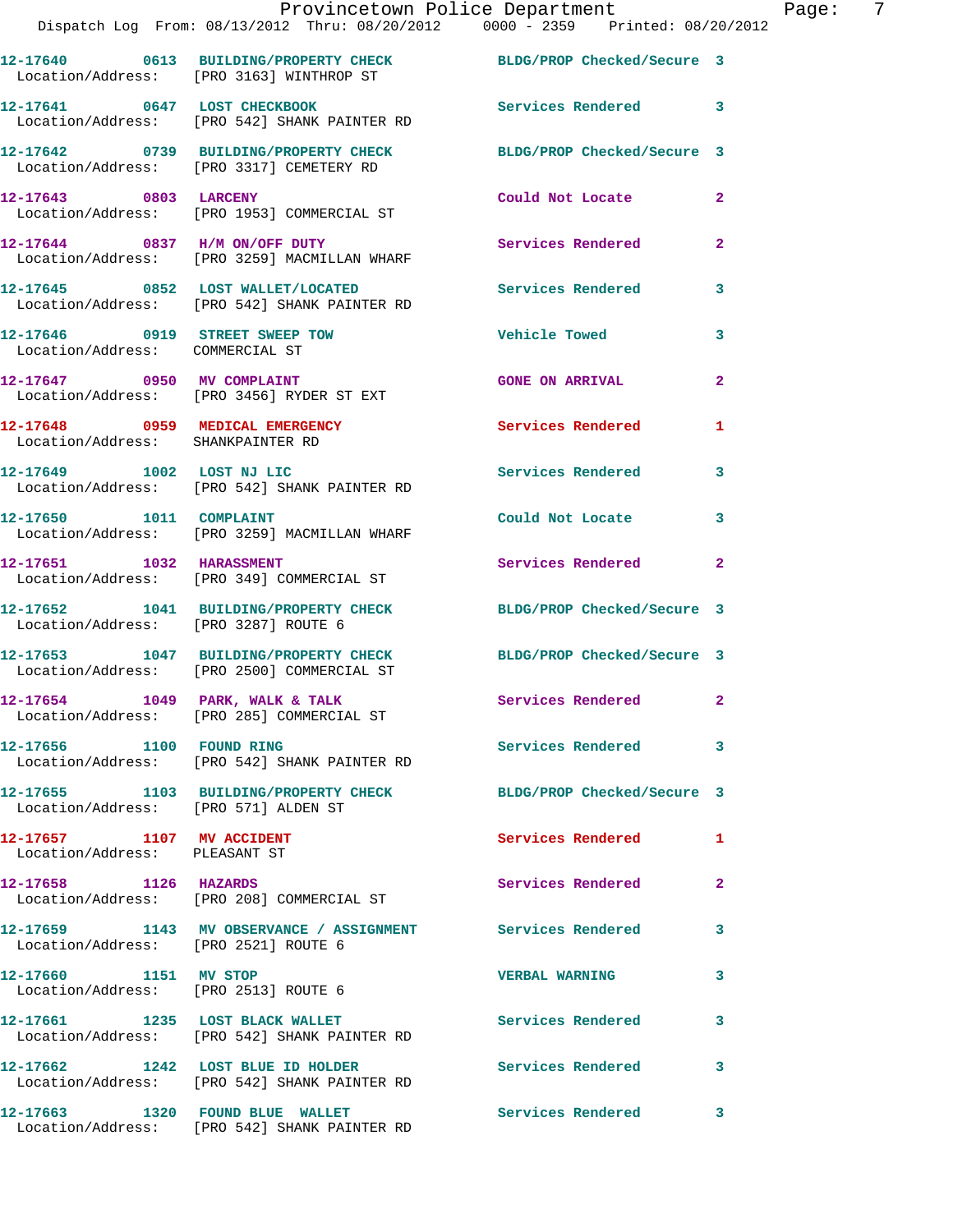|                                                                | 12-17664 1341 PARKING COMPLAINT / GENERAL SPOKEN TO<br>Location/Address: [PRO 285] COMMERCIAL ST            |                            | 3            |
|----------------------------------------------------------------|-------------------------------------------------------------------------------------------------------------|----------------------------|--------------|
| 12-17665 1348 COMPLAINT                                        | Location/Address: [PRO 542] SHANK PAINTER RD                                                                | Services Rendered          | 3            |
|                                                                | 12-17666 1358 LOST WALLET/RETURNED<br>Location/Address: [PRO 542] SHANK PAINTER RD                          | Services Rendered          | 3            |
|                                                                | 12-17667 1414 MEDICAL EMERGENCY<br>Location/Address: [PRO 2174] COMMERCIAL ST                               | Services Rendered          | 1            |
|                                                                | 12-17668 1429 COMPLAINT - STREET PERFORMERS Services Rendered<br>Location/Address: [PRO 3609] COMMERCIAL ST |                            | 3            |
| 12-17669 1438 DISTURBANCE<br>Location/Address: SHANKPAINTER RD |                                                                                                             | SPOKEN TO                  | 1            |
|                                                                | 12-17671 1507 LOST WHITE IPHONE<br>Location/Address: [PRO 208] COMMERCIAL ST                                | Services Rendered          | 3            |
|                                                                | 12-17670 1513 TRAFFIC CONTROL<br>Location/Address: [PRO 253] COMMERCIAL ST                                  | Services Rendered          | 3            |
| 12-17673 1544 ALARM - FIRE                                     | Location/Address: [PRO 515] RACE POINT RD                                                                   | Services Rendered          | 1            |
|                                                                | 12-17672 1552 COMPLAINT - STREET PERFORMERS Peace Restored<br>Location/Address: [PRO 105] COMMERCIAL ST     |                            | 3            |
| Location/Address: [PRO 3222] ALDEN ST                          | 12-17674 1557 DR ORDERED TRANSPORT                                                                          | Transported to Hospital 1  |              |
|                                                                | 12-17675 1605 FOUND WALLET/RETURNED<br>Location/Address: [PRO 542] SHANK PAINTER RD                         | Services Rendered 3        |              |
| Location/Address: [PRO 571] ALDEN ST                           | 12-17676 1618 BUILDING/PROPERTY CHECK                                                                       | BLDG/PROP Checked/Secure 3 |              |
|                                                                | 12-17677 1625 BUILDING/PROPERTY CHECK<br>Location/Address: [PRO 2494] BRADFORD ST                           | BLDG/PROP Checked/Secure 3 |              |
| 12-17678 1635 MV STOP<br>Location/Address: HOWLAND ST          |                                                                                                             | <b>VERBAL WARNING</b>      | 3            |
| 12-17680 1705 MV STOP<br>Location/Address: [PRO 2521] ROUTE 6  |                                                                                                             | <b>VERBAL WARNING</b>      | 3            |
| Location/Address: STANDISH ST                                  | 12-17681 1705 ASSIST AGENCY / MUTUAL AID Services Rendered                                                  |                            | $\sim$ 3     |
|                                                                | 12-17682 1722 LOST BLK IPHONE/RETURNED<br>Location/Address: [PRO 542] SHANK PAINTER RD                      | Services Rendered          | 3            |
| 12-17683 1735 MEDICAL EMERGENCY                                | Location/Address: [PRO 1348] COMMERCIAL ST                                                                  | Transported to Hospital 1  |              |
| 12-17685 1746 MV STOP                                          | Location/Address: [PRO 399] COMMERCIAL ST                                                                   | <b>VERBAL WARNING</b>      | 3            |
| 12-17686 1808 196 OUT OF SERVICE                               | Location/Address: [PRO 1892] SHANK PAINTER RD                                                               | Services Rendered          | $\mathbf{1}$ |
|                                                                | 12-17687 1915 SUSPICIOUS ACTIVITY<br>Location/Address: [PRO 175] COMMERCIAL ST                              | Could Not Locate           | $\mathbf{2}$ |
| 12-17688 1935 SHOPLIFTING                                      | Location/Address: [PRO 3167] COMMERCIAL ST                                                                  | Could Not Locate           | 3            |
| 12-17689 2001 BY-LAW VIOLATION                                 |                                                                                                             | Citation/Warning Issued 2  |              |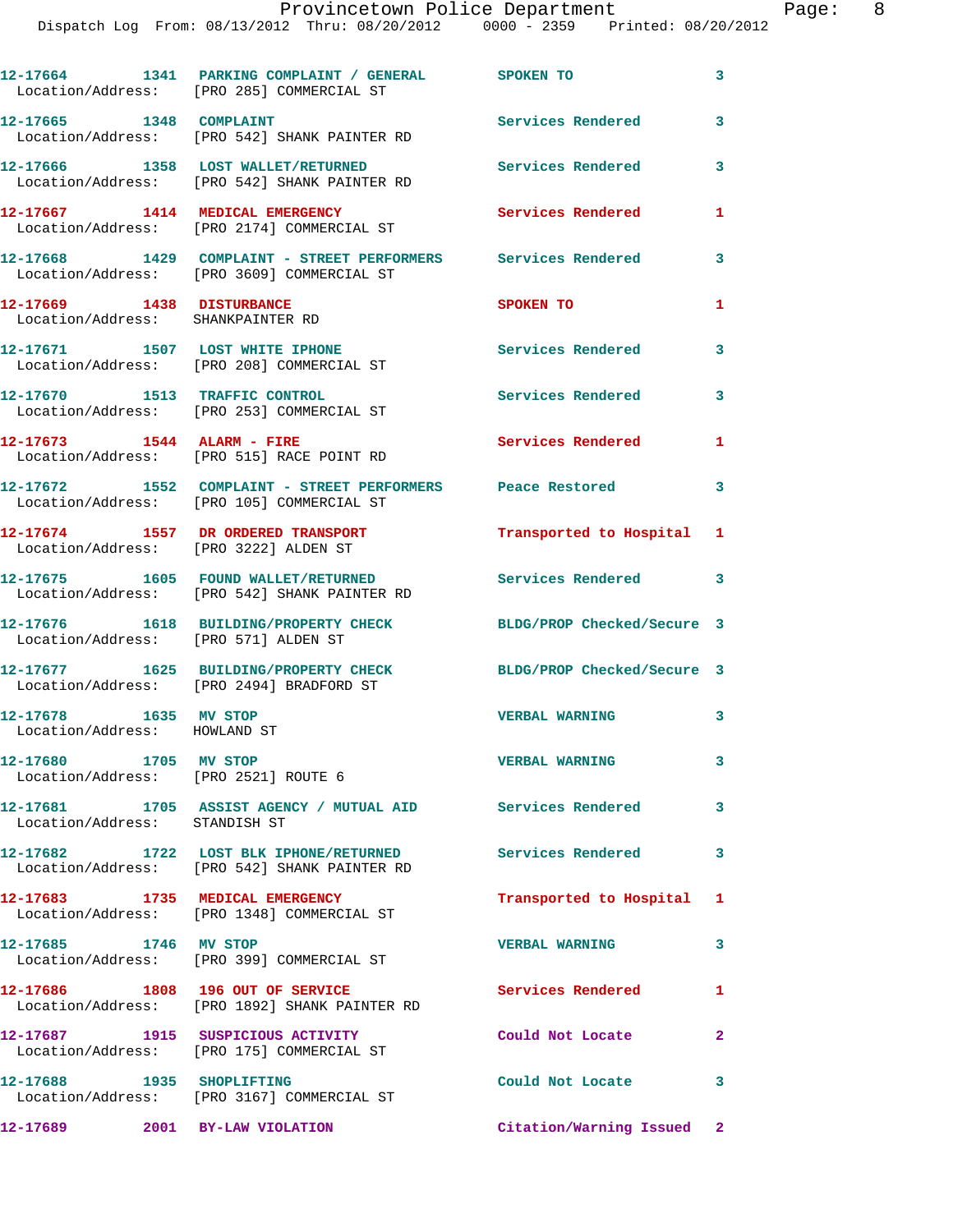|                                                                      | Provincetown Police Department<br>Dispatch Log From: 08/13/2012 Thru: 08/20/2012 0000 - 2359 Printed: 08/20/2012                       |                            |                |
|----------------------------------------------------------------------|----------------------------------------------------------------------------------------------------------------------------------------|----------------------------|----------------|
|                                                                      | Location/Address: [PRO 105] COMMERCIAL ST                                                                                              |                            |                |
|                                                                      | 12-17690 2015 DOMESTIC DISTURBANCE/ASSAULT Arrest(s) Made<br>Location/Address: [PRO 208] COMMERCIAL ST<br>Refer To Arrest: $12-255-AR$ |                            | 1              |
|                                                                      | 12-17691 2019 SHOPLIFTING<br>Location/Address: [PRO 208] COMMERCIAL ST                                                                 | Citation/Warning Issued    | 3              |
|                                                                      | 12-17692 2029 BUILDING/PROPERTY CHECK BLDG/PROP Checked/Secure 3<br>Location/Address: [PRO 488] MAYFLOWER ST                           |                            |                |
|                                                                      | 12-17694 2047 BUILDING/PROPERTY CHECK<br>Location/Address: [PRO 306] COMMERCIAL ST                                                     | BLDG/PROP Checked/Secure 3 |                |
|                                                                      | 12-17695 2052 COMPLAINT/BAD SMELL ST Services Rendered Location/Address: [PRO 323] COMMERCIAL ST                                       |                            | 3              |
| Refer To Arrest: 12-256-AR                                           | 12-17696 2055 DISTURBANCE<br>Location/Address: [PRO 105] COMMERCIAL ST                                                                 | Arrest(s) Made             | 1              |
|                                                                      | 12-17698 2113 SHOPLIFTING<br>Location/Address: [PRO 3167] COMMERCIAL ST                                                                | Peace Restored             | 3              |
| 12-17699 2147 MV COMPLAINT<br>Location/Address: [PRO 94] BRADFORD ST |                                                                                                                                        | Could Not Locate           | $\overline{a}$ |
| Location/Address: [PRO 16] BRADFORD ST                               | 12-17700 2158 BUILDING/PROPERTY CHECK BLDG/PROP Checked/Secure 3                                                                       |                            |                |
|                                                                      | 12-17701 2211 BY-LAW VIOLATION<br>Location/Address: [PRO 182] COMMERCIAL ST                                                            | <b>VERBAL WARNING</b>      | $\overline{a}$ |
|                                                                      | 12-17702 2316 BUILDING/PROPERTY CHECK BLDG/PROP Checked/Secure 3<br>Location/Address: [PRO 2543] MACMILLAN                             |                            |                |
| Location/Address: SNAIL RD + ROUTE 6                                 | 12-17703 2316 ASSIST AGENCY / MUTUAL AID Services Rendered                                                                             |                            | 3              |
|                                                                      | 12-17704 2325 MV STOP<br>Location/Address: COURT ST + BRADFORD ST                                                                      | <b>VERBAL WARNING</b>      | 3              |
|                                                                      | 12-17705 2336 MEDICAL EMERGENCY<br>Location/Address: [PRO 399] COMMERCIAL ST                                                           | Transported to Hospital 1  |                |
| 12-17706 2341 MV STOP                                                | Location/Address: HANCOCK ST + BRADFORD ST                                                                                             | <b>VERBAL WARNING</b>      | 3              |
|                                                                      | 12-17707 2346 MEDICAL EMERGENCY<br>Location/Address: [PRO 1236] COMMERCIAL ST                                                          | Transported to Hospital    | ı.             |
| 12-17708 2355 MV STOP                                                | Location/Address: BRADFORD ST + JOHNSON ST                                                                                             | <b>VERBAL WARNING</b>      | 3              |
| For Date: $08/15/2012$ - Wednesday                                   |                                                                                                                                        |                            |                |
| Location/Address: [PRO 444] HIGH POLE                                | 12-17709 0007 BUILDING/PROPERTY CHECK BLDG/PROP Checked/Secure 3                                                                       |                            |                |
| 12-17710 0008 MV STOP                                                | Location/Address: [PRO 43] BRADFORD ST                                                                                                 | <b>VERBAL WARNING</b>      | 3              |
| Location/Address: SHANK PAINTER RD                                   | 12-17711 0013 MV OBSERVANCE / ASSIGNMENT Services Rendered                                                                             |                            | 3              |
|                                                                      | 12-17712 0029 BUILDING/PROPERTY CHECK BLDG/PROP Checked/Secure 3<br>Location/Address: [PRO 440] HARRY KEMP WAY                         |                            |                |
|                                                                      |                                                                                                                                        |                            | 3              |

Page: 9<br>  $2012$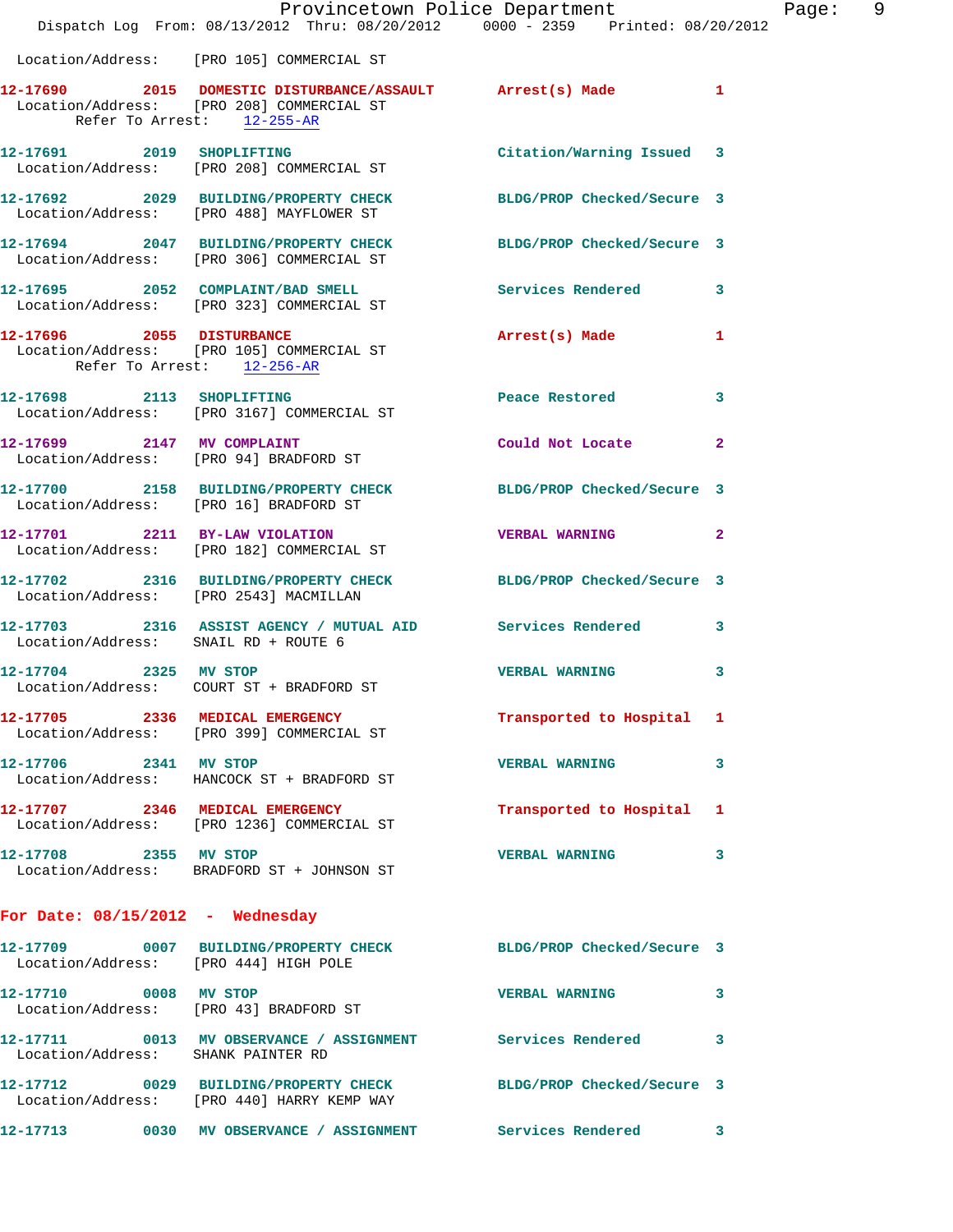|                                                         | Dispatch Log From: 08/13/2012 Thru: 08/20/2012 0000 - 2359 Printed: 08/20/2012                                    | Provincetown Police Department             |              | Page: 10     |  |
|---------------------------------------------------------|-------------------------------------------------------------------------------------------------------------------|--------------------------------------------|--------------|--------------|--|
|                                                         | Location/Address: CAPTAIN BERTIE RD + SHANK PAINTER RD                                                            |                                            |              |              |  |
|                                                         | 12-17715 0051 LOBBY TRAFFIC<br>Location/Address: [PRO 542] SHANK PAINTER RD                                       | Services Rendered 2                        |              | 50           |  |
| 12-17718 0108 DISTURBANCE<br>Location/Address: MAPLE CT |                                                                                                                   | Services Rendered                          | $\mathbf{1}$ |              |  |
| Refer To Arrest: 12-258-AR                              | 12-17719 0118 ASSAULT/ARREST<br>Location/Address: [PRO 2605] COMMERCIAL ST                                        | Arrest(s) Made                             | $\mathbf{1}$ |              |  |
| Location/Address: [PRO 80] CARVER ST                    | 12-17720 0142 ALARM - FIRE                                                                                        | False Alarm <b>Francisco Execute Alarm</b> | $\mathbf{1}$ |              |  |
|                                                         | 12-17721 0203 GENERAL INFO                                                                                        | Services Rendered                          | $\mathbf{3}$ |              |  |
| Location/Address: JEROME SMITH RD                       | 12-17722 0215 SPEED DOLLY ASSIGNMENT Services Rendered 3                                                          |                                            |              |              |  |
|                                                         | 12-17723 0223 BUILDING/PROPERTY CHECK BLDG/PROP Checked/Secure 3<br>Location/Address: [PRO 569] WINSLOW ST        |                                            |              |              |  |
|                                                         | 12-17724 0232 BUILDING/PROPERTY CHECK BLDG/PROP Checked/Secure 3<br>Location/Address: [PRO 99] COMMERCIAL ST      |                                            |              |              |  |
|                                                         | 12-17725 0233 BUILDING/PROPERTY CHECK BLDG/PROP Checked/Secure 3<br>Location/Address: [PRO 16] BRADFORD ST        |                                            |              |              |  |
|                                                         | 12-17726 0234 BUILDING/PROPERTY CHECK BLDG/PROP Checked/Secure 3<br>Location/Address: [PRO 306] COMMERCIAL ST     |                                            |              |              |  |
|                                                         | 12-17727 0235 BUILDING/PROPERTY CHECK BLDG/PROP Checked/Secure 3<br>Location/Address: [PRO 569] WINSLOW ST        |                                            |              |              |  |
| 12-17728 0240 FOUND KEYS                                | Location/Address: [PRO 542] SHANK PAINTER RD                                                                      | Services Rendered 3                        |              |              |  |
|                                                         | 12-17729 0242 BUILDING/PROPERTY CHECK<br>Location/Address: [PRO 516] RACE POINT RD                                | BLD/PROP CHECKED UNSECUR 3                 |              |              |  |
|                                                         | 12-17730 0351 BUILDING/PROPERTY CHECK BLDG/PROP Checked/Secure 3<br>Location/Address: [PRO 3030] TIN PAN ALLEY RD |                                            |              |              |  |
| Location/Address: [PRO 3287] ROUTE 6                    | 12-17731 0426 BUILDING/PROPERTY CHECK BLDG/PROP Checked/Secure 3                                                  |                                            |              |              |  |
|                                                         | 12-17732 0512 MV ACCIDENT<br>Location/Address: [PRO 183] COMMERCIAL ST                                            | Services Rendered 1                        |              |              |  |
|                                                         | 12-17733 0514 BUILDING/PROPERTY CHECK BLDG/PROP Checked/Secure 3<br>Location/Address: [PRO 2898] JEROME SMITH RD  |                                            |              |              |  |
|                                                         | 12-17734 0555 AIRCRAFT<br>Location/Address: [PRO 516] RACE POINT RD                                               | Services Rendered 2                        |              | $\mathbf{2}$ |  |
|                                                         | 12-17735 0640 FOUND SAMSUNG PHONE<br>Location/Address: [PRO 2616] COMMERCIAL ST                                   | Services Rendered 3                        |              |              |  |
|                                                         | 12-17736 0720 TOWN BY LAW VIOLATION<br>Location/Address: [PRO 3317] CEMETERY RD                                   | SPOKEN TO                                  | 3            |              |  |
|                                                         | 12-17737 0757 BUILDING/PROPERTY CHECK Services Rendered 3<br>Location/Address: [PRO 2483] COMMERCIAL ST           |                                            |              |              |  |
| Location/Address: CENTER ST                             | 12-17738 0830 CATCH BASIN ISSUE Services Rendered 2                                                               |                                            |              |              |  |
| Location/Address: [PRO 3287] ROUTE 6                    | 12-17739 0851 BUILDING/PROPERTY CHECK                                                                             | BLDG/PROP Checked/Secure 3                 |              |              |  |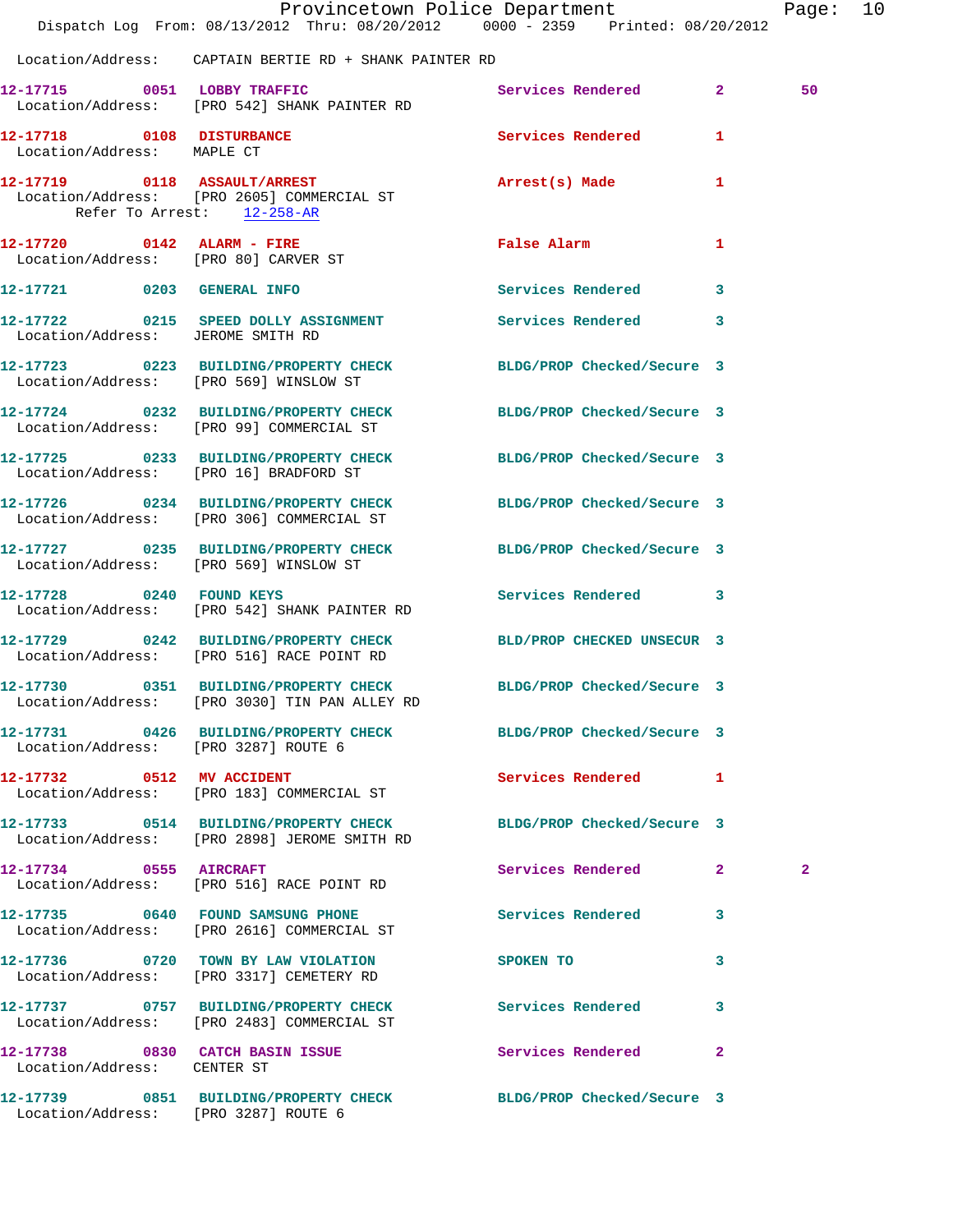|                                                                  | Provincetown Police Department Fage: 11<br>Dispatch Log From: 08/13/2012 Thru: 08/20/2012   0000 - 2359   Printed: 08/20/2012 |                          |                         |  |
|------------------------------------------------------------------|-------------------------------------------------------------------------------------------------------------------------------|--------------------------|-------------------------|--|
|                                                                  | 12-17740 0852 H/M ON/OFF DUTY Services Rendered 2<br>Location/Address: [PRO 3259] MACMILLAN WHARF                             |                          |                         |  |
| Location/Address: [PRO 2521] ROUTE 6                             | 12-17741 0855 MV OBSERVANCE / ASSIGNMENT Services Rendered 3                                                                  |                          |                         |  |
| 12-17742 0855 BATS<br>Location/Address: SHANKPAINTER RD          |                                                                                                                               | Services Rendered        | $\mathbf{2}$            |  |
|                                                                  | 12-17743 0857 BABY SQUIRREL<br>Location/Address: [PRO 569] WINSLOW ST                                                         | Services Rendered        | $\mathbf{2}$            |  |
|                                                                  | 12-17744 0859 MV DISABLED<br>Location/Address: [PRO 1548] COMMERCIAL ST                                                       | Services Rendered 2      |                         |  |
|                                                                  | 12-17745 0902 MV STOP<br>Location/Address: [PRO 2479] ROUTE 6                                                                 | <b>VERBAL WARNING</b>    | 3                       |  |
| Location/Address: SHANKPAINTER RD                                | 12-17746 0935 ASSIST AGENCY / MUTUAL AID Services Rendered 3                                                                  |                          |                         |  |
|                                                                  | 12-17747 0951 ASSIST AGENCY / MUTUAL AID No Action Required 3<br>Location/Address: RYDER ST + COMMERCIAL ST                   |                          |                         |  |
|                                                                  | 12-17748 0955 ASSIST CITIZEN SPOKEN TO<br>Location/Address: [PRO 542] SHANK PAINTER RD                                        |                          | $\overline{\mathbf{3}}$ |  |
|                                                                  | 12-17749 1016 STREET SWEEP TOW<br>Location/Address: [PRO 1464] COMMERCIAL ST                                                  | Vehicle Towed            | 3                       |  |
|                                                                  | 12-17750 1026 BUILDING/PROPERTY CHECK Services Rendered 3<br>Location/Address: [PRO 391] COMMERCIAL ST                        |                          |                         |  |
|                                                                  | 12-17751 1033 LOST PLACARD/LOCATED SPOKEN TO<br>Location/Address: [PRO 542] SHANK PAINTER RD                                  |                          | 3                       |  |
|                                                                  | 12-17752 1038 STREET SWEEP TOW<br>Location/Address: [PRO 1464] COMMERCIAL ST                                                  | Vehicle Towed            | 3                       |  |
|                                                                  | 12-17753 1049 LOST WHT BAG/PASSPORTS/LOCATED Services Rendered 3<br>Location/Address: [PRO 542] SHANK PAINTER RD              |                          |                         |  |
| 12-17754 1051 MV VS BIKE<br>Refer To Accident: 12-61-AC          | Location/Address: WINSLOW ST + BRADFORD ST                                                                                    | <b>Services Rendered</b> |                         |  |
|                                                                  | 12-17755 1057 MEDICAL EMERGENCY<br>Location/Address: [PRO 1263] COMMERCIAL ST                                                 | Services Rendered        | 1                       |  |
|                                                                  | 12-17756 1117 SPEED DOLLY ASSIGNMENT Services Rendered<br>Location/Address: [PRO 542] SHANK PAINTER RD                        |                          | 3                       |  |
|                                                                  | 12-17757 1134 LOST BLACK WALLET<br>Location/Address: [PRO 542] SHANK PAINTER RD                                               | Services Rendered        | 3                       |  |
| 12-17758 1212 ASSIST CITIZEN                                     | Location/Address: [PRO 542] SHANK PAINTER RD                                                                                  | SPOKEN TO                | 3                       |  |
|                                                                  | 12-17759 1234 TRAFFIC CONGESTION<br>Location/Address: [PRO 3004] BRADFORD ST                                                  | Services Rendered        | 2                       |  |
| 12-17760 1241 LOST LICENSE                                       | Location/Address: [PRO 542] SHANK PAINTER RD                                                                                  | Services Rendered        | 3                       |  |
|                                                                  | 12-17761 1254 LOST BLACK WALLET<br>Location/Address: [PRO 542] SHANK PAINTER RD                                               | <b>Services Rendered</b> | 3                       |  |
| 12-17762 1306 TRAFFIC CONGESTION<br>Location/Address: WINSLOW ST |                                                                                                                               | Services Rendered        | 2                       |  |
| 12-17763 1308 MV COMPLAINT                                       |                                                                                                                               | Services Rendered        | $\mathbf{2}$            |  |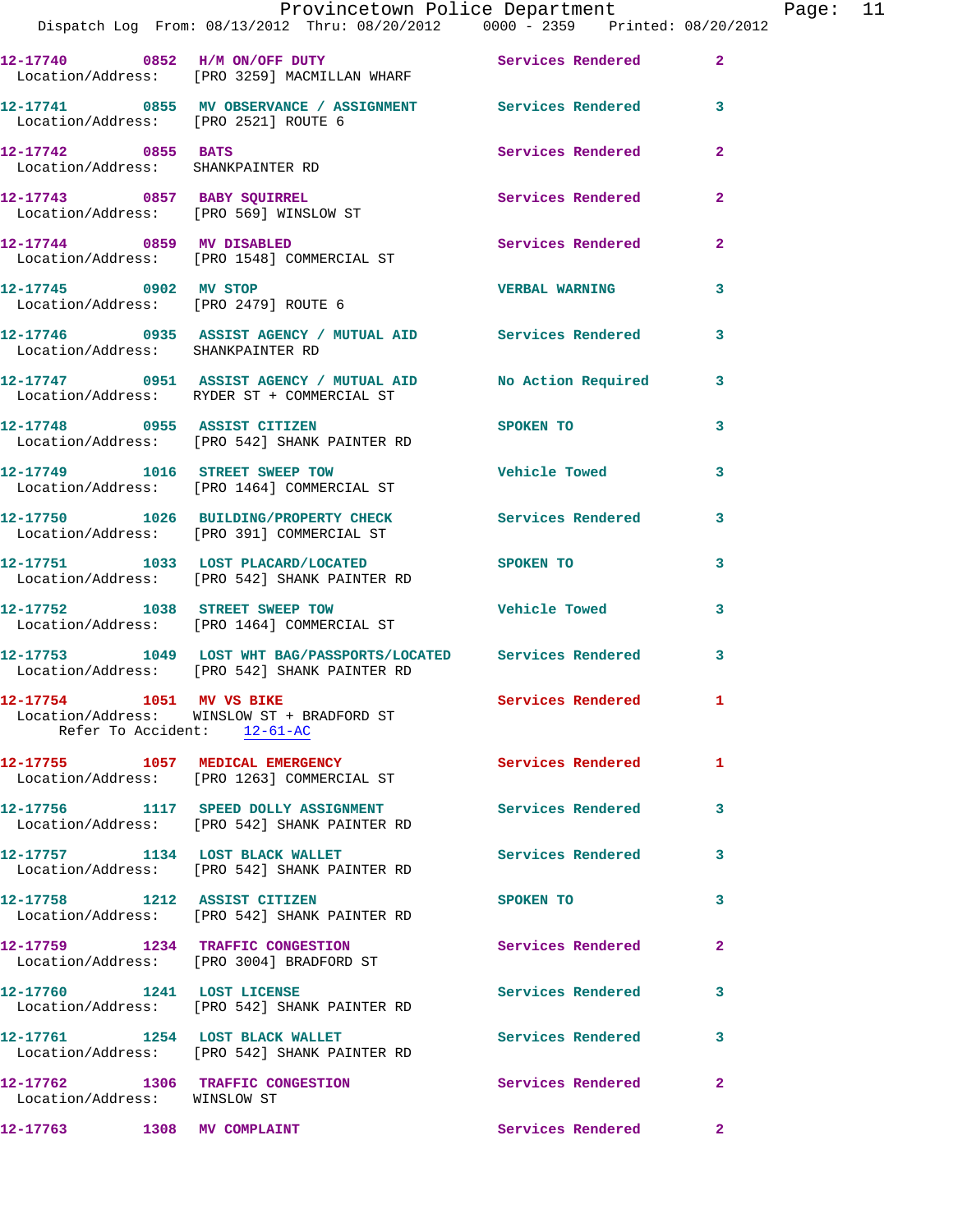|                                       |                                                                                                              | Provincetown Police Department<br>Dispatch Log From: 08/13/2012 Thru: 08/20/2012 0000 - 2359 Printed: 08/20/2012 | Page: 12 |
|---------------------------------------|--------------------------------------------------------------------------------------------------------------|------------------------------------------------------------------------------------------------------------------|----------|
|                                       | Location/Address: [PRO 729] BRADFORD ST                                                                      |                                                                                                                  |          |
|                                       | 12-17764 1313 PARK, WALK & TALK<br>Location/Address: [PRO 537] SHANK PAINTER RD                              | Services Rendered 2                                                                                              |          |
|                                       | 12-17765 1315 FOLLOW UP<br>Location/Address: [PRO 183] COMMERCIAL ST                                         | Services Rendered<br>$\overline{2}$                                                                              |          |
| Location/Address: COMMERCIAL ST       |                                                                                                              | 12-17766 1343 PARKING COMPLAINT / GENERAL GONE ON ARRIVAL 3                                                      |          |
|                                       | 12-17767 1356 ANIMAL CALL<br>Location/Address: [PRO 2923] GEORGES PATH                                       | Services Rendered 2                                                                                              |          |
|                                       | 12-17768 1418 ANIMAL CALL<br>Location/Address: [PRO 285] COMMERCIAL ST                                       | Services Rendered 2                                                                                              |          |
|                                       | Location/Address: [PRO 3317] CEMETERY RD                                                                     | 12-17769 1440 BUILDING/PROPERTY CHECK BLDG/PROP Checked/Secure 3                                                 |          |
|                                       | Location/Address: [PRO 3318] CEMETERY RD                                                                     | 12-17770 1440 BUILDING/PROPERTY CHECK BLDG/PROP Checked/Secure 3                                                 |          |
|                                       | 12-17934 1505 ASSIST CITIZEN<br>Location/Address: [PRO 3296] SHANK PAINTER RD                                | Services Rendered 3                                                                                              |          |
| Location/Address: ROUTE 6             |                                                                                                              | 12-17771 1516 MV OBSERVANCE / ASSIGNMENT Services Rendered 3                                                     | 1        |
| 12-17772 1535 MV STOP                 | Location/Address: [PRO 2479] ROUTE 6                                                                         | VERBAL WARNING 3                                                                                                 |          |
|                                       | 12-17775 1554 LOST CAMERA/FOUND<br>Location/Address: [PRO 3259] MACMILLAN WHARF                              | Services Rendered<br>3                                                                                           |          |
|                                       | 12-17773 1555 LOST/STOLEN WALLET<br>Location/Address: [PRO 542] SHANK PAINTER RD                             | Services Rendered 3                                                                                              |          |
|                                       | 12-17774 1558 MEDICAL EMERGENCY<br>Location/Address: [PRO 961] JOHNSON ST                                    | Transported to Hospital 1                                                                                        |          |
| 12-17776 1612 FOLLOW UP               | Location/Address: [PRO 542] SHANK PAINTER RD                                                                 | Services Rendered 2                                                                                              |          |
|                                       | 12-17777 1638 DR ORDERED TRANSPORT<br>Location/Address: [PRO 440] HARRY KEMP WAY                             | Transported to Hospital 1                                                                                        |          |
|                                       | 12-17778 1655 DR ORD TRANSPORT<br>Location/Address: [PRO 440] HARRY KEMP WAY                                 | Transported to Hospital 1                                                                                        |          |
|                                       | 12-17781 1718 MV COMPLAINT<br>Location/Address: [TRU 3195] ROUTE 6 ST                                        | Services Rendered 2                                                                                              |          |
| Location/Address: [PRO 512] PRINCE ST |                                                                                                              | 12-17780 1719 BUILDING/PROPERTY CHECK BLDG/PROP Checked/Secure 3                                                 |          |
| 12-17782 1807 MV STOP                 | Location/Address: [PRO 595] BRADFORD ST                                                                      | <b>VERBAL WARNING</b><br>$\mathbf{3}$                                                                            |          |
| 12-17783 1819 MV STOP                 | Location/Address: [PRO 539] SHANK PAINTER RD                                                                 | <b>VERBAL WARNING</b><br>3                                                                                       |          |
| 12-17784 1831 COMPLAINT               | Location/Address: [PRO 105] COMMERCIAL ST                                                                    | Peace Restored <b>Seaps</b><br>3                                                                                 |          |
| Location/Address: [PRO 564] BAYBERRY  |                                                                                                              | 12-17785 1919 BUILDING/PROPERTY CHECK BLDG/PROP Checked/Secure 3                                                 |          |
|                                       | 12-17786 1937 SUSPICIOUS ACTIVITY<br>Location/Address: [PRO 249] COMMERCIAL ST<br>Refer To Arrest: 12-259-AR | Arrest(s) Made<br>2                                                                                              |          |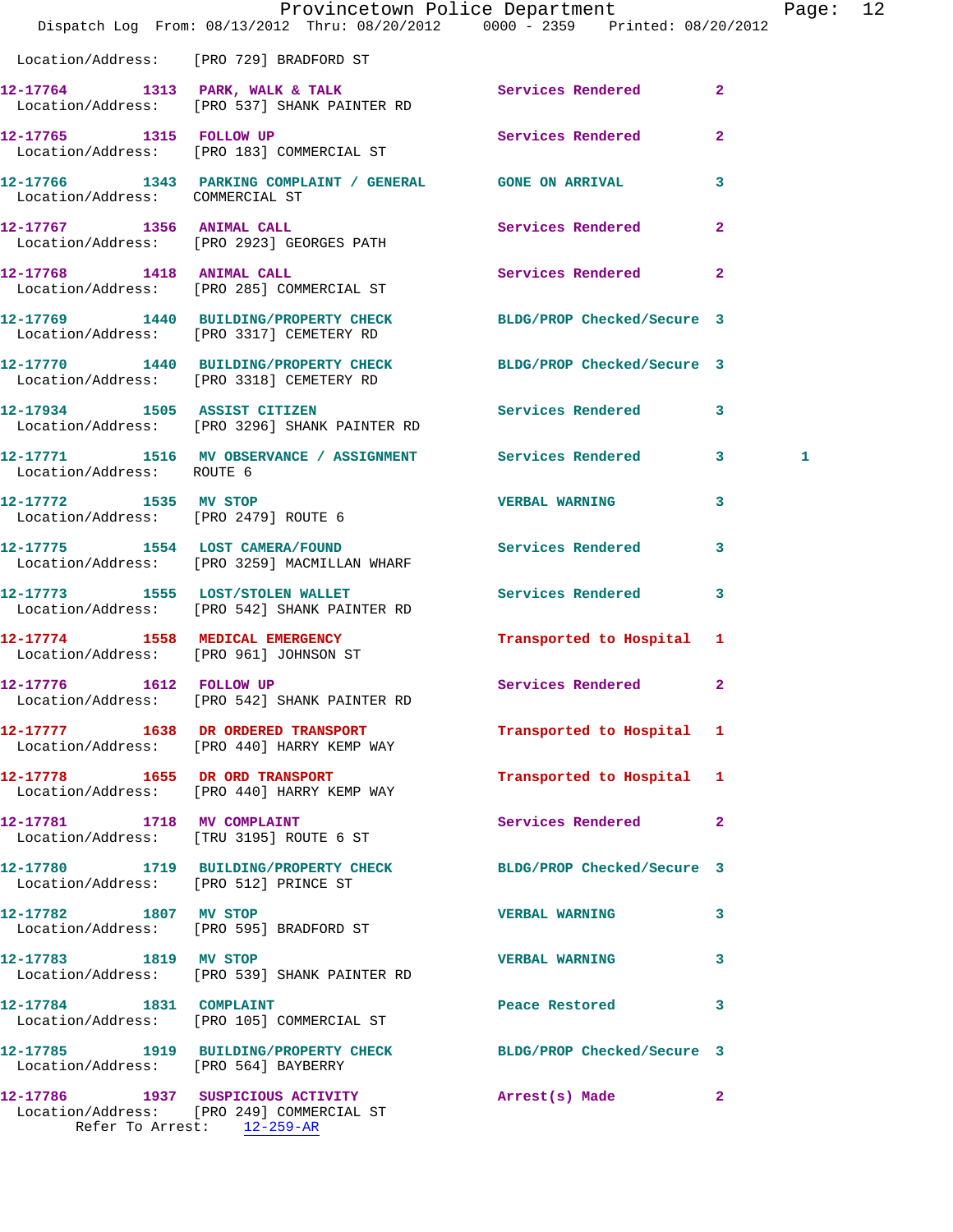|                                                             | 12-17787 2002 PARKING COMPLAINT / GENERAL Services Rendered 3<br>Location/Address: [PRO 2500] COMMERCIAL ST    |                            |                |    |
|-------------------------------------------------------------|----------------------------------------------------------------------------------------------------------------|----------------------------|----------------|----|
|                                                             | 12-17788 2014 BUILDING/PROPERTY CHECK BLDG/PROP Checked/Secure 3<br>Location/Address: [PRO 2500] COMMERCIAL ST |                            |                |    |
|                                                             | 12-17790 2015 SHOPLIFTING<br>Location/Address: [PRO 2616] COMMERCIAL ST                                        | Services Rendered 3        |                |    |
| 12-17789 2017 MV COMPLAINT<br>Location/Address: WINSTON AVE |                                                                                                                | Services Rendered          | $\overline{2}$ |    |
| Location/Address: COMMERCIAL ST                             | 12-17791 2022 FIRE, STRUCTURE                                                                                  | Services Rendered          | 1              |    |
|                                                             | 12-17792  2030  COMPLAINT - STREET PERFORMERS  Services Rendered<br>Location/Address:  COMMERCIAL ST           |                            | 3              |    |
|                                                             | 12-17793 2040 LOST MEDICAL FORMS<br>Location/Address: [PRO 542] SHANK PAINTER RD                               | Services Rendered          | 3              |    |
| Location/Address: COMMERCIAL ST                             | 12-17794 2115 COMPLAINT - STREET PERFORMERS Services Rendered                                                  |                            | 3              |    |
|                                                             | 12-17795 2149 COMPLAINT - STREET PERFORMERS Services Rendered<br>Location/Address: MASONIC PL + COMMERCIAL ST  |                            | 3              |    |
|                                                             | 12-17796 2150 COMPLAINT - STREET PERFORMERS Services Rendered<br>Location/Address: [PRO 185] COMMERCIAL ST     |                            | 3              |    |
|                                                             | $12-17797$ 2153 PARK, WALK & TALK<br>Location/Address: COMMERCIAL ST + RYDER ST                                | <b>Services Rendered</b>   | $\mathbf{2}$   |    |
| 12-17798 2203 MV STOP                                       | Location/Address: ROUTE 6 + SANDY HILL LN                                                                      | No Action Required 3       |                |    |
|                                                             | 12-17799 2224 MEDICAL EMERGENCY<br>Location/Address: [PRO 3650] BRADFORD ST                                    | PATIENT REFUSAL            | 1              |    |
|                                                             | 12-17800 2247 CROWDS/OVERCROWDING Services Rendered 2<br>Location/Address: [PRO 399] COMMERCIAL ST             |                            |                |    |
|                                                             | 12-17801 2321 SUSPICIOUS ACTIVITY<br>Location/Address: [PRO 94] BRADFORD ST                                    | Unfounded                  | $\mathbf{2}$   |    |
|                                                             | 12-17802 2322 FIRE, CO ALARM<br>Location/Address: [PRO 3671] COMMERCIAL ST                                     | False Alarm                | 1              |    |
| 12-17803 2343 DISTURBANCE                                   | Location/Address: [PRO 1650] BRADFORD ST EXT                                                                   | PATIENT REFUSAL            | 1              |    |
|                                                             | 12-17807 2343 BUILDING/PROPERTY CHECK<br>Location/Address: [PRO 530] SHANK PAINTER RD                          | BLDG/PROP Checked/Secure 3 |                |    |
| 12-17804 2354 COMPLAINT                                     | Location/Address: [PRO 484] MASONIC PL                                                                         | <b>GONE ON ARRIVAL</b>     | 3              |    |
| For Date: $08/16/2012$ - Thursday                           |                                                                                                                |                            |                |    |
| 12-17805 0001 THREATS                                       | Location/Address: [PRO 542] SHANK PAINTER RD                                                                   | SPOKEN TO                  | $\mathbf{2}$   |    |
|                                                             | 12-17808 0133 BUILDING/PROPERTY CHECK<br>Location/Address: [PRO 3259] MACMILLAN                                | Services Rendered          | 3              |    |
| 12-17809 0134 LOBBY TRAFFIC                                 |                                                                                                                | Services Rendered 2        |                | 71 |

**12-17810 0135 BUILDING/PROPERTY CHECK BLDG/PROP Checked/Secure 3** 

Location/Address: [PRO 542LO] SHANK PAINTER RD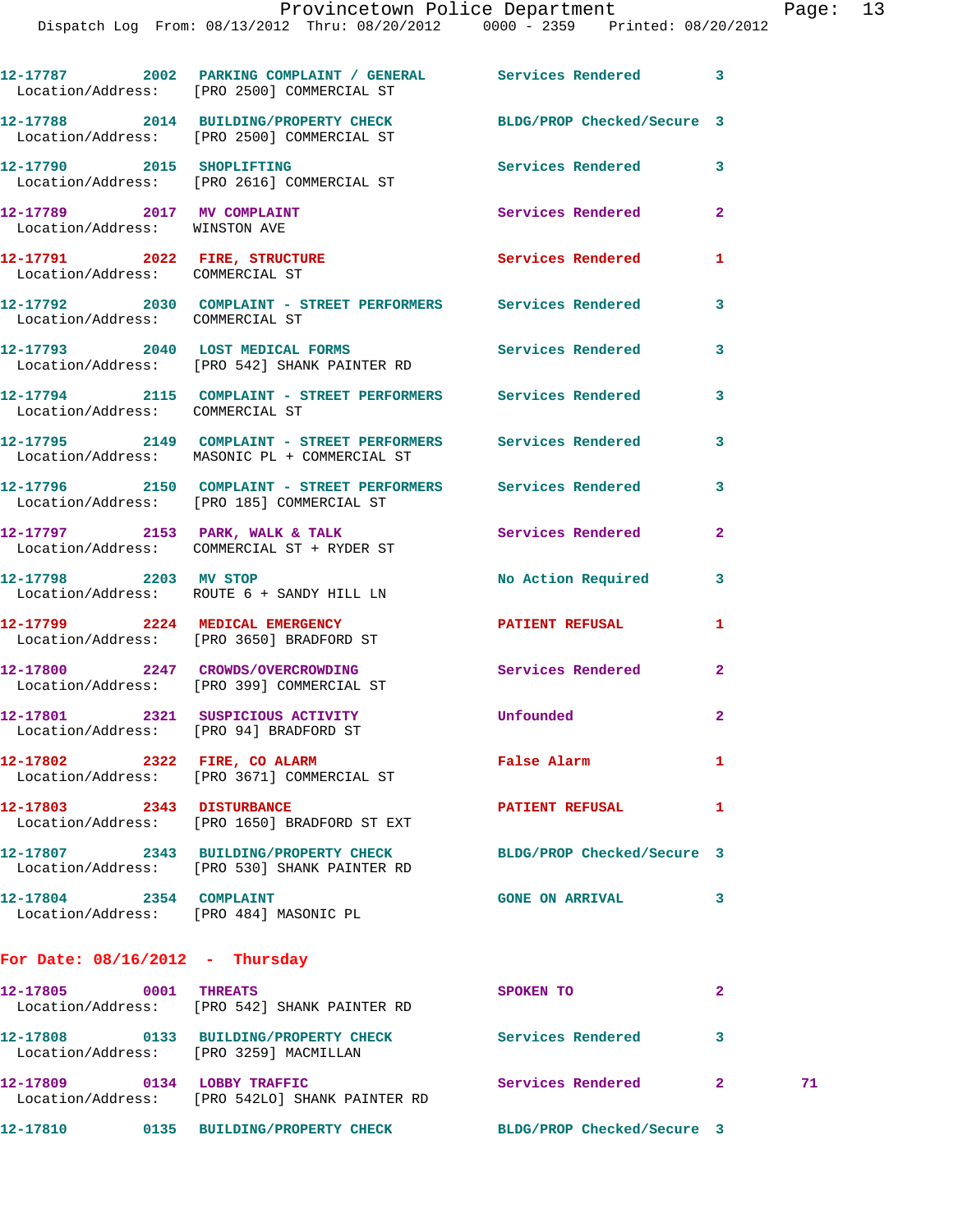|                                        | Dispatch Log From: 08/13/2012 Thru: 08/20/2012   0000 - 2359   Printed: 08/20/2012                                  | Provincetown Police Department                                                                                                                                                                                                 |              | Page: 14 |  |
|----------------------------------------|---------------------------------------------------------------------------------------------------------------------|--------------------------------------------------------------------------------------------------------------------------------------------------------------------------------------------------------------------------------|--------------|----------|--|
| Location/Address: [PRO 444] HIGH POLE  |                                                                                                                     |                                                                                                                                                                                                                                |              |          |  |
|                                        | 12-17811 0152 MEDICAL EMERGENCY<br>Location/Address: [PRO 2558] BRADFORD ST                                         | PATIENT REFUSAL 1                                                                                                                                                                                                              |              |          |  |
| Location/Address: [PRO 564] BAYBERRY   | 12-17812 0204 BUILDING/PROPERTY CHECK BLDG/PROP Checked/Secure 3                                                    |                                                                                                                                                                                                                                |              |          |  |
| 12-17813 0219 MV STOP                  | Location/Address: PEARL ST + BRADFORD ST                                                                            | VERBAL WARNING 3                                                                                                                                                                                                               |              |          |  |
| Location/Address: [PRO 16] BRADFORD ST | 12-17814 0225 BUILDING CHECK; ALL IN ORDER BLDG/PROP Checked/Secure 3                                               |                                                                                                                                                                                                                                |              |          |  |
|                                        | 12-17815 0226 BUILDING CHECK; ALL IN ORDER BLDG/PROP Checked/Secure 3<br>Location/Address: [PRO 516] RACE POINT RD  |                                                                                                                                                                                                                                |              |          |  |
|                                        | 12-17816 0232 BUILDING CHECK; ALL IN ORDER BLDG/PROP Checked/Secure 3<br>Location/Address: [PRO 440] HARRY KEMP WAY |                                                                                                                                                                                                                                |              |          |  |
| Location/Address: [PRO 569] WINSLOW ST | 12-17817 0233 BUILDING CHECK; ALL IN ORDER BLDG/PROP Checked/Secure 3                                               |                                                                                                                                                                                                                                |              |          |  |
|                                        | 12-17818 0242 BUILDING CHECK; ALL IN ORDER BLDG/PROP Checked/Secure 3<br>Location/Address: [PRO 488] MAYFLOWER AVE  |                                                                                                                                                                                                                                |              |          |  |
|                                        | 12-17819 0305 ASSIST CITIZEN<br>Location/Address: [PRO 442] HARRY KEMP WAY                                          | Services Rendered 3                                                                                                                                                                                                            |              |          |  |
|                                        | 12-17820 0315 BUILDING/PROPERTY CHECK<br>Location/Address: [PRO 3030] TIN PAN ALLEY RD                              | BLDG/PROP Checked/Secure 3                                                                                                                                                                                                     |              |          |  |
|                                        | 12-17821 0350 BUILDING/PROPERTY CHECK BLDG/PROP Checked/Secure 3<br>Location/Address: [PRO 545] SHANKPAINTER RD     |                                                                                                                                                                                                                                |              |          |  |
|                                        | 12-17822 0422 BUILDING/PROPERTY CHECK BLDG/PROP Checked/Secure 3<br>Location/Address: [PRO 1638] COMMERCIAL ST      |                                                                                                                                                                                                                                |              |          |  |
|                                        | 12-17823 0521 BUILDING/PROPERTY CHECK BLDG/PROP Checked/Secure 3<br>Location/Address: [PRO 2483] COMMERCIAL ST      |                                                                                                                                                                                                                                |              |          |  |
|                                        | 12-17824 0528 BUILDING/PROPERTY CHECK Services Rendered 3<br>Location/Address: [PRO 2898] JEROME SMITH RD           |                                                                                                                                                                                                                                |              |          |  |
|                                        | 12-17825 0545 COMPLAINT-LOST BAG<br>Location/Address: [PRO 2227] BRADFORD ST                                        | SPOKEN TO THE SPOKEN OF THE SPOKEN OF THE SPOKEN OF THE SPOKEN OF THE SPOKEN OF THE SPOKEN OF THE SPOKEN OF THE SPOKEN OF THE SPOKEN OF THE SPOKEN OF THE SPOKEN OF THE SPOKEN OF THE SPOKEN OF THE SPOKEN OF THE SPOKEN OF TH | 3            |          |  |
|                                        | 12-17826 0845 ASSIST CITIZEN<br>Location/Address: [PRO 175] COMMERCIAL ST                                           | <b>Services Rendered</b>                                                                                                                                                                                                       | 3            |          |  |
| 12-17827 0851 MV STOP                  | Location/Address: [PRO 2518] ROUTE 6                                                                                | <b>VERBAL WARNING</b>                                                                                                                                                                                                          | 3            |          |  |
|                                        | 12-17830 0901 HARBORMASTER ON/OFF DUTY Services Rendered<br>Location/Address: [PRO 2543] MACMILLAN WHARF            |                                                                                                                                                                                                                                | $\mathbf{2}$ |          |  |
|                                        | 12-17828 0902 MEDICAL EMERGENCY<br>Location/Address: CENTER ST + COMMERCIAL ST                                      | Services Rendered                                                                                                                                                                                                              | 1            |          |  |
| Location/Address: [PRO 3287] ROUTE 6   | 12-17829 0917 BUILDING/PROPERTY CHECK                                                                               | BLDG/PROP Checked/Secure 3                                                                                                                                                                                                     |              |          |  |
|                                        | 12-17831 0932 MEDICAL EMER/ASSIST ONLY Services Rendered<br>Location/Address: [PRO 395] COMMERCIAL ST               |                                                                                                                                                                                                                                | 1            |          |  |
|                                        | 12-17832 0950 STREET SWEEP TOW<br>Location/Address: [PRO 118] COMMERCIAL ST                                         | Services Rendered                                                                                                                                                                                                              | 3            |          |  |
| 12-17833 1007 ANIMAL CALL              |                                                                                                                     | Services Rendered                                                                                                                                                                                                              | $\mathbf{2}$ |          |  |

Location/Address: [PRO 1814] KIMBERLY LN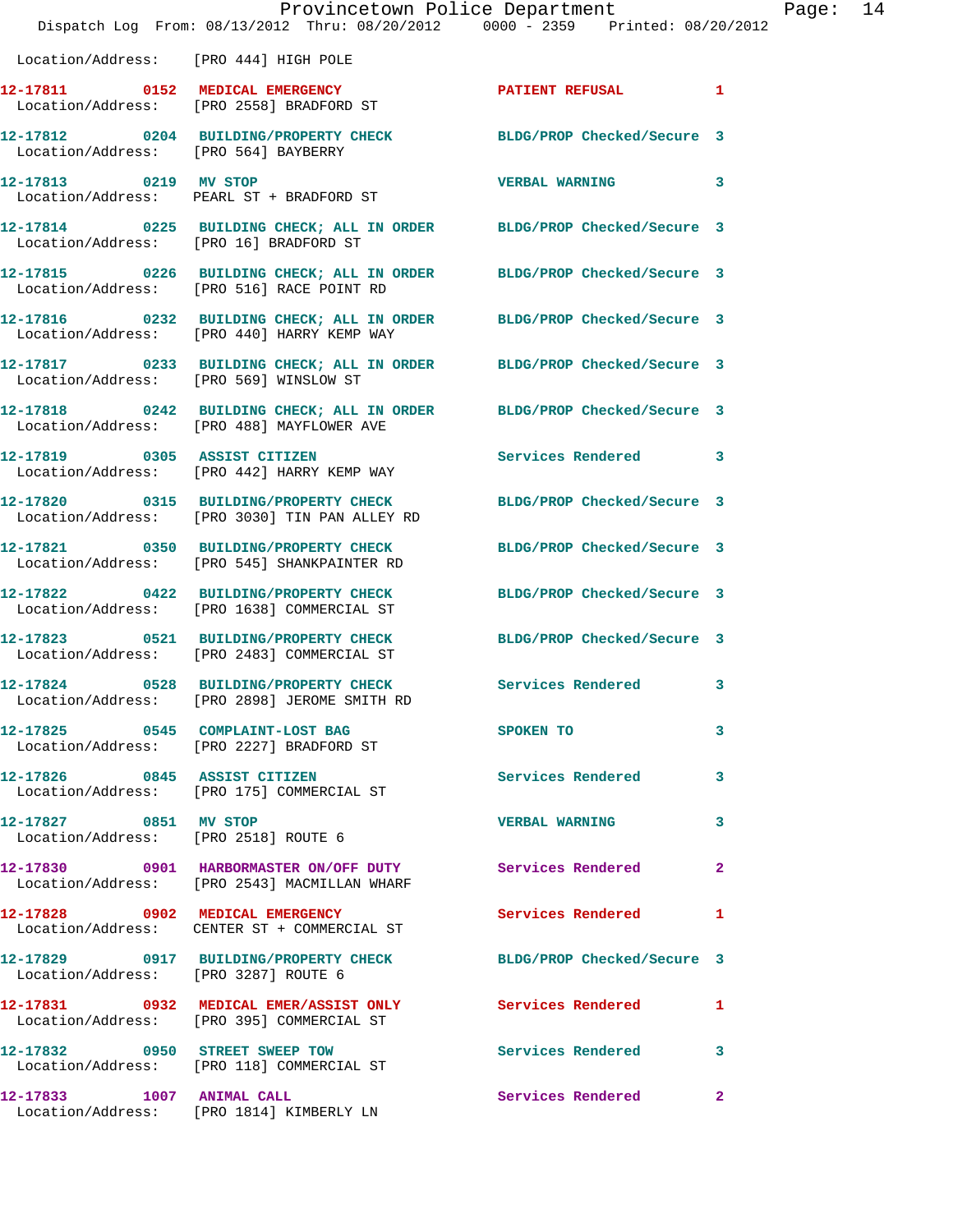|                                                      | Provincetown Police Department<br>Dispatch Log From: 08/13/2012 Thru: 08/20/2012 0000 - 2359 Printed: 08/20/2012 |                           |              | Page: 15 |  |
|------------------------------------------------------|------------------------------------------------------------------------------------------------------------------|---------------------------|--------------|----------|--|
|                                                      | 12-17834 1053 FOUND MA LICENSE No Action Required 3<br>Location/Address: [PRO 542] SHANK PAINTER RD              |                           |              |          |  |
|                                                      | 12-17835 1115 FOUND BLK CAMERA/CREDIT CARD No Action Required 3<br>Location/Address: [PRO 105] COMMERCIAL ST     |                           |              |          |  |
|                                                      | 12-17836 1127 LOST HANDICAP PLACARD Services Rendered 3<br>Location/Address: [PRO 175] COMMERCIAL ST             |                           |              |          |  |
|                                                      | 12-17837 1151 LARCENY / FORGERY / FRAUD<br>Location/Address: [PRO 2543] MACMILLAN WHARF                          | Investigated              | $\mathbf{2}$ |          |  |
|                                                      | 12-17838 1203 VANDALISM<br>Location/Address: [PRO 3443] COMMERCIAL ST                                            | Services Rendered 3       |              |          |  |
|                                                      | 12-17839 1208 MEDICAL EMERGENCY 1990 PATIENT REFUSAL<br>Location/Address: [PRO 2543] MACMILLAN WHARF             |                           | 1            |          |  |
|                                                      | 12-17840 1222 BY-LAW VIOLATION<br>Location/Address: [PRO 2784] SHANK PAINTER RD                                  | Investigated              | $\mathbf{2}$ |          |  |
|                                                      | 12-17841 1303 MV ACCIDENT/MINOR Services Rendered<br>Location/Address: RYDER ST + COMMERCIAL ST                  |                           | 1            |          |  |
|                                                      | 12-17842 1322 LOST TOILETRY BAG<br>Location/Address: [PRO 2667] CAPTAIN BERTIE RD                                | SPOKEN TO                 | 3            |          |  |
|                                                      | 12-17843 1341 MEDICAL EMERGENCY<br>Location/Address: [PRO 350] COMMERCIAL ST                                     | Transported to Hospital 1 |              |          |  |
|                                                      | 12-17844 1358 MEDICAL EMERGENCY PATIENT REFUSAL 1<br>Location/Address: [PRO 516] RACE POINT RD                   |                           |              |          |  |
|                                                      | 12-17845 1411 BY-LAW VIOLATION<br>Location/Address: [PRO 1716] WINSLOW ST                                        | Investigated              | $\mathbf{2}$ |          |  |
|                                                      | 12-17846 1421 MEDICAL EMERGENCY<br>Location/Address: [PRO 3430] COMMERCIAL ST                                    | Transported to Hospital 1 |              |          |  |
|                                                      | 12-17847 1435 ALARM - GENERAL<br>Location/Address: [PRO 2818] CONWELL ST                                         | False Alarm 1             |              |          |  |
| Location/Address: [PRO 606] CONWELL ST               | 12-17849 1441 PARKING COMPLAINT / GENERAL LICENSING VIOLATION 3                                                  |                           |              |          |  |
|                                                      | 12-17850 1445 TRAFFIC CONTROL<br>Location/Address: [PRO 2577] BRADFORD ST                                        | Unfounded                 | 3            |          |  |
| 12-17851 1501 PARADE                                 | Location/Address: [PRO 3430] COMMERCIAL ST                                                                       | Services Rendered         | $\mathbf{2}$ |          |  |
| 12-17852 1546 MV STOP<br>Location/Address: PRINCE ST |                                                                                                                  | <b>VERBAL WARNING</b>     | 3            |          |  |
|                                                      | 12-17853 1555 LOST BLACK BIKE BAG<br>Location/Address: [PRO 2977] COMMERCIAL ST                                  | <b>Services Rendered</b>  | 3            |          |  |
|                                                      | 12-17854 1600 MV COMPLAINT<br>Location/Address: [PRO 1892] SHANK PAINTER RD                                      | Services Rendered         | $\mathbf{2}$ |          |  |
|                                                      | 12-17855 1600 COMPLAINT/EMPLOYEE<br>Location/Address: [PRO 1997] COMMERCIAL ST                                   | Services Rendered         | 3            |          |  |
| 12-17858 1607 HAZARDS                                | Location/Address: HOWLAND ST + COMMERCIAL ST                                                                     | Services Rendered         | $\mathbf{2}$ |          |  |
| 12-17860 1610 ALARM - GENERAL                        | Location/Address: [PRO 3619] COMMERCIAL ST                                                                       | Services Rendered         | $\mathbf{1}$ |          |  |
|                                                      | 12-17856 1615 ANIMAL CALL<br>Location/Address: [PRO 3737] BRADFORD ST                                            | Services Rendered         | $\mathbf{2}$ |          |  |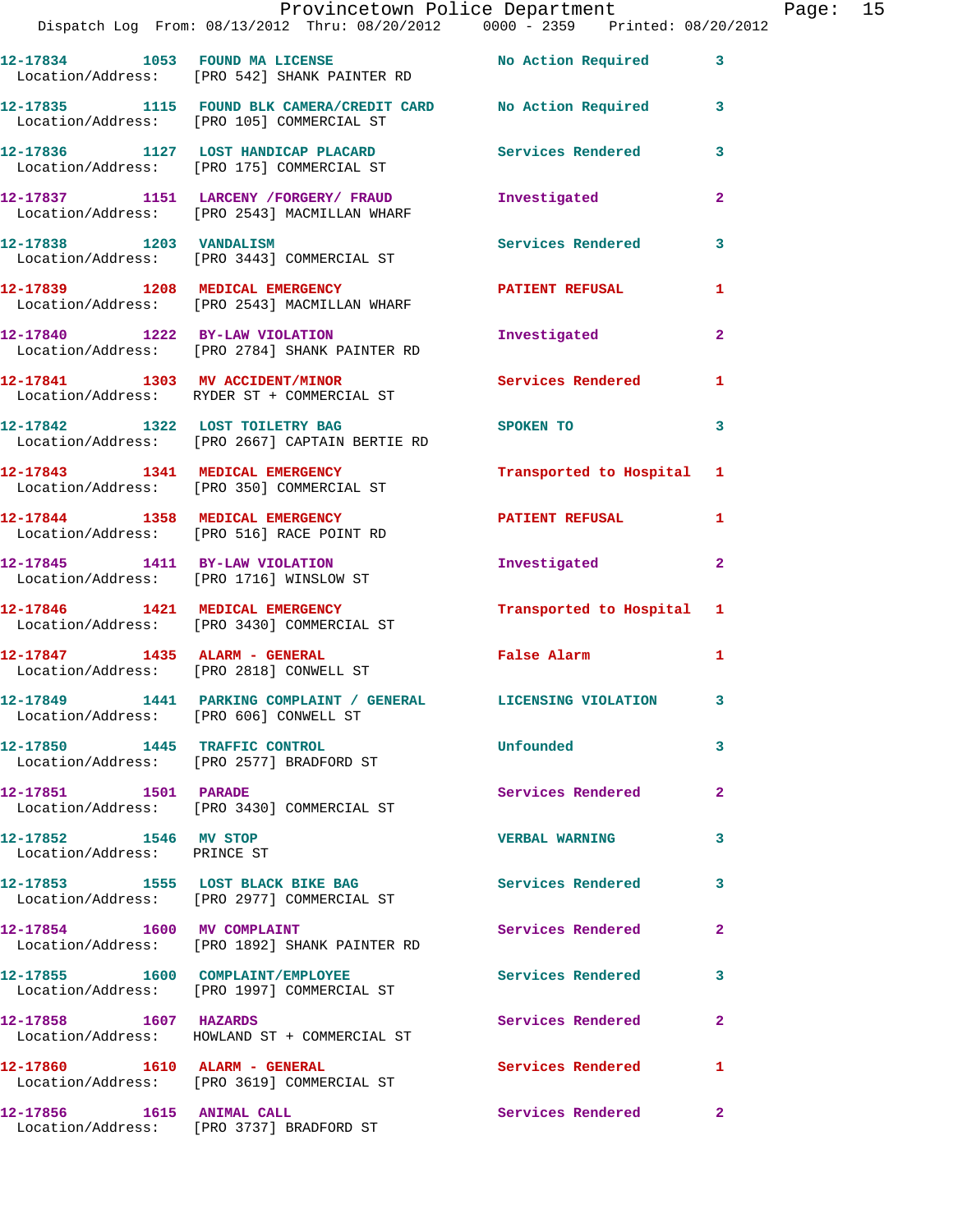Dispatch Log From: 08/13/2012 Thru: 08/20/2012 0000 - 2359 Printed: 08/20/2012

|                                                                          | 12-17857 1617 MEDICAL EMERGENCY<br>Location/Address: [PRO 2539] RYDER ST                              | Transported to Hospital 1 |                |
|--------------------------------------------------------------------------|-------------------------------------------------------------------------------------------------------|---------------------------|----------------|
|                                                                          | 12-17859 1623 MEDICAL EMERGENCY<br>Location/Address: MONTELLO ST + COMMERCIAL ST                      | Transported to Hospital 1 |                |
|                                                                          | 12-17861 1658 MV ACCIDENT<br>Location/Address: [PRO 285] COMMERCIAL ST                                | <b>Services Rendered</b>  | 1              |
|                                                                          | 12-17862 1722 LARCENY / FORGERY / FRAUD<br>Location/Address: [PRO 2418] JOHNSON ST                    | Services Rendered         | $\mathbf{2}$   |
| Refer To Arrest: 12-261-AR                                               | 12-17863 1733 DISTURBANCE/ARREST<br>Location/Address: [PRO 526] RYDER ST EXT                          | <b>Services Rendered</b>  | $\mathbf{1}$   |
|                                                                          | 12-17865 1800 LARCENY /FORGERY/ FRAUD<br>Location/Address: [PRO 155] COMMERCIAL ST                    | Services Rendered         | $\overline{2}$ |
| 12-17866 1809 ASSAULT                                                    | Location/Address: [PRO 542] SHANK PAINTER RD                                                          | Services Rendered         | 1.             |
| 12-17871 1846 MV COMPLAINT                                               | Location/Address: [PRO 542] SHANK PAINTER RD                                                          | No Action Required        | $\mathbf{2}$   |
| Location/Address: [PRO 569] WINSLOW ST                                   | 12-17870 1848 DOMESTIC DISTURBANCE/ASSAULT Could Not Locate                                           |                           | 1.             |
|                                                                          | 12-17872 1852 FOUND AT&T PHONE/RETURNED Services Rendered<br>Location: [PRO 3431] LOPES SQUARE        |                           | 3              |
| 12-17874 1857 THREATS<br>Location/Address: SHANKPAINTER RD               |                                                                                                       | SPOKEN TO                 | $\overline{2}$ |
|                                                                          | 12-17875 1924 SUSPICIOUS ACTIVITY<br>Location/Address: [PRO 2558] BRADFORD ST                         | <b>Services Rendered</b>  | $\mathbf{2}$   |
| 12-17876 1939 LOST BLACK/RED BAG<br>Location/Address: [PRO 453] KILEY CT |                                                                                                       | <b>Services Rendered</b>  | $\mathbf{3}$   |
| 12-17877 1945 GENERAL INFO                                               |                                                                                                       | No Action Required        | $\mathbf{3}$   |
| Location/Address: BROWNE ST                                              | 12-17878 1947 PARKING COMPLAINT / GENERAL No Action Required 3                                        |                           |                |
| Location/Address: COMMERCIAL ST                                          | 12-17881 2039 COMPLAINT - STREET PERFORMERS Services Rendered                                         |                           | $\mathbf{3}$   |
|                                                                          | 12-17884 2042 PARKING COMPLAINT / GENERAL Services Rendered<br>Location/Address: [PRO 606] CONWELL ST |                           | $\mathbf{3}$   |
|                                                                          | 12-17882 2050 MEDICAL EMERGENCY<br>Location/Address: [PRO 542] SHANK PAINTER RD                       | Services Rendered         | 1              |
|                                                                          | 12-17883 2052 MEDICAL EMERGENCY<br>Location/Address: [PRO 542] SHANK PAINTER RD                       | <b>PATIENT REFUSAL</b>    | $\mathbf{1}$   |
|                                                                          | 12-17885 2101 FOUND MC AND \$43.00<br>Location/Address: [PRO 542] SHANK PAINTER RD                    | <b>Services Rendered</b>  | $\mathbf{3}$   |
|                                                                          | 12-17887 2205 MEDICAL EMERGENCY<br>Location/Address: [PRO 542] SHANK PAINTER RD                       | PATIENT REFUSAL           | 1              |
| 12-17888 2214 MV DISABLED                                                | Location/Address: [PRO 526] RYDER ST EXT                                                              | Services Rendered         | $\mathbf{2}$   |
|                                                                          | 12-17889 2224 SUSPICIOUS ACTIVITY<br>Location/Address: BRADFORD ST + WINTHROP ST                      | <b>Services Rendered</b>  | $\mathbf{2}$   |
|                                                                          | 12-17892 2224 ORANGE/PINK PURSE                                                                       | No Action Required        | 3              |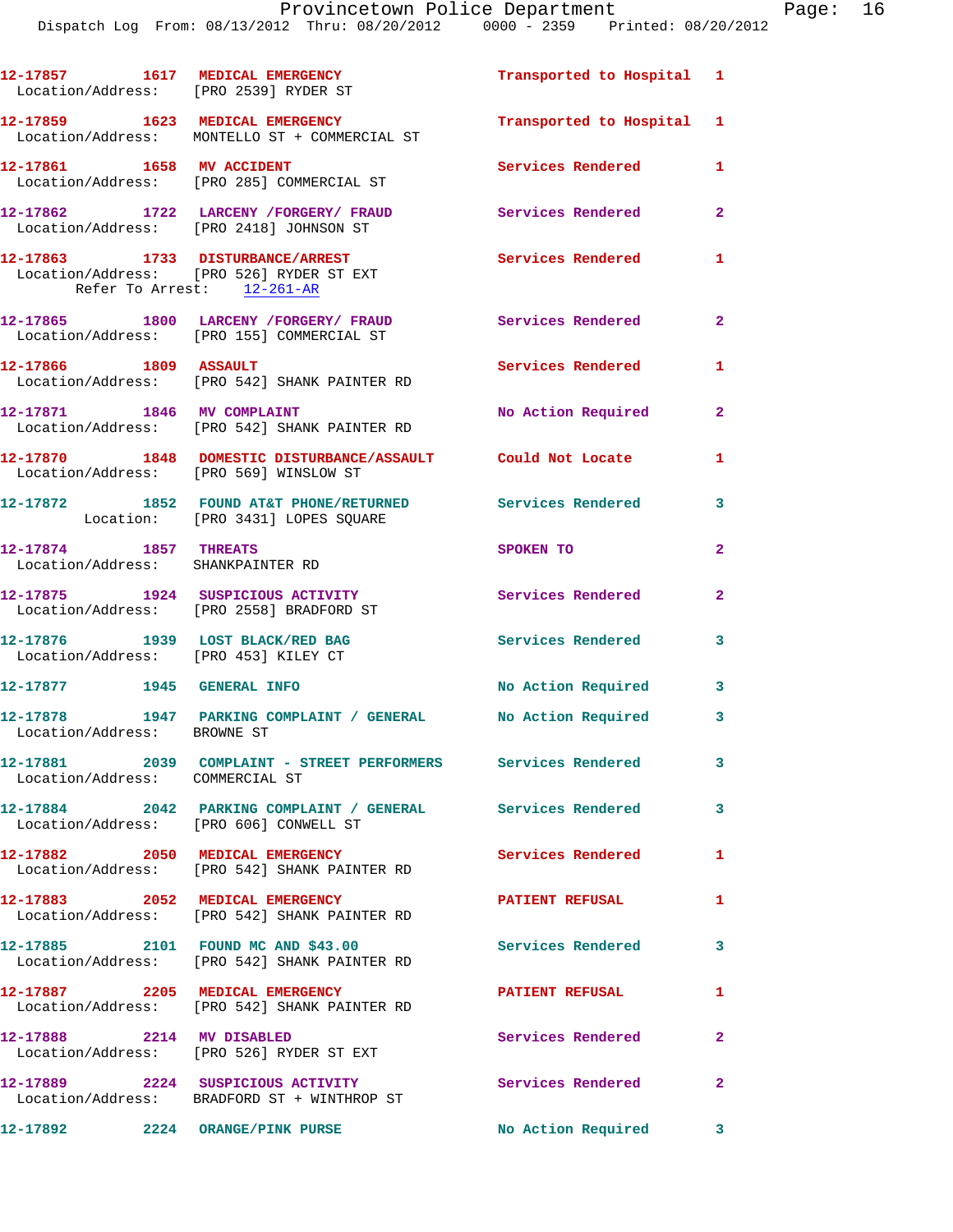|                                 | Provincetown Police Department<br>Dispatch Log From: 08/13/2012 Thru: 08/20/2012 0000 - 2359 Printed: 08/20/2012 |                           |                | Page |
|---------------------------------|------------------------------------------------------------------------------------------------------------------|---------------------------|----------------|------|
|                                 |                                                                                                                  |                           |                |      |
|                                 | Location/Address: [PRO 542] SHANK PAINTER RD                                                                     |                           |                |      |
| 12-17893 2231 MV STOP           | Location/Address: [PRO 25] BRADFORD ST                                                                           | <b>VERBAL WARNING</b>     | $\mathbf{3}$   |      |
|                                 | 12-17891 2242 MEDICAL EMERGENCY PATIENT REFUSAL<br>Location/Address: [PRO 542] SHANK PAINTER RD                  |                           | 1              |      |
|                                 | 12-17894 2311 BUILDING/PROPERTY CHECK BLDG/PROP Checked/Secure 3<br>Location/Address: [PRO 519] RACE POINT RD    |                           |                |      |
|                                 | 12-17895 2313 DISORDERLY<br>Location/Address: [PRO 382] COMMERCIAL ST<br>Refer To $P/C$ : 12-267-AR              | Arrest(s) Made            | $\overline{a}$ |      |
|                                 | 12-17896 2320 MV STOP<br>Location/Address: SHANKPAINTER RD + COURT ST                                            | <b>VERBAL WARNING</b>     | 3              |      |
| Refer To Arrest: 12-268-AR      | 12-17897 2327 DISTURBANCE<br>Location/Address: [PRO 2283] COMMERCIAL ST                                          | Arrest(s) Made            | 1              |      |
|                                 | 12-17898 2329 DISORDERLY<br>Location/Address: [PRO 105] COMMERCIAL ST                                            | Could Not Locate          | $\overline{2}$ |      |
|                                 | 12-17899 2333 MEDICAL EMERGENCY Services Rendered 1<br>Location/Address: [PRO 3671] COMMERCIAL ST                |                           |                |      |
| For Date: $08/17/2012$ - Friday |                                                                                                                  |                           |                |      |
| 12-17900 0050 DISTURBANCE       | Location/Address: [PRO 2542] COMMERCIAL ST                                                                       | Services Rendered 1       |                |      |
|                                 | 12-17901 0054 MEDICAL EMERGENCY Transported to Hospital 1<br>Location/Address: [PRO 542] SHANK PAINTER RD        |                           |                |      |
|                                 | 12-17903 0121 CROWDS/OVERCROWDING Services Rendered<br>Location/Address: [PRO 3268] GOSNOLD ST + COMMERCIAL ST   |                           | $\mathbf{2}$   |      |
|                                 | Location/Address: [PRO 3015] BRADFORD ST VERBAL WARNING                                                          |                           | 3              |      |
|                                 | 12-17905 0147 BUILDING/PROPERTY CHECK BLDG/PROP Checked/Secure 3<br>Location/Address: [PRO 1646] WINSLOW ST      |                           |                |      |
|                                 | 12-17906 0147 BUILDING/PROPERTY CHECK BLDG/PROP Checked/Secure 3<br>Location/Address: [PRO 526] RYDER ST EXT     |                           |                |      |
| 12-17907 0154 MV STOP           | Location/Address: PEARL ST + BRADFORD ST                                                                         | <b>VERBAL WARNING</b>     | 3              |      |
|                                 | 12-17908 0156 LOBBY TRAFFIC<br>Location/Address: [PRO 542] SHANK PAINTER RD                                      | Services Rendered         | $\mathbf{2}$   | 29   |
|                                 | 12-17910 0204 MEDICAL EMERGENCY<br>Location/Address: [PRO 542] SHANK PAINTER RD                                  | Transported to Hospital 1 |                |      |
| 12-17911 0221 GENERAL INFO      |                                                                                                                  | No Action Required        | 3              |      |
|                                 | 12-17912 0235 SPEED DOLLY ASSIGNMENT<br>Location/Address: [PRO 542] SHANK PAINTER RD                             | No Action Required        | 3              |      |
|                                 | 12-17913 0454 BUILDING/PROPERTY CHECK BLDG/PROP Checked/Secure 3<br>Location/Address: [PRO 3296] SHANKPAINTER RD |                           |                |      |
|                                 | 12-17914 0459 BUILDING/PROPERTY CHECK BLDG/PROP Checked/Secure 3<br>Location/Address: [PRO 1778] SHANKPAINTER RD |                           |                |      |
|                                 | 12-17915 0512 BUILDING/PROPERTY CHECK BLDG/PROP Checked/Secure 3<br>Location/Address: [PRO 3259] MACMILLAN WHARF |                           |                |      |

age: 17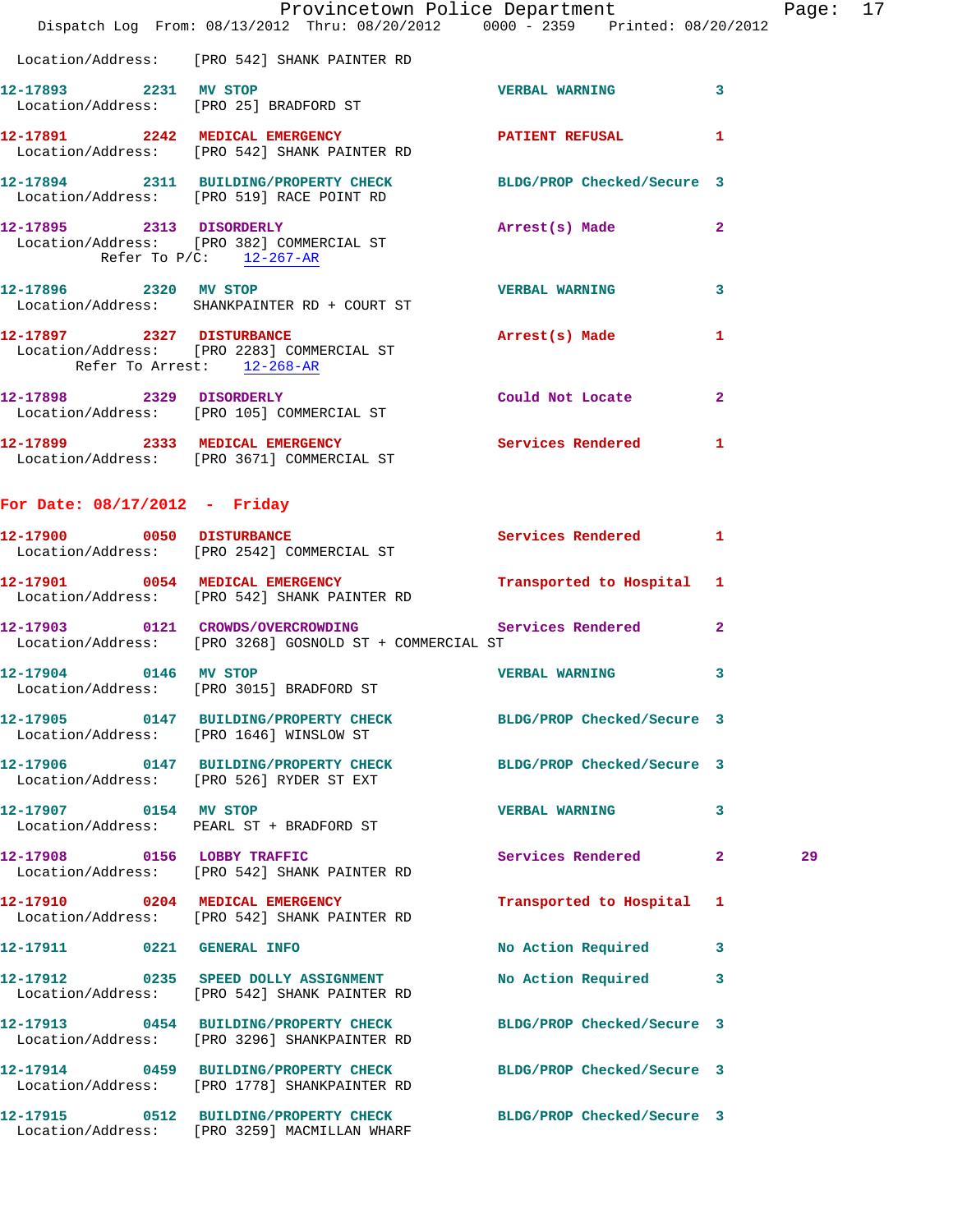| Location/Address: [PRO 58] BRADFORD ST                            | 12-17916 0540 MV OBSERVANCE / ASSIGNMENT Services Rendered 3                          |                            |                |
|-------------------------------------------------------------------|---------------------------------------------------------------------------------------|----------------------------|----------------|
| 12-17917 0639 AIRCRAFT                                            | Location/Address: [PRO 516] RACE POINT RD                                             | Services Rendered          | $\overline{2}$ |
| 12-17919 0702 LOST DOG<br>Location/Address: WILLOW DR             |                                                                                       | Services Rendered          | $\mathbf{2}$   |
|                                                                   | 12-17920 0714 FOUND RED/WHITE WALLET<br>Location/Address: [PRO 542] SHANK PAINTER RD  | No Action Required         | 3              |
| 12-17921 0729 LOST WALLET                                         | Location/Address: [PRO 542] SHANK PAINTER RD                                          | No Action Required 3       |                |
|                                                                   | 12-17922 0744 FOUND SEAMENS BANK CARD<br>Location/Address: [PRO 542] SHANK PAINTER RD | No Action Required 3       |                |
| Location/Address: [PRO 3287] ROUTE 6                              | 12-17923 0746 BUILDING/PROPERTY CHECK                                                 | BLDG/PROP Checked/Secure 3 |                |
|                                                                   | 12-17924 0752 BUILDING/PROPERTY CHECK<br>Location/Address: [PRO 2206] COMMERCIAL ST   | BLDG/PROP Checked/Secure 3 |                |
|                                                                   | 12-17926 0830 BUILDING/PROPERTY CHECK<br>Location/Address: [PRO 3318] CEMETERY RD     | BLDG/PROP Checked/Secure 3 |                |
|                                                                   | 12-17927 0831 BUILDING/PROPERTY CHECK<br>Location/Address: [PRO 3317] CEMETERY RD     | BLDG/PROP Checked/Secure 3 |                |
|                                                                   | $12-17928$ 0832 PARK, WALK & TALK<br>Location/Address: [PRO 606] CONWELL ST           | Services Rendered          | $\overline{2}$ |
| Location/Address: [PRO 2513] ROUTE 6                              | 12-17929 0843 MV OBSERVANCE / ASSIGNMENT Services Rendered                            |                            | $\mathbf{3}$   |
| 12-17930 0849 MV COMPLAINT<br>Location/Address: JEROME SMITH RD   |                                                                                       | Services Rendered          | $\mathbf{2}$   |
|                                                                   | 12-17931 0852 FLIGHT COVERAGE<br>Location/Address: [PRO 516] RACE POINT RD            | Services Rendered          | $\mathbf{2}$   |
|                                                                   | 12-17932 0858 H/M ON/OFF DUTY<br>Location/Address: [PRO 2543] MACMILLAN WHARF         | No Action Required 2       |                |
|                                                                   | 12-17933 0920 A599 OUT/IN SERVICE<br>Location/Address: [PRO 1892] SHANK PAINTER RD    | Services Rendered          | $\mathbf{1}$   |
|                                                                   | 12-17935 0959 B & E<br>Location/Address: [PRO 3418] COMMERCIAL ST                     | Investigated               | $\mathbf{2}$   |
|                                                                   | 12-17936 1015 LOST/FOUND PROPERTY<br>Location: [PRO 3431] LOPES SQUARE                | Services Rendered          | 3              |
| 12-17937 1030 DISTURBANCE                                         | Location/Address: [PRO 242] COMMERCIAL ST                                             | SPOKEN TO                  | $\mathbf{1}$   |
|                                                                   | 12-17938 1121 MEDICAL EMERGENCY<br>Location/Address: [PRO 1120] THISTLEMORE RD        | Transported to Hospital 1  |                |
| 12-17939 1126 ALARM - FIRE<br>Location/Address: COMMERCIAL ST     |                                                                                       | Extinguished               | 1              |
| 12-17940 1133 COMPLAINT<br>Location/Address: [PRO 1086] PRINCE ST |                                                                                       | SPOKEN TO                  | 3              |
|                                                                   | 12-17941 1149 911 GENERAL<br>Location/Address: [PRO 515] RACE POINT RD                | SPOKEN TO                  | 1              |
| 12-17946 1255 GENERAL INFO                                        |                                                                                       | No Action Required 3       |                |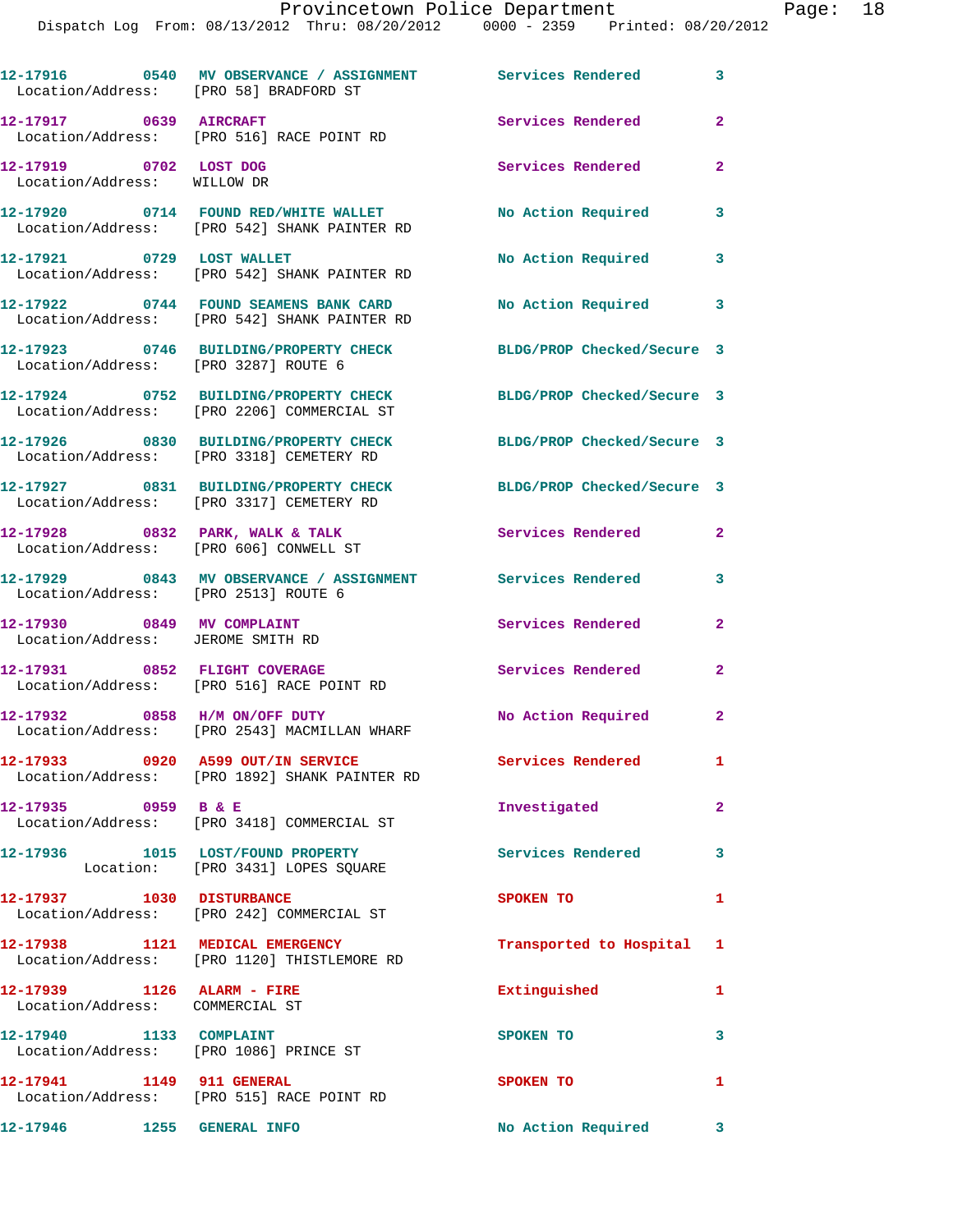|                                                          | DISPACCH DOG FIOM. 00/IS/ZUIZ IHIN. 00/ZU/ZUIZ                                                                                       | $0000 - 2335$ Princed, $00/20/$ |                |
|----------------------------------------------------------|--------------------------------------------------------------------------------------------------------------------------------------|---------------------------------|----------------|
| 12-17942 1257 BAT<br>Location/Address: [PRO 521] ROUTE 6 |                                                                                                                                      | Services Rendered               | $\mathbf{2}$   |
|                                                          | 12-17944 1302 CROWDS/OVERCROWDING<br>Location/Address: [PRO 3094] COMMERCIAL ST                                                      | Services Rendered               | $\overline{2}$ |
|                                                          | 12-17945 1311 DOVE STUCK IN HOUSE<br>Location/Address: [PRO 3348] WEST VINE ST                                                       | Services Rendered               | $\overline{2}$ |
|                                                          | 12-17948 1325 BIKE SAFETY CHECKPOINT<br>Location/Address: RYDER ST + COMMERCIAL ST                                                   | <b>Services Rendered</b>        | $\mathbf{2}$   |
|                                                          | 12-17949 1401 ASSIST CITIZEN<br>Location/Address: [PRO 1997] COMMERCIAL ST                                                           | SPOKEN TO                       | 3              |
|                                                          | 12-17950 1445 MEDICAL EMERGENCY<br>Location/Address: [PRO 988] MECHANIC ST                                                           | Transported to Hospital 1       |                |
| Location/Address: [PRO 878] CONANT ST                    | 12-17951 1456 PARKING COMPLAINT / GENERAL Services Rendered                                                                          |                                 | 3              |
|                                                          | 12-17952 1518 ASSIST AGENCY / MUTUAL AID Services Rendered<br>Location/Address: [PRO 515] RACE POINT RD                              |                                 | 3              |
|                                                          | 12-17953 1532 PARK, WALK & TALK<br>Location/Address: [PRO 106] COMMERCIAL ST                                                         | Services Rendered 2             |                |
|                                                          | 12-17954 1541 BUILDING/PROPERTY CHECK BLDG/PROP Checked/Secure 3<br>Location/Address: [PRO 2898] JEROME SMITH RD                     |                                 |                |
| 12-17955 1547 MV DISABLED<br>Location/Address: ROUTE 6   |                                                                                                                                      | Services Rendered 2             |                |
|                                                          | 12-17956 1606 PARKING COMPLAINT / GENERAL Citation/Warning Issued 3<br>Location/Address: [PRO 2549] WEST VINE ST                     |                                 |                |
|                                                          | 12-17957 1616 PARKING COMPLAINT / GENERAL Citation/Warning Issued 3<br>Location/Address: [PRO 1258] COMMERCIAL ST                    |                                 |                |
|                                                          | 12-17958 1617 BUILDING/PROPERTY CHECK<br>Location/Address: [PRO 526] RYDER ST EXT                                                    | BLDG/PROP Checked/Secure 3      |                |
| Location/Address: [PRO 571] ALDEN ST                     | 12-17959 1638 BUILDING/PROPERTY CHECK BLDG/PROP Checked/Secure 3                                                                     |                                 |                |
|                                                          | 12-17960 1642 PARK, WALK & TALK<br>Location/Address: [PRO 2543] MACMILLAN WHARF                                                      | Services Rendered               | $\mathbf{2}$   |
|                                                          | 12-17961 1650 BIKE GENERAL/SAFETY<br>Location/Address: RYDER ST + BRADFORD ST                                                        | Services Rendered               | $\mathbf{2}$   |
| 12-17962 1707 INJURED SEAGULL                            | Location/Address: STANDISH AVE + COMMERCIAL ST                                                                                       | Services Rendered               | $\overline{2}$ |
| 12-17963 1710 FOUND DOG                                  | Location/Address: [PRO 597] COMMERCIAL ST                                                                                            | No Action Required              | 2              |
|                                                          | 12-17964 1722 COMPLAINT/GAS SIPHONED<br>Location/Address: [PRO 106] COMMERCIAL ST                                                    | Services Rendered               | 3              |
|                                                          | 12-17965         1827   PARKING COMPLAINT / GENERAL              Services Rendered<br>Location/Address:     [PRO 1263] COMMERCIAL ST |                                 | 3              |
| 12-17966 1830 SHOPLIFTING                                | Location/Address: [PRO 3296] SHANK PAINTER RD                                                                                        | Services Rendered               | 3              |
|                                                          | 12-17967 1920 DR ORDERED TRANSPORT<br>Location/Address: [PRO 440] HARRY KEMP WAY                                                     | Transported to Hospital 1       |                |
| 12-17968 1930 FOUND WALLET                               |                                                                                                                                      | Services Rendered 3             |                |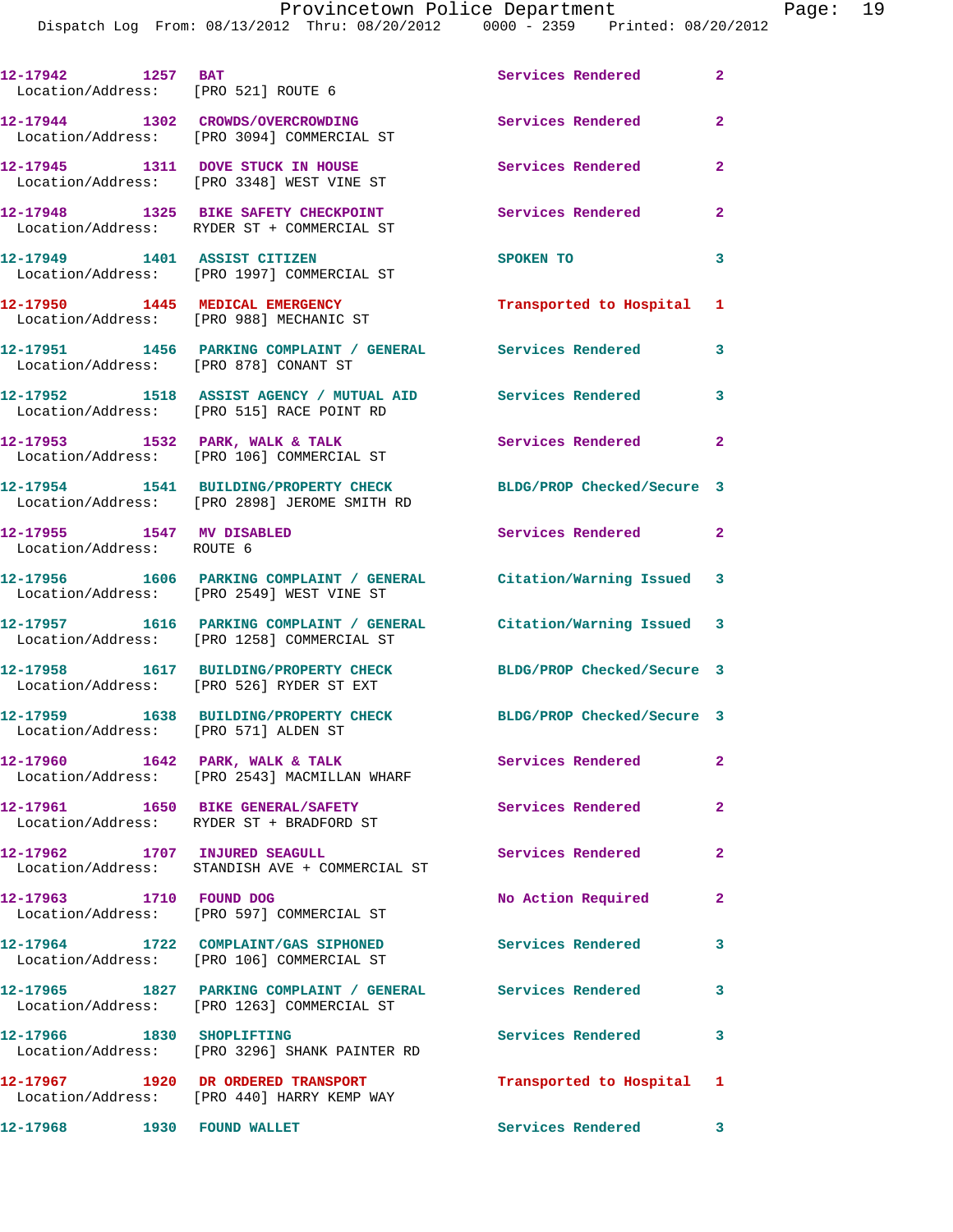|                           | Provincetown Police Department The Mage: 20<br>Dispatch Log From: 08/13/2012 Thru: 08/20/2012 0000 - 2359 Printed: 08/20/2012 |                       |              |  |
|---------------------------|-------------------------------------------------------------------------------------------------------------------------------|-----------------------|--------------|--|
|                           | Location/Address: [PRO 3121] COMMERCIAL ST                                                                                    |                       |              |  |
|                           | 12-17969 1936 MEDICAL EMERGENCY NEWSPATIENT REFUSAL<br>Location/Address: [PRO 542] SHANK PAINTER RD                           |                       | $\mathbf{1}$ |  |
|                           | 12-17970 1938 DISTURBANCE<br>Location/Address: [PRO 3432] COMMERCIAL ST                                                       | Services Rendered 1   |              |  |
|                           | 12-17971 1942 MV STOP<br>Location/Address: GOSNOLD ST + COMMERCIAL ST                                                         | <b>VERBAL WARNING</b> | 3            |  |
|                           | 12-17972 1958 PARKING COMPLAINT / GENERAL Citation/Warning Issued 3<br>Location/Address: [PRO 2512] JEROME SMITH RD           |                       |              |  |
|                           | 12-17973 2000 MV STOP<br>Location/Address: COMMERCIAL ST + RYDER ST                                                           | <b>VERBAL WARNING</b> | 3            |  |
| 12-17974 2004 MV STOP     | Location: [PRO 3431] LOPES SQUARE                                                                                             | <b>VERBAL WARNING</b> | 3            |  |
|                           | 12-17975 2009 BUILDING/PROPERTY CHECK BLDG/PROP Checked/Secure 3<br>Location/Address: [PRO 175] COMMERCIAL ST                 |                       |              |  |
|                           | 12-17976 2014 COMPLAINT - STREET PERFORMERS VERBAL WARNING<br>Location/Address: [PRO 285] COMMERCIAL ST                       |                       | 3            |  |
|                           | 12-17978 2022 BUILDING/PROPERTY CHECK BLDG/PROP Checked/Secure 3<br>Location/Address: [PRO 182] COMMERCIAL ST                 |                       |              |  |
|                           | 12-17979 2025 BUILDING/PROPERTY CHECK BLDG/PROP Checked/Secure 3<br>Location/Address: [PRO 1989] COMMERCIAL ST                |                       |              |  |
|                           | 12-17980 2036 MV STOP<br>Location: [PRO 3431] LOPES SQUARE                                                                    | VERBAL WARNING 3      |              |  |
|                           | 12-17985 2040 ANNOYING PHONE CALLS Services Rendered<br>Location/Address: [PRO 573] WINSLOW ST                                |                       | 3            |  |
| 12-17981 2047 MV STOP     | Location/Address: [PRO 3456] RYDER ST EXT                                                                                     | <b>VERBAL WARNING</b> | 3            |  |
| 12-17982 2055 DISTURBANCE | Location/Address: [PRO 2520] PRINCE ST                                                                                        | Unfounded             | 1            |  |
|                           | 12-17983 2057 BAR CHECK<br>Location/Address: [PRO 3633] COMMERCIAL ST                                                         | Services Rendered     | -2           |  |
|                           | 12-17987 2112 SUSPICIOUS ACTIVITY<br>Location/Address: [PRO 1879] FRANKLIN ST                                                 | Services Rendered     | $\mathbf{2}$ |  |
|                           | 12-17986 2119 BUILDING/PROPERTY CHECK Services Rendered 3<br>Location/Address: [PRO 2500] COMMERCIAL ST                       |                       |              |  |
| 12-17988 2146 MV STOP     | Location/Address: [PRO 3313] STANDISH ST                                                                                      | <b>VERBAL WARNING</b> | 3            |  |
|                           | 12-17989 2156 BUILDING/PROPERTY CHECK BLDG/PROP Checked/Secure 3<br>Location/Address: [PRO 519] RACE POINT RD                 |                       |              |  |
|                           | 12-17990 2204 MV COMPLAINT<br>Location/Address: [PRO 3442] COMMERCIAL ST                                                      | Could Not Locate      | 2            |  |
|                           | 12-17991 2220 BUILDING/PROPERTY CHECK BLDG/PROP Checked/Secure 3<br>Location/Address: [PRO 105] COMMERCIAL ST                 |                       |              |  |
| 12-17992 2235 MV STOP     | Location: [PRO 3431] LOPES SQUARE                                                                                             | <b>VERBAL WARNING</b> | 3            |  |
| 12-17993 2246 MV STOP     | Location: [PRO 3431] LOPES SQUARE                                                                                             | <b>VERBAL WARNING</b> | 3            |  |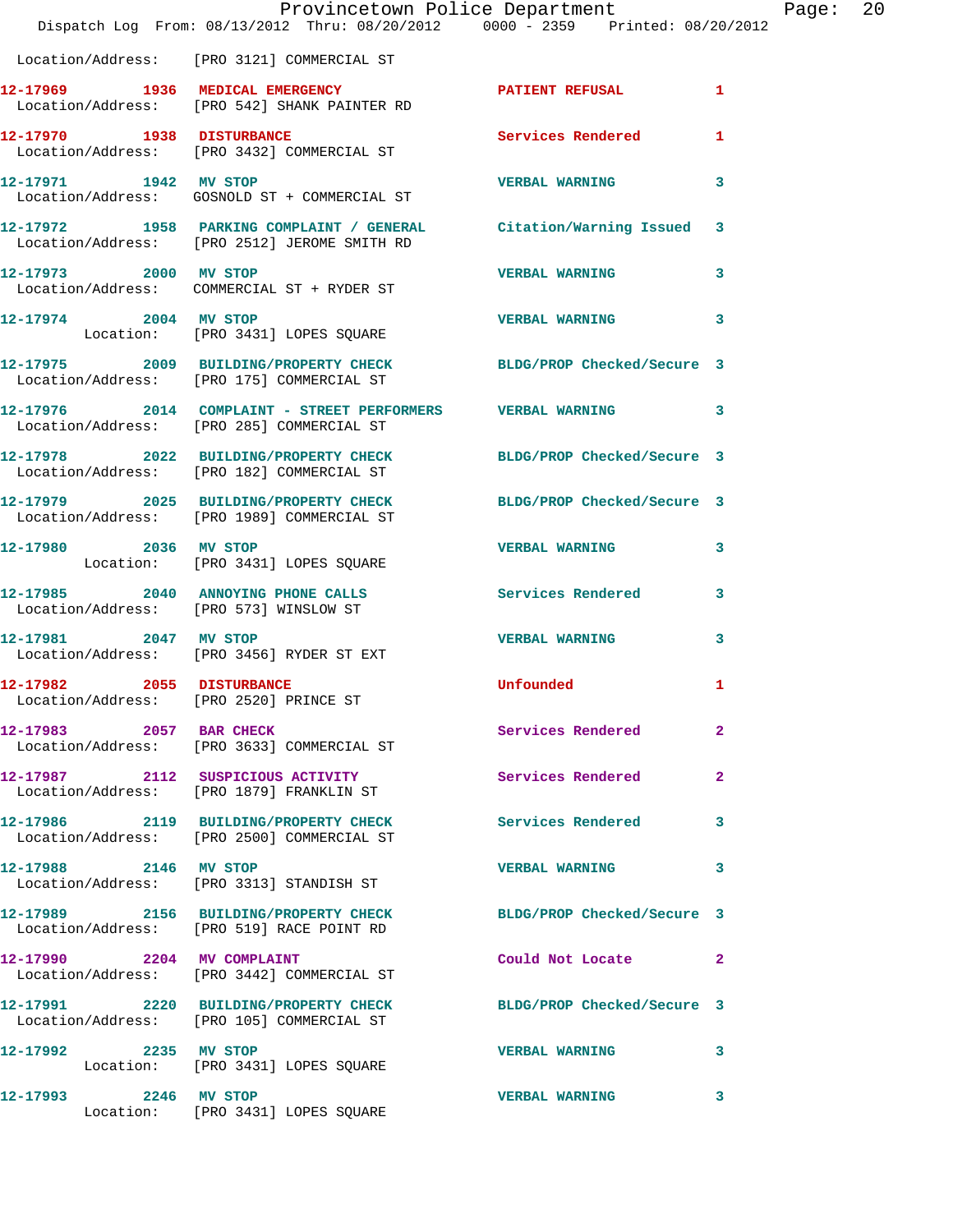|                                      | Provincetown Police Department The Page: 21                                                                    |                           |                         |    |  |
|--------------------------------------|----------------------------------------------------------------------------------------------------------------|---------------------------|-------------------------|----|--|
|                                      | 12-17994 2322 LOST I PHONE SQUARE Services Rendered 3<br>Location: [PRO 3431] LOPES SQUARE                     |                           |                         |    |  |
|                                      | 12-17995 2330 BUILDING/PROPERTY CHECK BLDG/PROP Checked/Secure 3<br>Location/Address: [PRO 3292] COMMERCIAL ST |                           |                         |    |  |
|                                      | 12-17996 2347 BAR CHECK LICENSING/NO ACTION 2<br>Location/Address: [PRO 3236] COMMERCIAL ST                    |                           |                         |    |  |
| For Date: 08/18/2012 - Saturday      |                                                                                                                |                           |                         |    |  |
| Refer To $P/C$ : 12-270-AR           | 12-17998 0000 DOMESTIC DISTURBANCE/ASSAULT Arrest(s) Made 1<br>Location/Address: [PRO 2277] BRADFORD ST        |                           |                         |    |  |
|                                      | 12-17999 0003 COMPLAINT 12-17999 0003 2012 12-17999 0003<br>Location/Address: [PRO 3296] SHANK PAINTER RD      |                           |                         |    |  |
| Location/Address: PEARL ST           | 12-18000 0004 NOISE COMPLAINT SPOKEN TO 3                                                                      |                           |                         | 4  |  |
| Location/Address: ROUTE 6 + SNAIL RD | 12-18002 0023 MV COMPLAINT                                                                                     | <b>GONE ON ARRIVAL</b>    | $\overline{2}$          |    |  |
|                                      | 12-18003 0101 DISTURBANCE/ VERBAL DOMESTIC Services Rendered 1<br>Location/Address: [PRO 2539] RYDER ST        |                           |                         |    |  |
|                                      | 12-18004 0109 MV STOP<br>Location/Address: RYDER ST + COMMERCIAL ST                                            | <b>VERBAL WARNING</b>     | $\overline{\mathbf{3}}$ |    |  |
|                                      | 12-18005 0116 LARCENY /FORGERY / FRAUD Services Rendered 2<br>Location/Address: [PRO 2219] COMMERCIAL ST       |                           |                         |    |  |
| Location/Address: RYDER ST           | 12-18006 0124 TRAFFIC CONTROL CONTROL VERBAL WARNING                                                           |                           | 3                       |    |  |
| Location/Address: RYDER ST           | 12-18007 0137 COMPLAINT<br>Location/Address: RYDER ST                                                          | No Action Required 3      |                         |    |  |
|                                      | 12-18008 0142 NOISE COMPLAINT<br>Location/Address: [PRO 2129] COMMERCIAL ST                                    | SPOKEN TO                 | $\overline{\mathbf{3}}$ |    |  |
| 12-18009 0147 MV DISABLED            | Location/Address: [PRO 3430] COMMERCIAL ST                                                                     | Could Not Locate          | $\mathbf{2}$            |    |  |
|                                      | 12-18010 0206 LOBBY TRAFFIC<br>Location/Address: [PRO 542] SHANK PAINTER RD                                    | Services Rendered 2       |                         | 56 |  |
|                                      | 12-18011 0224 NOISE COMPLAINT<br>Location/Address: [PRO 2761] COTTAGE ST                                       | Services Rendered 3       |                         |    |  |
|                                      | 12-18012 0235 NOISE COMPLAINT<br>Location/Address: [PRO 525] COMMERCIAL ST                                     | SPOKEN TO                 | 3                       |    |  |
|                                      | 12-18013 0305 FOUND MASTERCARD<br>Location: [PRO 3431] LOPES SQUARE                                            | Services Rendered 3       |                         |    |  |
|                                      | 12-18014 0416 FOUND WALLET<br>Location/Address: [PRO 105] COMMERCIAL ST                                        | Services Rendered         | 3                       |    |  |
|                                      | 12-18015 0425 BUILDING/PROPERTY CHECK BLDG/PROP Checked/Secure 3<br>Location/Address: [PRO 2483] COMMERCIAL ST |                           |                         |    |  |
|                                      | 12-18016 0502 MEDICAL EMERGENCY<br>Location/Address: [PRO 542] SHANK PAINTER RD<br>Refer To $P/C$ : 12-269-AR  | Transported to Hospital 1 |                         |    |  |
|                                      | 12-18017 0605 FLIGHT COVERAGE<br>Location/Address: [PRO 516] RACE POINT RD                                     | Services Rendered 2       |                         | 9  |  |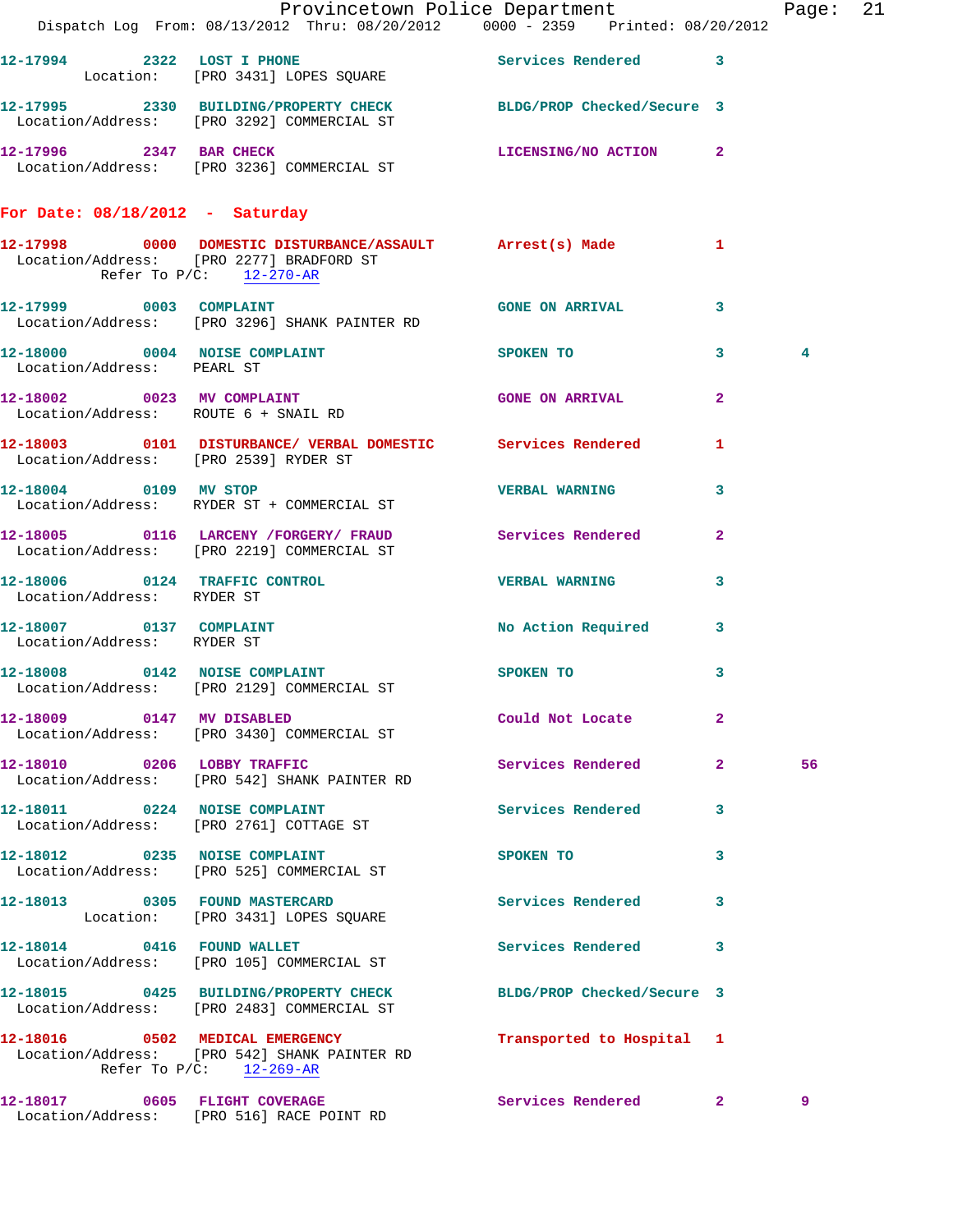|                                                                   | Provincetown Police Department<br>Dispatch Log From: 08/13/2012 Thru: 08/20/2012 0000 - 2359 Printed: 08/20/2012 |                            |                |
|-------------------------------------------------------------------|------------------------------------------------------------------------------------------------------------------|----------------------------|----------------|
|                                                                   |                                                                                                                  |                            |                |
|                                                                   | 12-18018 0745 PARK, WALK & TALK 3 Services Rendered<br>Location/Address: [PRO 3296] SHANK PAINTER RD             |                            | $\overline{2}$ |
|                                                                   | 12-18019 0754 BUILDING/PROPERTY CHECK BLDG/PROP Checked/Secure 3<br>Location/Address: [PRO 519] RACE POINT RD    |                            |                |
|                                                                   | 12-18020 0819 H/M ON/OFF DUTY<br>Location/Address: [PRO 3259] MACMILLAN WHARF                                    | <b>Services Rendered</b>   | $\overline{2}$ |
| 12-18021 0909 VANDALISM<br>Location/Address: COMMERCIAL ST        |                                                                                                                  | Services Rendered          | 3              |
|                                                                   | 12-18022 0917 MV ACCIDENT<br>Location/Address: [PRO 3296] SHANK PAINTER RD                                       | Services Rendered          | 1              |
| 12-18023 0934 MV COMPLAINT                                        | Location/Address: [PRO 253] COMMERCIAL ST                                                                        | Services Rendered          | $\mathbf{2}$   |
|                                                                   | 12-18024 0957 LARCENY/SIGN<br>Location/Address: [PRO 2219] COMMERCIAL ST                                         | Services Rendered          | $\overline{2}$ |
| 12-18025 1004 HAZARDS                                             | Location/Address: RYDER ST + COMMERCIAL ST                                                                       | Services Rendered          | $\mathbf{2}$   |
| 12-18026 1012 FOUND I PHONE                                       | Location/Address: [PRO 542] SHANK PAINTER RD                                                                     | <b>Services Rendered</b>   | 3              |
| Location/Address: [PRO 2] ALDEN ST                                | 12-18027 1033 BUILDING/PROPERTY CHECK                                                                            | BLDG/PROP Checked/Secure 3 |                |
|                                                                   | 12-18028 1034 MEDICAL EMERGENCY<br>Location/Address: [PRO 1989] COMMERCIAL ST                                    | Transported to Hospital 1  |                |
|                                                                   | 12-18029 1048 PARK, WALK & TALK<br>Location/Address: [PRO 3296] SHANK PAINTER RD                                 | <b>Services Rendered</b>   | $\mathbf{2}$   |
| 12-18030 1053 MV STOP                                             | Location/Address: [PRO 2661] COMMERCIAL ST                                                                       | Services Rendered          | 3              |
| 12-18031 1121 ANIMAL CALL<br>Location/Address: [PRO 673] ALDEN ST |                                                                                                                  | Services Rendered          | $\mathbf{2}$   |
| 12-18032 1123 MV HIT & RUN                                        | Location/Address: [PRO 2559] COMMERCIAL ST                                                                       | SPOKEN TO                  |                |
| 12-18033 1144 MV STOP                                             | Location/Address: STANDISH ST + BRADFORD ST                                                                      | <b>VERBAL WARNING</b>      | 3              |
| 12-18034 1151 MEDICAL EMERGENCY                                   | Location/Address: [PRO 1198] BRADFORD ST                                                                         | Transported to Hospital    | 1              |
|                                                                   | 12-18035 1159 HARASSMENT<br>Location/Address: [PRO 2360] COMMERCIAL ST                                           | SPOKEN TO                  | $\mathbf{2}$   |
| 12-18036 1202 ASSIST CITIZEN                                      | Location/Address: [PRO 542] SHANK PAINTER RD                                                                     | No Action Required         | 3              |
| Refer To Accident: 12-62-AC                                       | 12-18037 1204 PEDESTRIAN ACCIDENT P/I Transported to Hospital<br>Location/Address: [PRO 3650] BRADFORD ST        |                            | 1              |
| 12-18038 1228 BIKE SAFETY                                         | Location: [PRO 3431] LOPES SQUARE                                                                                | SPOKEN TO                  | $\mathbf{2}$   |
|                                                                   | 12-18040  1303  COMPLAINT - STREET PERFORMERS  GONE ON ARRIVAL<br>Location/Address: [PRO 175] COMMERCIAL ST      |                            | 3              |
|                                                                   | 12-18041 1308 MEDICAL EMERGENCY<br>Location: [PRO 3431] LOPES SQUARE                                             | <b>Services Rendered</b>   | 1              |
| 12-18042 1523 ASSIST CITIZEN                                      |                                                                                                                  | SPOKEN TO                  | 3              |

Page:  $22$ <br>012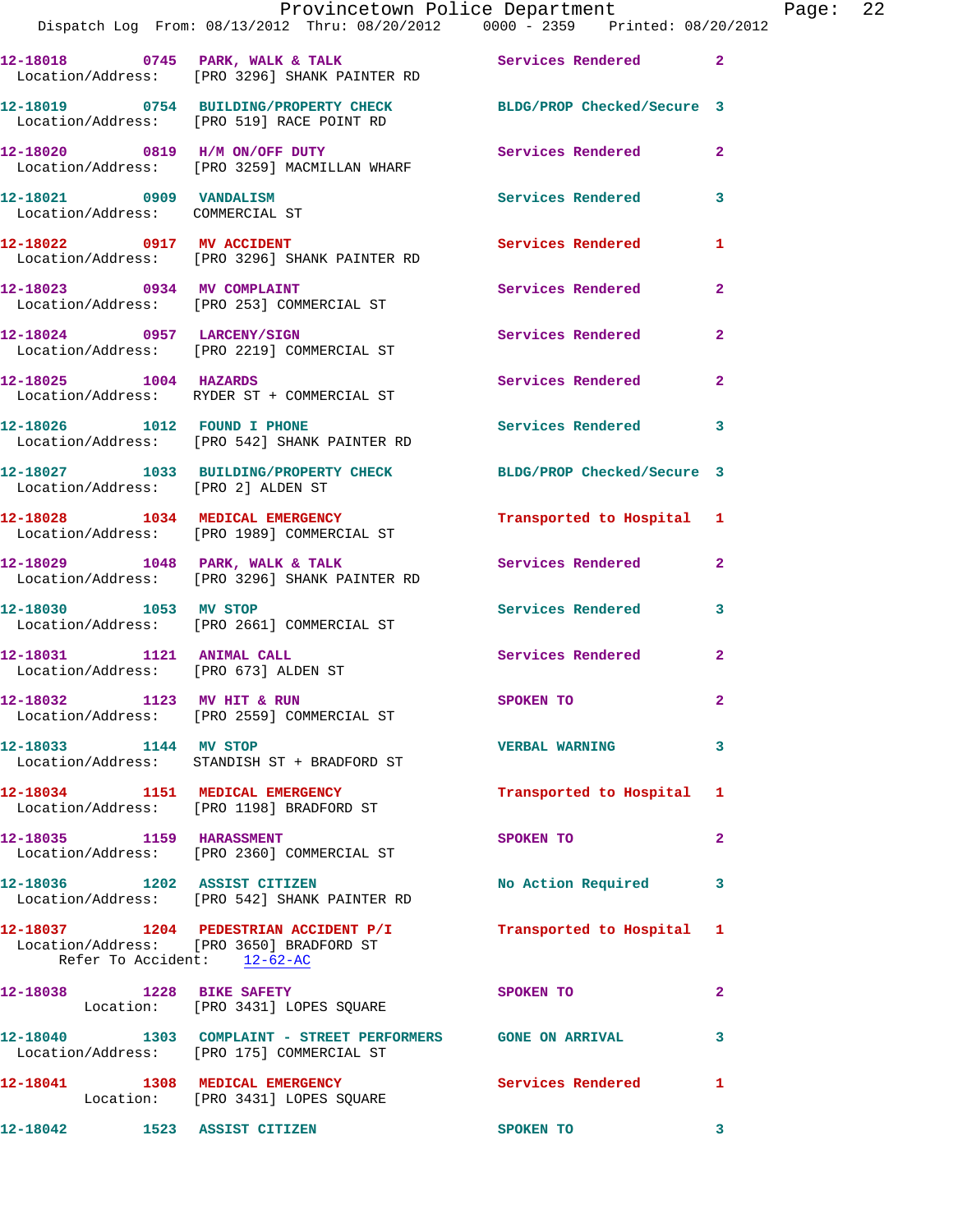|                                                        | Provincetown Police Department Page: 23<br>Dispatch Log From: 08/13/2012 Thru: 08/20/2012   0000 - 2359   Printed: 08/20/2012 |                                   |                |  |
|--------------------------------------------------------|-------------------------------------------------------------------------------------------------------------------------------|-----------------------------------|----------------|--|
|                                                        | Location/Address: [PRO 710] BRADFORD ST                                                                                       |                                   |                |  |
|                                                        | 12-18043 1546 LOST WALLET<br>Location: [PRO 3431] LOPES SQUARE                                                                | Services Rendered 3               |                |  |
|                                                        | 12-18044 1550 MV COMPLAINT/SLEEPING IN M/V Services Rendered<br>Location/Address: [PRO 542] SHANK PAINTER RD                  |                                   | $\overline{2}$ |  |
|                                                        | 12-18045 1554 MV HIT & RUN SPOKEN TO<br>Location/Address: [PRO 3296] SHANK PAINTER RD                                         |                                   | $\overline{a}$ |  |
|                                                        | 12-18046 1621 DISORDERLY<br>Location/Address: [PRO 3461] COMMERCIAL ST                                                        | SPOKEN TO                         | $\mathbf{2}$   |  |
|                                                        | 12-18047 1626 GENERAL INFO                                                                                                    | <b>SPOKEN TO</b>                  | 3              |  |
|                                                        | 12-18048 1738 LANDLORD/TENANT SPOKEN TO<br>Location/Address: [PRO 2575] CONWELL ST                                            |                                   | $\mathbf{2}$   |  |
|                                                        | 12-18049 1802 FOUND MASS LICENSE 10 Services Rendered 3<br>Location/Address: [PRO 542] SHANK PAINTER RD                       |                                   |                |  |
|                                                        | 12-18050 1816 ASSIST CITIZEN<br>Location/Address: [PRO 542] SHANK PAINTER RD                                                  | SPOKEN TO AND TO A REAL PROPERTY. | 3              |  |
|                                                        | 12-18051 1832 BUILDING/PROPERTY CHECK BLDG/PROP Checked/Secure 3<br>Location/Address: [PRO 519] RACE POINT RD                 |                                   |                |  |
|                                                        |                                                                                                                               |                                   | -1             |  |
|                                                        | 12-18053 1906 MV OBSERVANCE / ASSIGNMENT No Action Required 3<br>Location/Address: ROUTE 6 + SHANKPAINTER RD                  |                                   |                |  |
|                                                        | 12-18055 1907 PARK, WALK & TALK No Action Required 2<br>Location: CENTER ROAM                                                 |                                   |                |  |
|                                                        | 12-18056 1912 BUILDING CHECK; ALL IN ORDER BLDG/PROP Checked/Secure 3<br>Location/Address: [PRO 3292] COMMERCIAL ST           |                                   |                |  |
|                                                        | 12-18057 1928 BUILDING/PROPERTY CHECK BLDG/PROP Checked/Secure 3<br>Location/Address: [PRO 2206] COMMERCIAL ST                |                                   |                |  |
| 12-18058 1936 MV STOP                                  | Location: [PRO 3431] LOPES SQUARE                                                                                             | <b>VERBAL WARNING</b>             | 3              |  |
|                                                        | 12-18059 1936 COMPLAINT<br>Location/Address: [PRO 382] COMMERCIAL ST                                                          | SPOKEN TO                         | 3              |  |
| 12-18060 1946 MV STOP                                  | Location/Address: [PRO 2513] ROUTE 6                                                                                          | <b>VERBAL WARNING</b>             | 3              |  |
|                                                        | 12-18061 1954 BUILDING/PROPERTY CHECK BLDG/PROP Checked/Secure 3<br>Location/Address: [PRO 175] COMMERCIAL ST                 |                                   |                |  |
| 12-18062 1955 MV STOP                                  | Location/Address: [PRO 2519] ROUTE 6                                                                                          | <b>VERBAL WARNING</b>             | 3              |  |
|                                                        | 12-18063 2003 MV STOP<br>Location: [PRO 3431] LOPES SQUARE                                                                    | <b>VERBAL WARNING</b>             | 3              |  |
|                                                        | 12-18064 2007 MV OBSERVANCE / ASSIGNMENT No Action Required<br>Location/Address: [PRO 94] BRADFORD ST                         |                                   | 3              |  |
|                                                        | 12-18065 2009 LARCENY - EARINGS<br>Location/Address: [PRO 357] COMMERCIAL ST                                                  | Investigated                      | $\mathbf{2}$   |  |
| 12-18066 2014 MV STOP<br>Location/Address: BRADFORD ST |                                                                                                                               | <b>VERBAL WARNING</b>             | 3              |  |
|                                                        | 12-18067 2016 PARKING COMPLAINT / GENERAL No Action Required 3                                                                |                                   |                |  |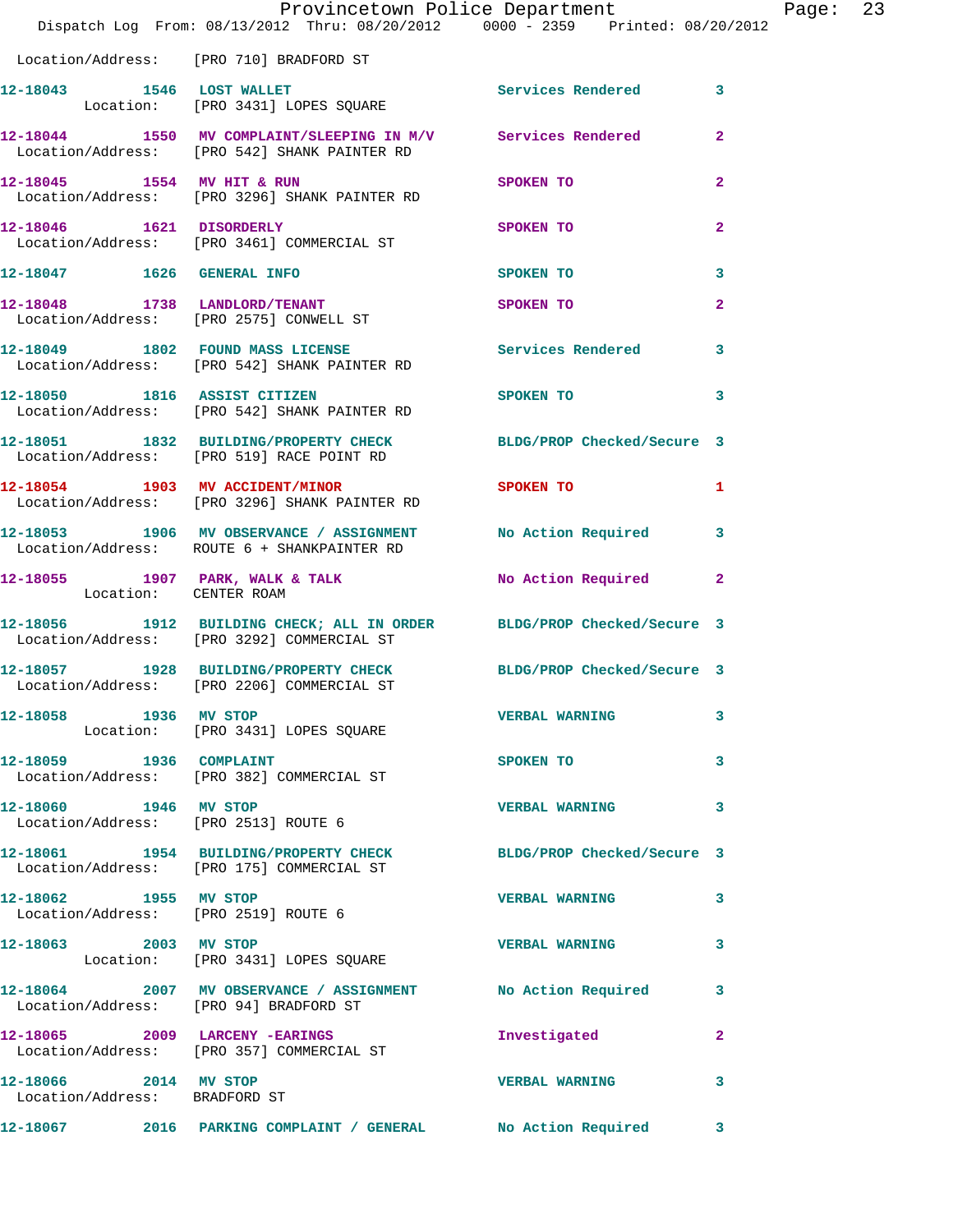|                                                                 | Provincetown Police Department<br>Dispatch Log From: 08/13/2012 Thru: 08/20/2012 0000 - 2359 Printed: 08/20/2012                                                |                            |                         |
|-----------------------------------------------------------------|-----------------------------------------------------------------------------------------------------------------------------------------------------------------|----------------------------|-------------------------|
|                                                                 | Location/Address: [PRO 2262] COMMERCIAL ST                                                                                                                      |                            |                         |
|                                                                 | 12-18068 2020 BUILDING/PROPERTY CHECK<br>Location/Address: [PRO 16] BRADFORD ST                                                                                 | BLDG/PROP Checked/Secure 3 |                         |
| 12-18069 2020 MV STOP<br>Location/Address: COMMERCIAL ST        |                                                                                                                                                                 | <b>VERBAL WARNING</b>      | 3                       |
| 12-18070 2046 MV STOP                                           | Location/Address: [PRO 208] COMMERCIAL ST                                                                                                                       | <b>VERBAL WARNING</b>      | 3                       |
| 12-18071 2049 BAR CHECK                                         | Location/Address: [PRO 2750] COMMERCIAL ST                                                                                                                      | Services Rendered          | $\overline{\mathbf{2}}$ |
| 12-18072 2051 MV STOP                                           | Location/Address: [PRO 3260] BRADFORD ST EXT                                                                                                                    | <b>VERBAL WARNING</b>      | 3                       |
|                                                                 | 12-18073 2054 BUILDING/PROPERTY CHECK<br>Location/Address: [PRO 2206] COMMERCIAL ST                                                                             | BLDG/PROP Checked/Secure 3 |                         |
| 12-18075 2104 MV STOP                                           | Location/Address: [PRO 536] SHANK PAINTER RD                                                                                                                    | <b>VERBAL WARNING</b>      | 3                       |
|                                                                 | 12-18076 2111 BAR CHECK<br>Location/Address: [PRO 3443] COMMERCIAL ST                                                                                           | No Action Required         | $\overline{\mathbf{2}}$ |
| Location/Address: [PRO 564] BAYBERRY                            | 12-18077 2118 BUILDING/PROPERTY CHECK                                                                                                                           | BLDG/PROP Checked/Secure 3 |                         |
|                                                                 | 12-18078 2143 ASSIST AGENCY / MUTUAL AID<br>Location/Address: [TRU] ROUTE + CABRAL FARM RD                                                                      | <b>Services Rendered</b>   | 3                       |
| 12-18079 2145 BAR CHECK                                         | Location/Address: [PRO 2737] COMMERCIAL ST                                                                                                                      | Services Rendered          | 2                       |
|                                                                 | 12-18080 2204 BUILDING/PROPERTY CHECK<br>Location/Address: [PRO 3317] CEMETERY RD                                                                               | BLDG/PROP Checked/Secure 3 |                         |
|                                                                 | 12-18081 2210 MEDICAL EMERGENCY<br>Location/Address: [PRO 1892] SHANK PAINTER RD                                                                                | <b>PATIENT REFUSAL</b>     | 1                       |
| 12-18082 2213 BAR CHECK<br>Location/Address: [PRO 80] CARVER ST |                                                                                                                                                                 | Services Rendered          | $\overline{2}$          |
| 12-18083 2219 ASSIST CITIZEN                                    | Location/Address: [PRO 43] BRADFORD ST                                                                                                                          | Services Rendered          | 3                       |
|                                                                 | 12-18084 2234 BUILDING/PROPERTY CHECK<br>Location/Address: [PRO 2898] JEROME SMITH RD                                                                           | BLDG/PROP Checked/Secure 3 |                         |
| 12-18085 2238 COMPLAINT                                         | Location/Address: [PRO 1894] WINSLOW ST                                                                                                                         | Investigated               | 3                       |
| 12-18086 2253 COMPLAINT                                         | Location/Address: BANGS ST + COMMERCIAL ST                                                                                                                      | <b>GONE ON ARRIVAL</b>     | 3                       |
| 12-18087 2307 BY-LAW VIOLATION                                  | Location/Address: [PRO 242] COMMERCIAL ST                                                                                                                       | Investigated               | 2                       |
|                                                                 | 12-18089 2314 LIQUOR LAW VIOLATION/U/A Arrest(s) Made<br>Location/Address: [PRO 3443] COMMERCIAL ST<br>Refer To Arrest: 12-272-AR<br>Refer To Arrest: 12-273-AR |                            | 3                       |
|                                                                 | 12-18090 2320 BY-LAW VIOLATION<br>Location/Address: [PRO 182] COMMERCIAL ST                                                                                     | SPOKEN TO                  | 2                       |
| 12-18091 2351 LOST BACKPACK                                     | Location/Address: RYDER ST + COMMERCIAL ST                                                                                                                      | No Action Required         | 3                       |

Page: 24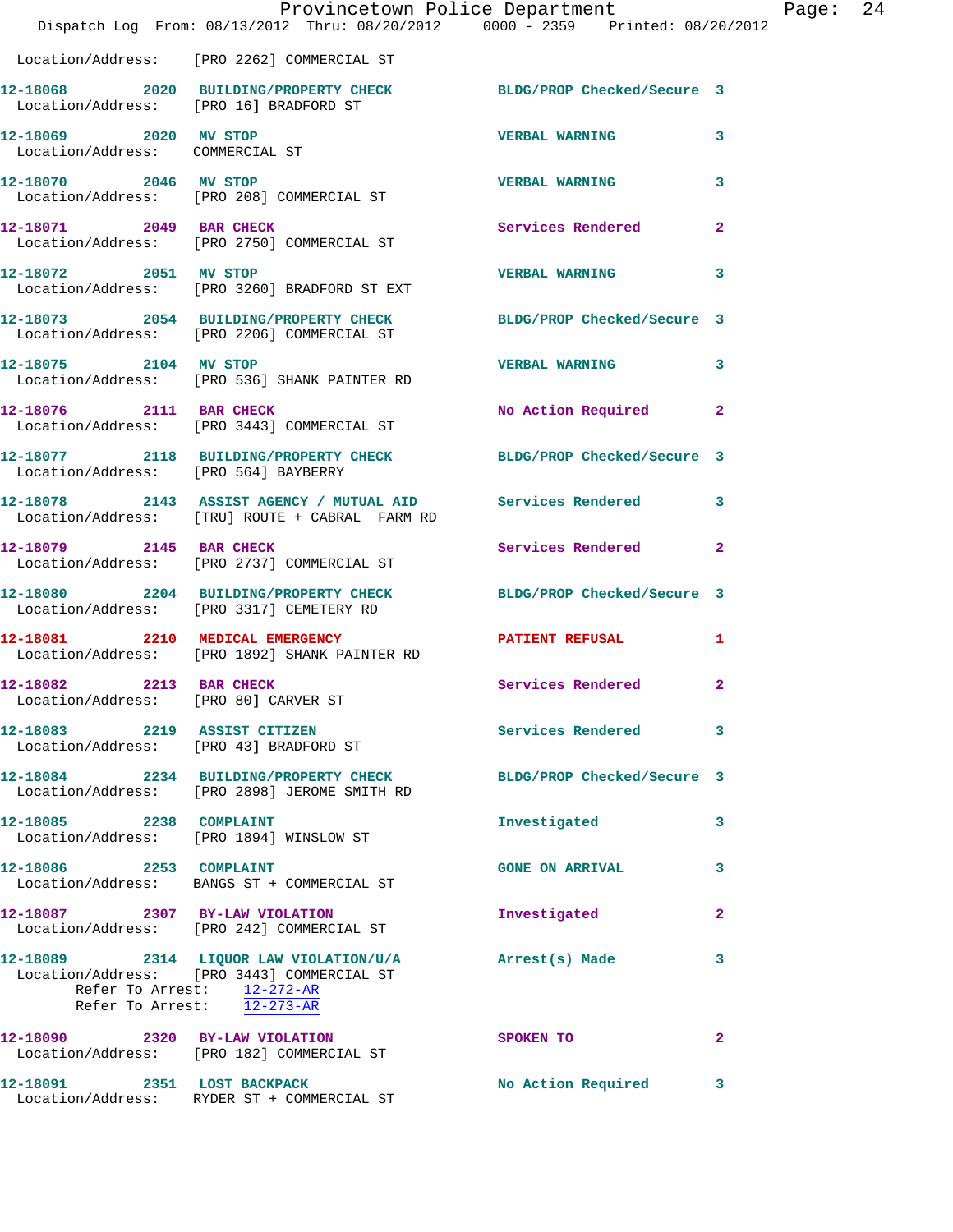|                                       | Provincetown Police Department The Page: 25                                                                      |                                |                         |    |  |
|---------------------------------------|------------------------------------------------------------------------------------------------------------------|--------------------------------|-------------------------|----|--|
|                                       | Dispatch Log From: 08/13/2012 Thru: 08/20/2012 0000 - 2359 Printed: 08/20/2012                                   |                                |                         |    |  |
| For Date: $08/19/2012 - Sunday$       |                                                                                                                  |                                |                         |    |  |
|                                       | 12-18092 0021 MV STOP<br>Location/Address: ARCH ST + BRADFORD ST                                                 | VERBAL WARNING 3               |                         |    |  |
| Location/Address: [PRO 512] PRINCE ST | 12-18093 0021 BUILDING/PROPERTY CHECK BLDG/PROP Checked/Secure 3                                                 |                                |                         |    |  |
|                                       | 12-18095 0042 LOBBY TRAFFIC<br>Location/Address: [PRO 542] SHANK PAINTER RD                                      | No Action Required 2           |                         | 46 |  |
|                                       | 12-18096 0048 TRESPASS 3 Services Rendered 2<br>Location/Address: [PRO 433] RYDER ST EXT                         |                                |                         |    |  |
|                                       | 12-18099 0112 PARK, WALK & TALK Services Rendered 2<br>Location/Address: [PRO 2222] COMMERCIAL ST                |                                |                         |    |  |
|                                       | 12-18100 0115 BY-LAW VIOLATION SPOKEN TO<br>Location/Address: [PRO 399] COMMERCIAL ST                            |                                | $\mathbf{2}$            |    |  |
|                                       | 12-18101 0117 NOISE COMPLAINT<br>Location/Address: [PRO 606] CONWELL ST                                          | SPOKEN TO 3                    |                         |    |  |
|                                       | 12-18103 0210 BUILDING/PROPERTY CHECK BLDG/PROP Checked/Secure 3<br>Location/Address: [PRO 444] HIGH POLE        |                                |                         |    |  |
|                                       | 12-18104 0251 NOISE COMPLAINT<br>Location/Address: [PRO 3430] COMMERCIAL ST                                      | SPOKEN TO                      | $\mathbf{3}$            |    |  |
|                                       | 12-18105               0259    TRANSPORT<br>Location/Address:      [PRO 542] SHANK PAINTER RD                    | Services Rendered 3            |                         |    |  |
| 12-18106 0308 TRANSPORT               | Location/Address: [PRO 1759] COMMERCIAL ST                                                                       | Services Rendered              | $\mathbf{3}$            |    |  |
|                                       | 12-18107 0418 ASSIST TOW TRUCK<br>Location/Address: [PRO 569] WINSLOW ST                                         | Services Rendered 3            |                         |    |  |
|                                       | 12-18108 0433 BUILDING/PROPERTY CHECK BLDG/PROP Checked/Secure 3<br>Location/Address: [PRO 440] HARRY KEMP WAY   |                                |                         |    |  |
| 12-18109 0452 MV COMPLAINT            | Location/Address: [PRO 441] HARRY KEMP WAY                                                                       | <b>GONE ON ARRIVAL</b>         | $\overline{\mathbf{2}}$ |    |  |
|                                       | 12-18110 0522 BUILDING/PROPERTY CHECK BLDG/PROP Checked/Secure 3<br>Location/Address: [PRO 2898] JEROME SMITH RD |                                |                         |    |  |
|                                       | 12-18111 0546 BUILDING/PROPERTY CHECK<br>Location/Address: [PRO 391] COMMERCIAL ST                               | BLDG/PROP Checked/Secure 3     |                         |    |  |
|                                       | 12-18112 0602 BUILDING/PROPERTY CHECK<br>Location/Address: [PRO 2490] PROVINCELANDS RD                           | BLDG/PROP Checked/Secure 3     |                         |    |  |
|                                       | 12-18113 0725 ASSIST CITIZEN<br>Location/Address: [PRO 542] SHANK PAINTER RD                                     | SPOKEN TO                      | 3                       |    |  |
| 12-18114 0746 FOUND LICENSE           | Location/Address: [PRO 542] SHANK PAINTER RD                                                                     | Services Rendered              | 3                       |    |  |
|                                       | 12-18115 0752 LOST DEBIT CARD<br>Location/Address: [PRO 542] SHANK PAINTER RD                                    | Services Rendered              | 3                       |    |  |
|                                       | 12-18116 0808 BUILDING/PROPERTY CHECK                                                                            | Services Rendered<br>$\sim$ 3. |                         |    |  |

 Location/Address: [PRO 2483] COMMERCIAL ST **12-18117 0827 MV OBSERVANCE / ASSIGNMENT Services Rendered 3**  Location/Address: [PRO 2521] ROUTE 6

**12-18118 0839 MV STOP VERBAL WARNING 3**  Location/Address: [PRO 2513] ROUTE 6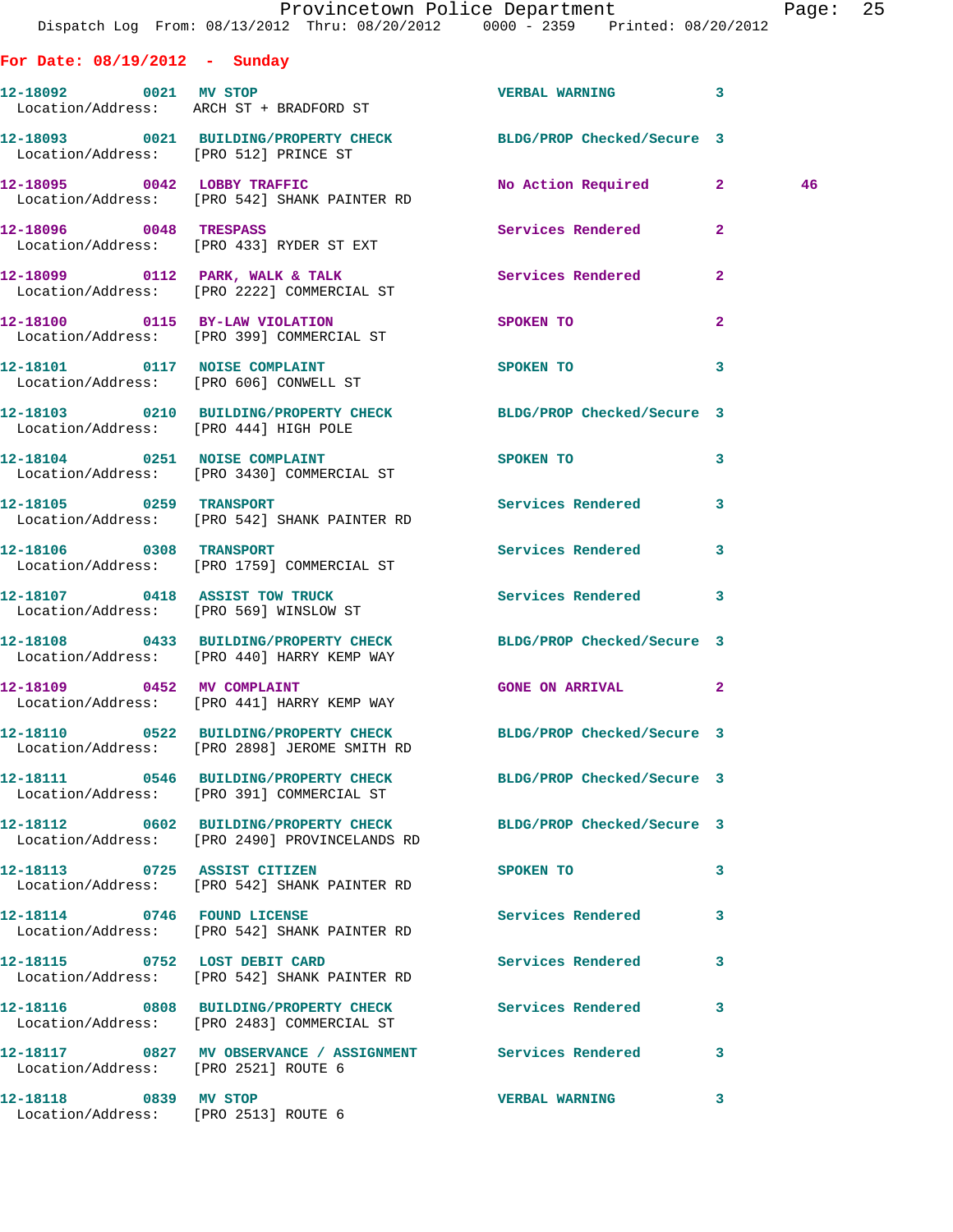|                                                    | Provincetown Police Department The Page: 26                                                                      |                              |                |  |
|----------------------------------------------------|------------------------------------------------------------------------------------------------------------------|------------------------------|----------------|--|
|                                                    | 12-18119 0938 MV HIT & RUN Services Rendered 2<br>Location/Address: [PRO 542] SHANK PAINTER RD                   |                              |                |  |
| 12-18120 0946 MV STOP                              | Location/Address: [PRO 2513] ROUTE 6                                                                             | <b>VERBAL WARNING 3</b>      |                |  |
|                                                    | 12-18121   0949   MEDICAL EMERGENCY/DOT   Transported to Hospital 1   Location/Address: [PRO 440] HARRY KEMP WAY |                              |                |  |
|                                                    | 12-18122 1008 PET PANTRY<br>Location/Address: [PRO 3296] SHANK PAINTER RD                                        | Services Rendered            | $\mathbf{2}$   |  |
|                                                    | 12-18123 1012 H/M ON/OFF DUTY<br>Location/Address: [PRO 3259] MACMILLAN WHARF                                    | Services Rendered 2          |                |  |
| Location/Address: [PRO 2513] ROUTE 6               | 12-18124 1047 MV OBSERVANCE / ASSIGNMENT Services Rendered                                                       |                              | 3              |  |
| 12-18125 1050 MV STOP<br>Location/Address: ROUTE 6 |                                                                                                                  | <b>VERBAL WARNING</b>        | 3              |  |
| Location/Address: BRADFORD ST                      | 12-18129 1100 BIKE SAFETY/STOPS Services Rendered                                                                |                              | $\overline{2}$ |  |
|                                                    | 12-18127 1101 MV VS PARKED VEHICLE Services Rendered 1<br>Location/Address: [PRO 361] COMMERCIAL ST              |                              |                |  |
|                                                    | 12-18126 1103 PARK, WALK & TALK Services Rendered<br>Location/Address: [PRO 105] COMMERCIAL ST                   |                              | $\mathbf{2}$   |  |
|                                                    | 12-18128 1129 LOST CREDIT CARD Services Rendered 3<br>Location/Address: [PRO 542] SHANK PAINTER RD               |                              |                |  |
|                                                    | 12-18130 1157 ALARM - GENERAL<br>Location/Address: [PRO 182] COMMERCIAL ST                                       | <b>Example 2</b> False Alarm | 1              |  |
| Location/Address: RYDER ST                         | 12-18131 1210 BIKE SAFETY                                                                                        | Services Rendered            | $\mathbf{2}$   |  |
|                                                    | 12-18132 1216 COMPLAINT<br>Location/Address: [PRO 2391] BRADFORD ST                                              | SPOKEN TO                    | 3              |  |
|                                                    | 12-18133 1248 MEDICAL EMERGENCY<br>Location/Address: RYDER ST + COMMERCIAL ST                                    | <b>PATIENT REFUSAL</b>       |                |  |
| 12-18134 1303 ESCORT                               | Location/Address: [PRO 2490] PROVINCELANDS RD                                                                    | Services Rendered            | 3              |  |
|                                                    | 12-18135 1309 COMPLAINT - STREET PERFORMERS SPOKEN TO<br>Location: [PRO 3431] LOPES SQUARE                       |                              | 3              |  |
|                                                    | 12-18138 1503 PARKING COMPLAINT / GENERAL Services Rendered<br>Location/Address: [PRO 527] RYDER ST EXT          |                              | 3              |  |
| 12-18137 1513 DEAD GOOSE                           | Location/Address: ROUTE 6 + SHANK PAINTER RD                                                                     | Services Rendered            | $\mathbf{2}$   |  |
|                                                    | 12-18140 1630 LARCENY /FORGERY/ FRAUD Services Rendered<br>Location/Address: [PRO 1905] BRADFORD ST              |                              | 2              |  |
|                                                    | 12-18139 1635 BUILDING/PROPERTY CHECK BLDG/PROP Checked/Secure 3<br>Location/Address: [PRO 2898] JEROME SMITH RD |                              |                |  |
|                                                    | 12-18141 1700 MEDICAL EMERGENCY 1999 PATIENT REFUSAL<br>Location/Address: [PRO 1224] COMMERCIAL ST               |                              | 1              |  |
|                                                    | 12-18142 1800 MEDICAL EMERGENCY<br>Location/Address: [PRO 965] KIMBERLY LN                                       | Services Rendered 1          |                |  |
|                                                    | 12-18143 1804 BUILDING/PROPERTY CHECK BLDG/PROP Checked/Secure 3<br>Location/Address: [PRO 2898] JEROME SMITH RD |                              |                |  |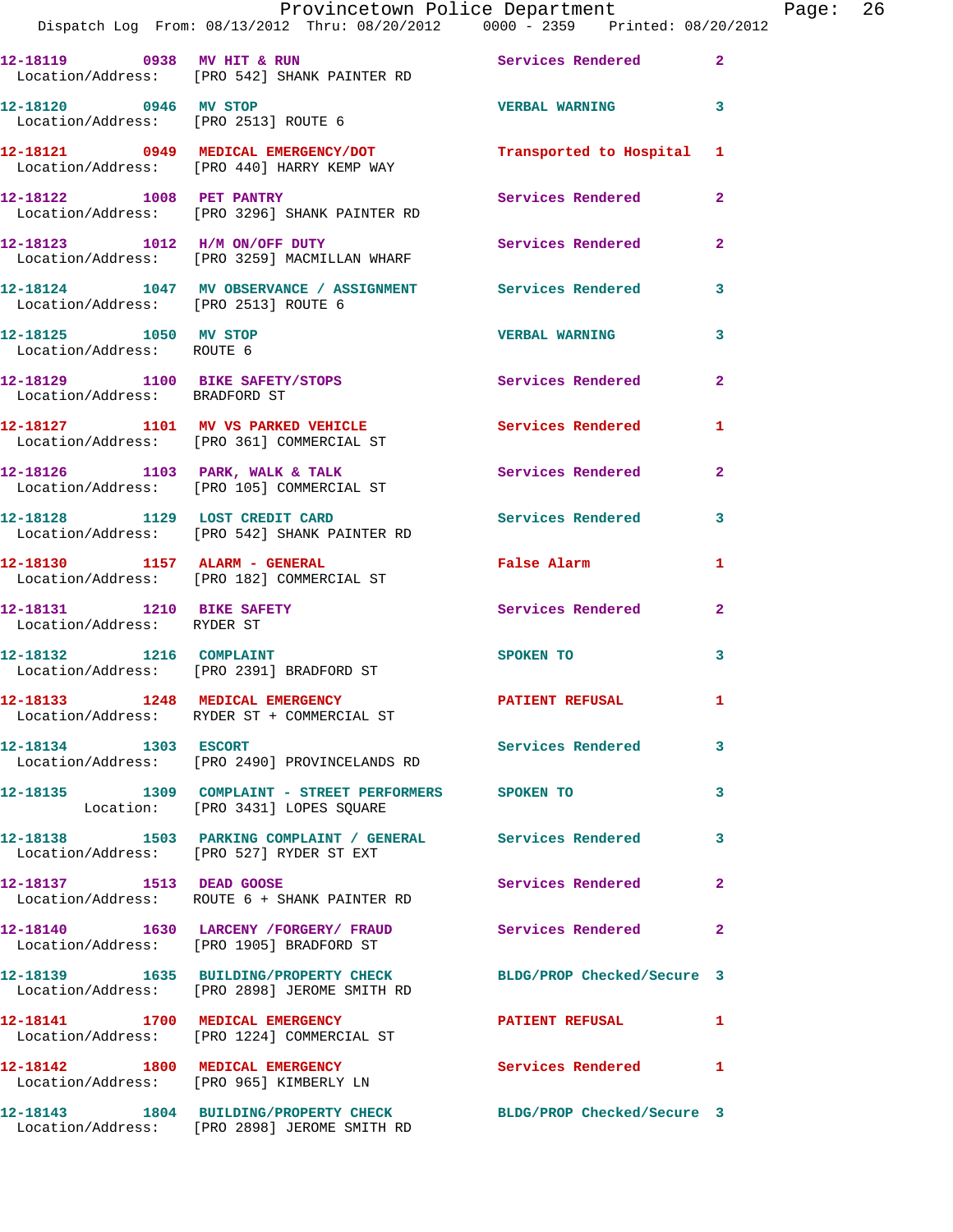|                                                    |                                                                                                                     | Provincetown Police Department Page: 27 |                |  |
|----------------------------------------------------|---------------------------------------------------------------------------------------------------------------------|-----------------------------------------|----------------|--|
|                                                    | Dispatch Log From: 08/13/2012 Thru: 08/20/2012 0000 - 2359 Printed: 08/20/2012                                      |                                         |                |  |
|                                                    | 12-18144 1810 BIKE GENERAL/SAFETY CHECKPOINT SPOKEN TO<br>Location/Address: RYDER ST + BRADFORD ST                  |                                         | $\mathbf{2}$   |  |
|                                                    | 12-18145 1811 BIKE GENERAL/SAFETY CHECKPOINT SPOKEN TO<br>Location/Address: RYDER ST + BRADFORD ST                  |                                         | $\overline{2}$ |  |
|                                                    | 12-18146 1813 BIKE GENERAL/SAFETY CHECKPOINT SPOKEN TO<br>Location/Address: RYDER ST + BRADFORD ST                  |                                         | $\overline{2}$ |  |
|                                                    | 12-18147 1815 BIKE GENERAL/SAFETY CHECKPOINT SPOKEN TO<br>Location/Address: RYDER ST + BRADFORD ST                  |                                         | $\overline{2}$ |  |
|                                                    | 12-18148 1816 BIKE GENERAL/SAFETY CHECKPOINT SPOKEN TO<br>Location/Address: RYDER ST + BRADFORD ST                  |                                         | $\overline{2}$ |  |
|                                                    | 12-18149 1818 BIKE GENERAL/SAFETY CHECKPOINT SPOKEN TO<br>Location/Address: RYDER ST + BRADFORD ST                  |                                         | $\overline{2}$ |  |
|                                                    | 12-18150 1819 BIKE GENERAL/SAFETY CHECKPOINT SPOKEN TO<br>Location/Address: RYDER ST + BRADFORD ST                  |                                         | $\overline{2}$ |  |
|                                                    | 12-18151 1820 BIKE GENERAL<br>Location/Address: RYDER ST + BRADFORD ST                                              | <b>SPOKEN TO</b>                        | $\overline{2}$ |  |
|                                                    | 12-18152 1821 BIKE GENERAL/SAFETY CHECKPOINT SPOKEN TO<br>Location/Address: RYDER ST + BRADFORD ST                  |                                         | $\overline{2}$ |  |
|                                                    | 12-18153 1822 BIKE GENERAL/SAFETY CHECKPOINT SPOKEN TO<br>Location/Address: RYDER ST + BRADFORD ST                  |                                         | $\overline{2}$ |  |
|                                                    | 12-18154 1823 BIKE GENERAL/SAFETY CHECKPOINT SPOKEN TO<br>Location/Address: RYDER ST + BRADFORD ST                  |                                         | $\overline{2}$ |  |
|                                                    | 12-18155 1826 MEDICAL EMERGENCY Transported to Hospital 1<br>Location/Address: [PRO 433] RYDER ST EXT               |                                         |                |  |
|                                                    | 12-18157 1827 MV COMPLAINT<br>Location/Address: COMMERCIAL ST + CONANT ST                                           | Services Rendered 2                     |                |  |
|                                                    | 12-18156 1837 SUSPICIOUS ACTIVITY SPOKEN TO<br>Location/Address: RYDER ST + COMMERCIAL ST                           |                                         | $\mathbf{2}$   |  |
| Location/Address: [PRO 37] BRADFORD ST             | 12-18158 1852 ASST CHATHAM/MISSING JUVENILE Services Rendered 3                                                     |                                         |                |  |
|                                                    | 12-18159 1927 COMPLAINT - STREET PERFORMERS<br>Location/Address: [PRO 175] COMMERCIAL ST                            | No Action Required 3                    |                |  |
|                                                    | 12-18160 1942 PARKING COMPLAINT / GENERAL GONE ON ARRIVAL 3<br>Location/Address: [PRO 154] COMMERCIAL ST            |                                         |                |  |
|                                                    | 12-18161 1945 LOOSE DOG<br>Location/Address: [PRO 1491] STANDISH ST                                                 | Services Rendered                       | $\mathbf{2}$   |  |
| 12-18162 1956 MV COMPLAINT                         | Location/Address: ROUTE 6 + CONWELL ST                                                                              | Could Not Locate                        | $\mathbf{2}$   |  |
| 12-18163 2003 MV STOP<br>Location/Address: ROUTE 6 |                                                                                                                     | <b>VERBAL WARNING</b>                   | $\mathbf{3}$   |  |
|                                                    | 12-18164 2012 BUILDING/PROPERTY CHECK BLDG/PROP Checked/Secure 3<br>Location/Address: [PRO 526] RYDER ST EXT        |                                         |                |  |
|                                                    | 12-18166 2032 BUILDING CHECK; ALL IN ORDER BLDG/PROP Checked/Secure 3<br>Location/Address: [PRO 1638] COMMERCIAL ST |                                         |                |  |
| Location/Address: STANDISH ST                      | 12-18167 2034 PROPERTY DAMAGE-STREET SIGN NO Action Required 3                                                      |                                         |                |  |
| 12-18168 2103 FOLLOW UP                            |                                                                                                                     | No Action Required 2                    |                |  |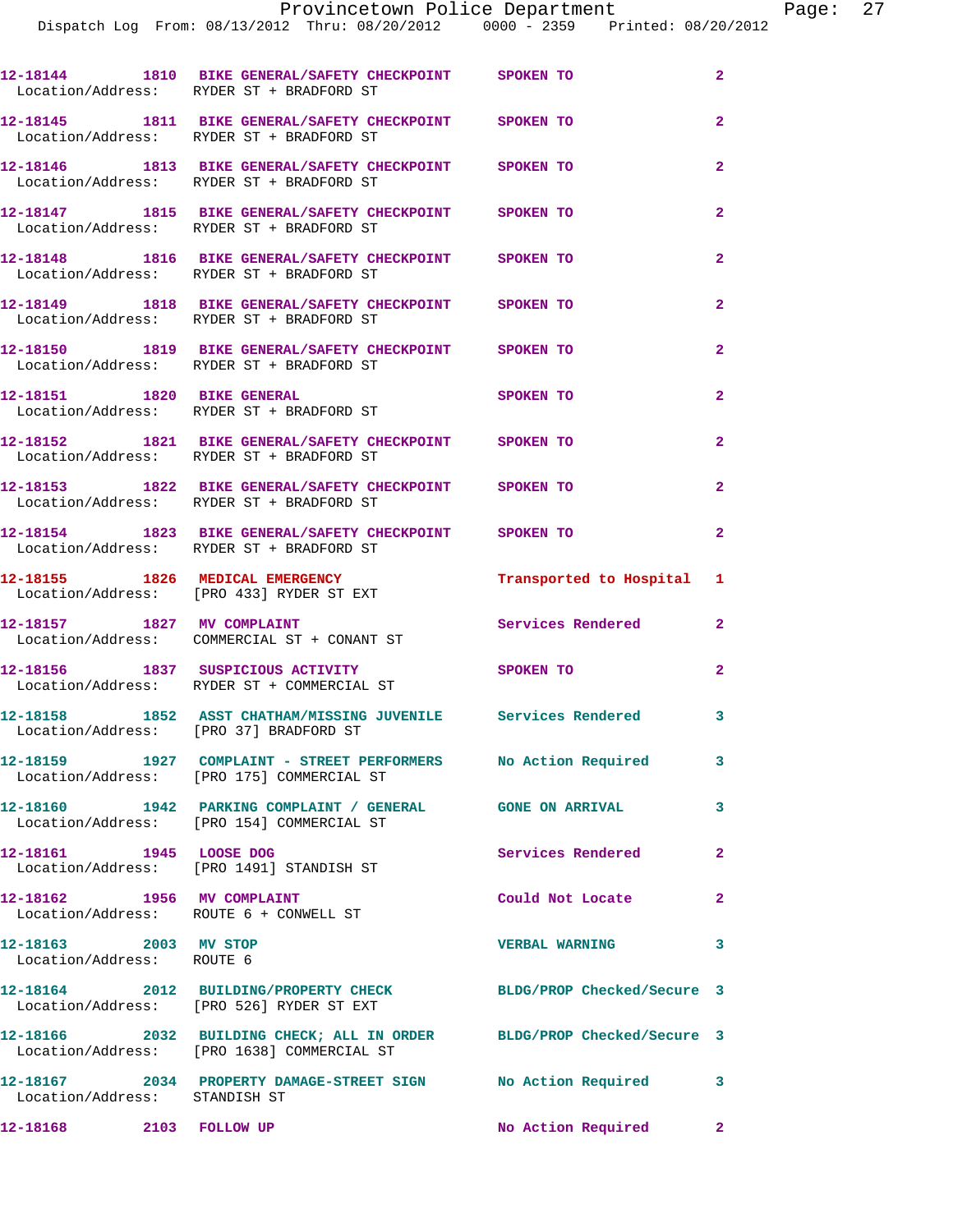|                                       | Provincetown Police Department<br>Dispatch Log From: 08/13/2012 Thru: 08/20/2012 0000 - 2359 Printed: 08/20/2012    |                            |   |
|---------------------------------------|---------------------------------------------------------------------------------------------------------------------|----------------------------|---|
|                                       | Location/Address: [PRO 146] COMMERCIAL ST                                                                           |                            |   |
| 12-18169 2104 MV STOP                 | Location/Address: RYDER ST + COMMERCIAL ST                                                                          | <b>VERBAL WARNING</b>      | 3 |
|                                       | 12-18170 2113 BUILDING/PROPERTY CHECK BLDG/PROP Checked/Secure 3<br>Location/Address: [PRO 16] BRADFORD ST          |                            |   |
|                                       | 12-18171 2114 MEDICAL EMERGENCY<br>Location/Address: [PRO 94] BRADFORD ST                                           | Transported to Hospital    | 1 |
|                                       | 12-18172 2114 FOUND WALLET-RETURNED<br>Location/Address: [PRO 542] SHANK PAINTER RD                                 | <b>No Action Required</b>  | 3 |
| 12-18174 2121 MV STOP                 | Location/Address: CARVER ST + BRADFORD ST                                                                           | <b>VERBAL WARNING</b>      | 3 |
|                                       | 12-18175 2125 MV STOP<br>Location/Address: [PRO 182] COMMERCIAL ST                                                  | <b>VERBAL WARNING</b>      | 3 |
|                                       | 12-18176 2134 MEDICAL EMERGENCY<br>Location/Address: [PRO 2087] HARRY KEMP WAY                                      | <b>PATIENT REFUSAL</b>     | 1 |
|                                       | 12-18177 2144 BUILDING/PROPERTY CHECK<br>Location/Address: [PRO 519] RACE POINT RD                                  | BLDG/PROP Checked/Secure 3 |   |
|                                       | 12-18178 2144 PARKING COMPLAINT / GENERAL Services Rendered<br>Location/Address: [PRO 2227] BRADFORD ST             |                            | 3 |
|                                       | 12-18179 2200 DOMESTIC DISTURBANCE/ASSAULT Investigated<br>Location/Address: [PRO 933] FRANKLIN ST                  |                            | 1 |
| Location/Address: [PRO 512] PRINCE ST | 12-18181 2205 BUILDING CHECK; ALL IN ORDER BLDG/PROP Checked/Secure 3                                               |                            |   |
|                                       | 12-18182 2205 BUILDING CHECK; ALL IN ORDER BLDG/PROP Checked/Secure 3<br>Location/Address: [PRO 569] WINSLOW ST     |                            |   |
| Location/Address: HOWLAND ST          | 12-18180 2206 FIRE, CO ALARM                                                                                        | No Action Required         | 1 |
| 12-18183                              | 2211 LOST WALLET<br>Location/Address: [PRO 542] SHANK PAINTER RD                                                    | Services Rendered          | 3 |
|                                       | 12-18186 2314 MEDICAL EMERGENCY<br>Location/Address: [PRO 542] SHANK PAINTER RD                                     | No Action Required         | 1 |
|                                       | 12-18187 2331 BUILDING/PROPERTY CHECK<br>Location/Address: [PRO 2543] MACMILLAN                                     | BLDG/PROP Checked/Secure 3 |   |
|                                       | 12-18188 2340 NOISE COMPLAINT<br>Location/Address: [PRO 3442] COMMERCIAL ST                                         | Services Rendered          | 3 |
|                                       | 12-18189 2349 BUILDING CHECK; ALL IN ORDER BLDG/PROP Checked/Secure 3<br>Location/Address: [PRO 3256] COMMERCIAL ST |                            |   |
| For Date: $08/20/2012$ - Monday       |                                                                                                                     |                            |   |
|                                       | 12-18190 0004 BUILDING/PROPERTY CHECK<br>Location/Address: [PRO 440] HARRY KEMP WAY                                 | BLDG/PROP Checked/Secure 3 |   |
|                                       | 12-18192 0010 BUILDING/PROPERTY CHECK<br>Location/Address: [PRO 341] COMMERCIAL ST                                  | BLDG/PROP Checked/Secure 3 |   |
|                                       | 12-18193 0024 BUILDING/PROPERTY CHECK<br>Location/Address: [PRO 3296] SHANKPAINTER RD                               | BLDG/PROP Checked/Secure 3 |   |
|                                       | 12-18194 0050 MV OBSERVANCE / ASSIGNMENT Services Rendered<br>Location/Address: BRADFORD ST + RYDER ST              |                            | 3 |

Page: 28<br>D12